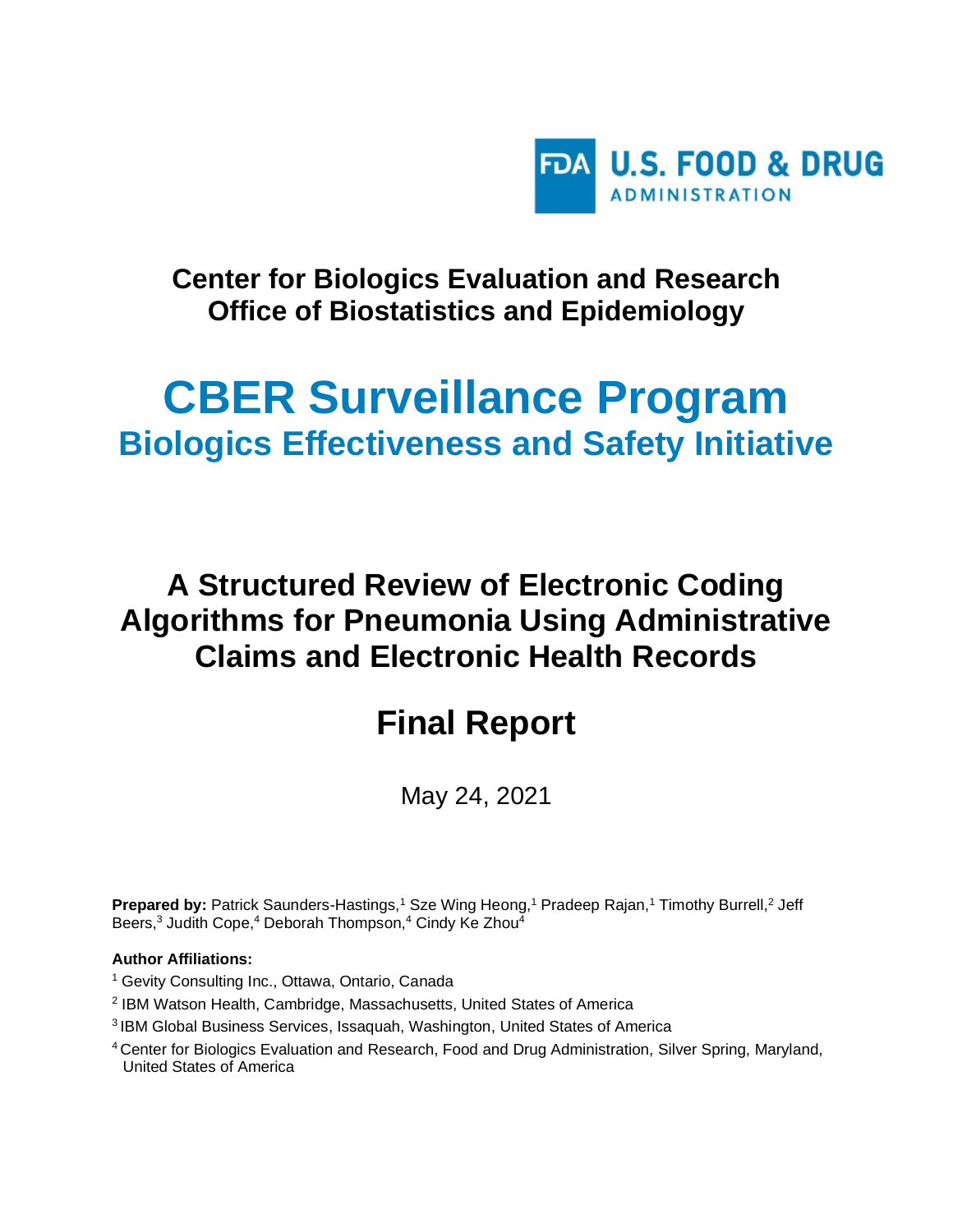*This page is intentionally left blank*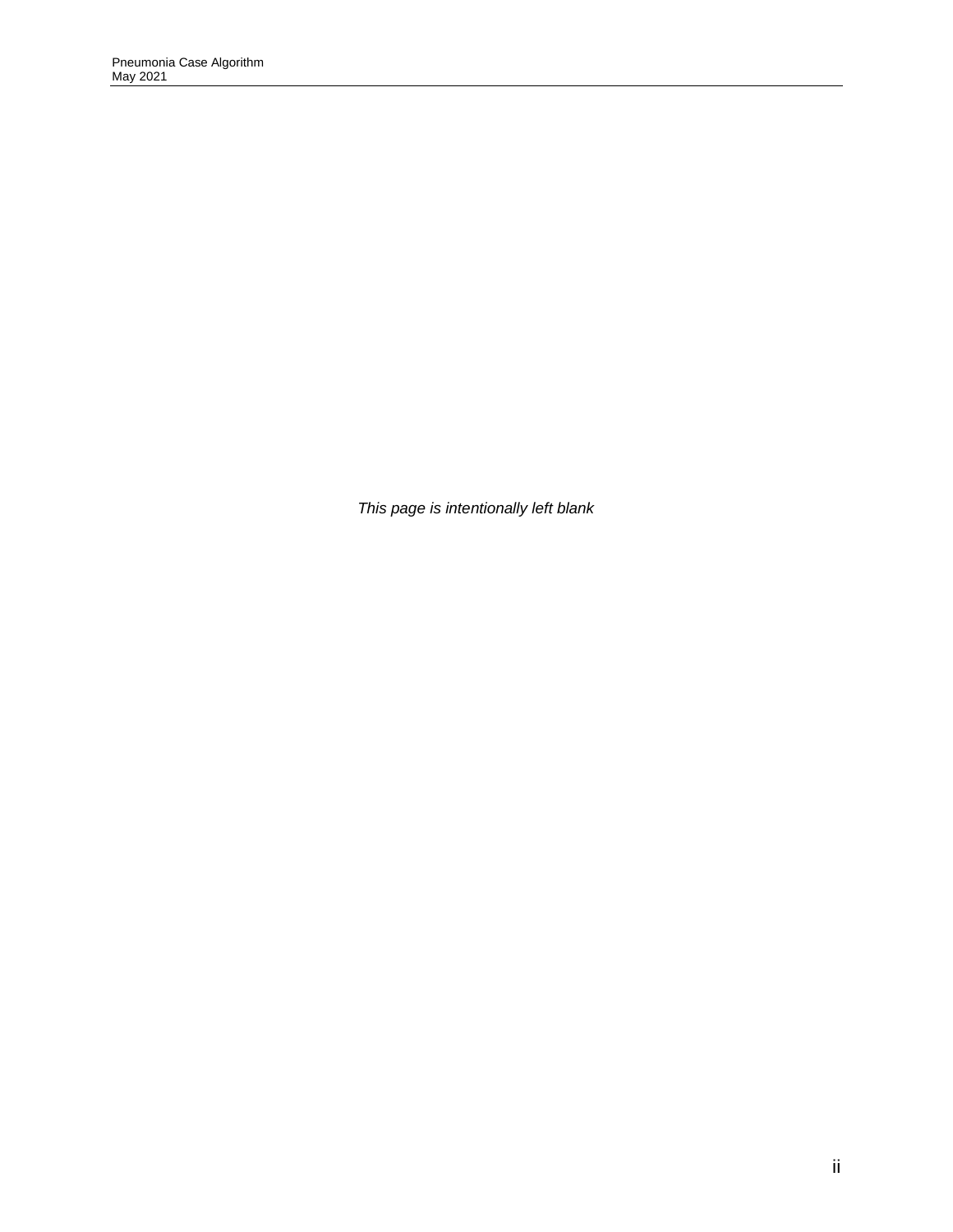#### **Table of Contents**

| A                 |
|-------------------|
| B                 |
| C                 |
| C <sub>1</sub>    |
| 2.a<br>2.h<br>2.c |
| D                 |
| Е                 |
| F                 |
| G                 |
| G <sub>1</sub>    |
| G <sub>2</sub>    |
| H                 |
| L                 |
| J                 |
|                   |
|                   |
|                   |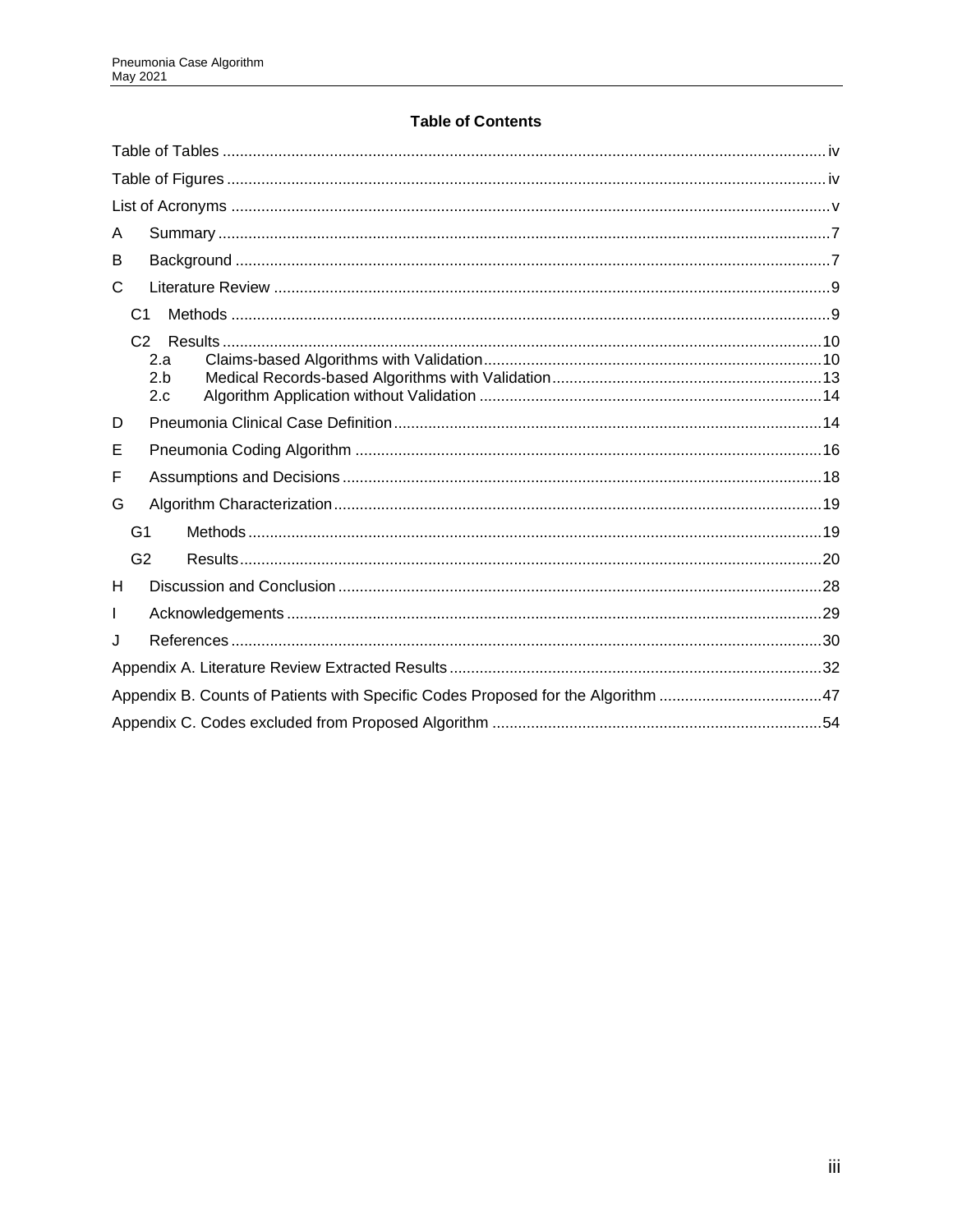# **Table of Tables**

<span id="page-3-0"></span>

| Table 5. Counts and proportions of patients experiencing pneumonia*, defined by ICD-9-CM and ICD-10- |  |
|------------------------------------------------------------------------------------------------------|--|

# **Table of Figures**

<span id="page-3-1"></span>

| Figure 1. Proportion of patients with pneumonia per 1,000 enrolled, by year (2014–2018). 21                                                                                                                      |
|------------------------------------------------------------------------------------------------------------------------------------------------------------------------------------------------------------------|
| Figure 2. Patients with at least one ICD-9-CM diagnosis code for pneumonia, January 1, 2014–<br>.22                                                                                                              |
| Figure 3. Patients with at least one ICD-10-CM diagnosis code for pneumonia, October 1, 2015–                                                                                                                    |
| Figure 4. Patients with at least one diagnosis code for pneumonia (ICD-9-CM or ICD-10-CM), January 1,                                                                                                            |
| Figure 5. Proportion of patients (1-85+ years)* with at least one diagnosis code for pneumonia (ICD-9-CM<br>or ICD-10-CM) per 1,000 population, by age and gender (January 1, 2014–December 31, 2018)25          |
| Figure 6. Proportion of patients (1-85+ years)* with at least one diagnosis code for pneumonia (ICD-9-CM<br>or ICD-10-CM) per 1,000 population, by age and calendar year (January 1, 2014–December 31, 2018). 26 |
| Figure 7. Proportion of patients with at least one diagnosis code for pneumonia (ICD-9-CM or ICD-10-CM)                                                                                                          |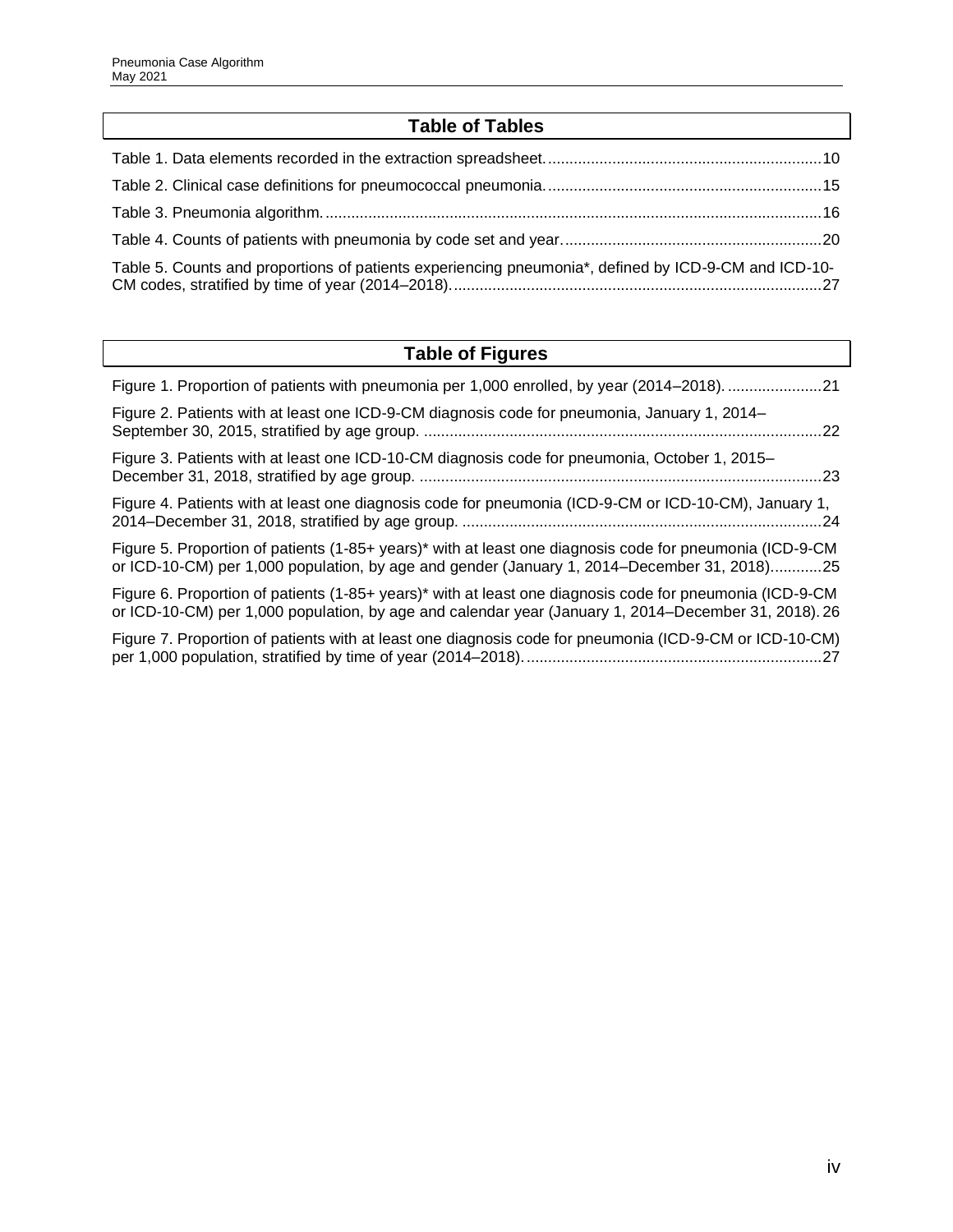<span id="page-4-0"></span>

|                | <b>List of Acronyms</b>                                                            |
|----------------|------------------------------------------------------------------------------------|
| <b>AFHSB</b>   | United States Armed Forces Health Surveillance Branch                              |
| <b>AHRQ</b>    | Agency for Healthcare Research and Quality                                         |
| ARI            | <b>Acute Respiratory Infection</b>                                                 |
| <b>BEST</b>    | <b>Biologics Effectiveness and Safety</b>                                          |
| CAP            | Community-acquired Pneumonia                                                       |
| <b>CBER</b>    | Center for Biologics Evaluation and Research                                       |
| CCC            | <b>Complex Chronic Conditions</b>                                                  |
| <b>CDC</b>     | Centers for Disease Control and Prevention                                         |
| <b>CI</b>      | Confidence Interval                                                                |
| <b>CMS</b>     | <b>Centers for Medicare and Medicaid Services</b>                                  |
| <b>COPD</b>    | <b>Chronic Obstructive Pulmonary Disease</b>                                       |
| <b>CPT</b>     | <b>Current Procedural Terminology</b>                                              |
| <b>CT</b>      | Computerized Tomography                                                            |
| <b>DRG</b>     | Diagnosis-related Group                                                            |
| DX             | Diagnosis                                                                          |
| ED             | <b>Emergency Department</b>                                                        |
| <b>EHR</b>     | <b>Electronic Health Record</b>                                                    |
| <b>EMR</b>     | <b>Electronic Medical Record</b>                                                   |
| <b>ESSENCE</b> | Electronic Surveillance System for Early Notification of Community-based Epidemics |
| <b>FDA</b>     | Food and Drug Administration                                                       |
| <b>GEM</b>     | <b>General Equivalence Mapping</b>                                                 |
| <b>HCPCS</b>   | Healthcare Common Procedure Coding System                                          |
| <b>HAP</b>     | Hospital-acquired Pneumonia                                                        |
| <b>HCAP</b>    | Healthcare-associated Pneumonia                                                    |
| HMO            | Health Maintenance Organization                                                    |
| <b>HSV</b>     | <b>Herpes Simplex Virus</b>                                                        |
| ICD-9-CM       | International Classification of Diseases, Ninth Revision, Clinical Modification    |
| ICD-10-AM      | International Classification of Disease, Tenth Revision, Australian Modification   |
| ICD-10-CM      | International Classification of Diseases, Tenth Revision, Clinical Modification    |
| ILI            | Influenza-like Illness                                                             |
| <b>LHR</b>     | Likelihood Ratio                                                                   |
| <b>LOINC</b>   | Logical Observation Identifiers Names and Codes                                    |
| <b>NDC</b>     | National Drug Code                                                                 |
| <b>NPV</b>     | Negative Predictive Value                                                          |
| <b>PICO</b>    | Population, Intervention, Comparator, Outcome                                      |
| <b>PPV</b>     | Positive Predictive Value                                                          |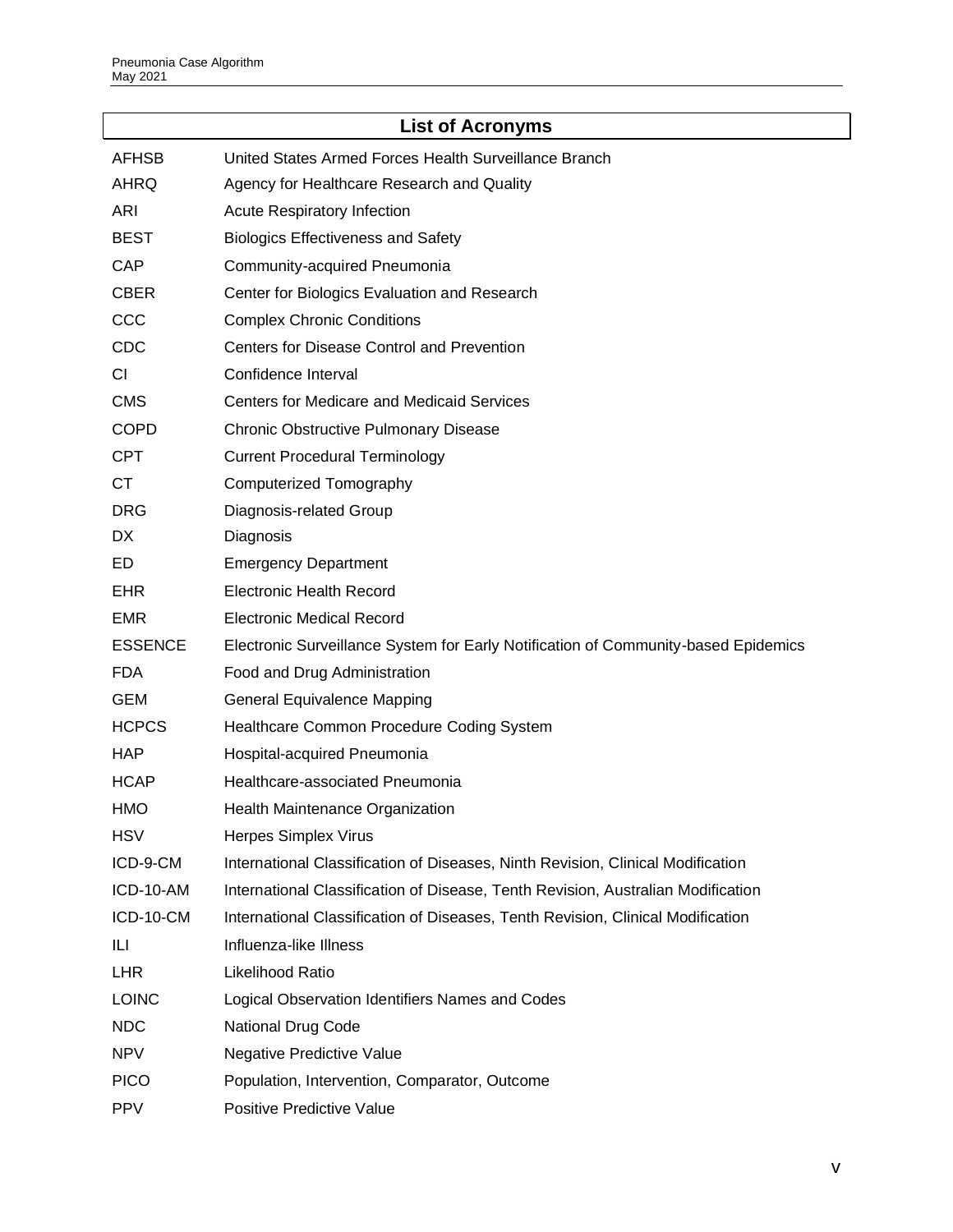| <b>RODS</b> | Real-time Outbreak and Disease Surveillance |
|-------------|---------------------------------------------|
| RSV         | <b>Respiratory Syncytial Virus</b>          |
| SME         | <b>Subject Matter Expert</b>                |
| SP          | Streptococcus pneumoniae                    |
| VAE         | Ventilator-associated Event                 |
| VAP         | Ventilator-associated Pneumonia             |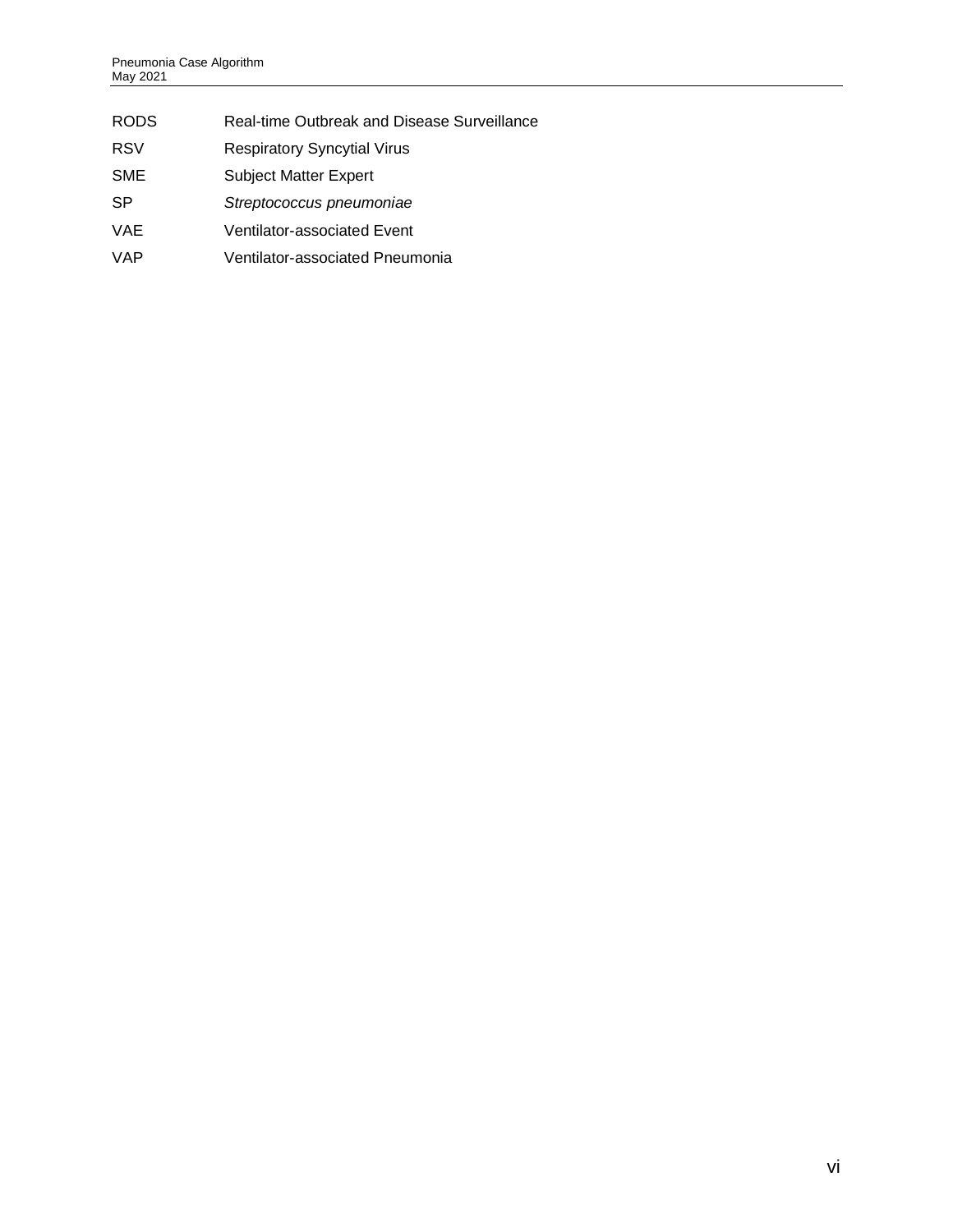#### <span id="page-6-0"></span>**A Summary**

The United States (U.S.) Food and Drug Administration (FDA) Biologics Effectiveness and Safety (BEST) Initiative conducted a structured literature review (through May 12, 2020) to identify validated coding algorithms for ascertaining cases of pneumonia in large administrative healthcare databases. The studies selected for this targeted review used billing codes in claims or electronic health record (EHR) databases to derive pneumonia coding algorithms.

Several relevant studies were identified, with five U.S. studies providing performance measures (positive predictive value [PPV], negative predictive value [NPV], sensitivity and/or specificity) for EHR- or claimsderived algorithms that sought to identify pneumonia cases. These studies employed medical record review to assess the validity of the International Classification of Diseases, Ninth Revision (ICD-9-CM) codes 480-486 (inclusive or a subset) that were used to identify potential pneumonia cases in EHR or claims databases. Overall, the findings indicate that these ICD-9-CM codes are associated with moderate to high PPV and low sensitivity for identifying pneumonia cases, with the range of performance measures influenced by study-specific code selection.

The results of this literature review were used as the basis for developing a draft administrative claimsbased outcome definition — hereafter referred to as an "algorithm" — for identifying cases of pneumonia. Codes were mapped from ICD-9-CM to International Classification of Diseases, Tenth Revision, Clinical Modification (ICD-10-CM) via forward–backward mapping, using General Equivalence Mappings (GEM) for reference.<sup>j</sup> The draft algorithm was reviewed by clinical subject matter experts (SMEs) from IBM (TB, JB), FDA Center for Biologics Evaluation and Research (CBER) (JC, DT), and Acumen. The final pneumonia algorithm includes 53 ICD-9-CM codes and 54 ICD-10-CM codes. While there are ICD codes that incorporate information on the etiology of pneumonia, there is a single, all-encompassing code in both ICD-9-CM (486 – pneumonia, organism unspecified) and ICD-10-CM (J18.9 – pneumonia, unspecified organism) that refers to the clinical event of pneumonia. These codes do not include information on etiology, although they can be paired with other diagnosis codes that suggest the etiology of the pneumonia event. Other studies using administrative databases to identify potential cases of pneumonia employed this approach.

As an initial step in assessing the feasibility of using the algorithm to identify pneumonia, the algorithm was applied in the IBM MarketScan® Research Databases (Commercial and Medicare Supplemental), a collection of commercially insured individuals in the U.S. Statistics describing the frequency and proportions of codes included in the algorithm were generated, with the results reported below.

#### <span id="page-6-1"></span>**B Background**

Among other responsibilities, the U.S. FDA is mandated to protect public health by ensuring the safety and efficacy of drugs, biologics and medical devices.<sup>ii</sup> In support of this charge, FDA CBER has a mission to conduct policy and regulatory reviews of biologics and related products, including blood products, vaccines, allergenics, tissues, and cellular and gene therapies. CBER assesses the risks and benefits of new biologic products, as well as previously approved products that have been proposed for new indications. The CBER process emphasizes the pursuit of the maximum public benefit with the minimum risk to public safety associated with each biologic product. The BEST Initiative is a program initiated by CBER with the objective of assessing the safety and effectiveness of biologic products using large datasets of administrative healthcare data.

<sup>i</sup> Additional information about GEMs and the methodology for forward and backward mapping can be found at Centers for Medicaid and Medicare Services. (2017). 2018 ICD-10-CM and GEMs. Available at https://www.cms.gov/Medicare/Coding/ICD10/2018-ICD-10-CM-and-GEMs. Researchers used the following website to map ICD-9-CM codes to ICD-10-CM[: https://www.icd10data.com.](https://www.icd10data.com/)

ii U.S. Food and Drug Administration. What We Do. March 28, 2018.<https://www.fda.gov/aboutfda/whatwedo/>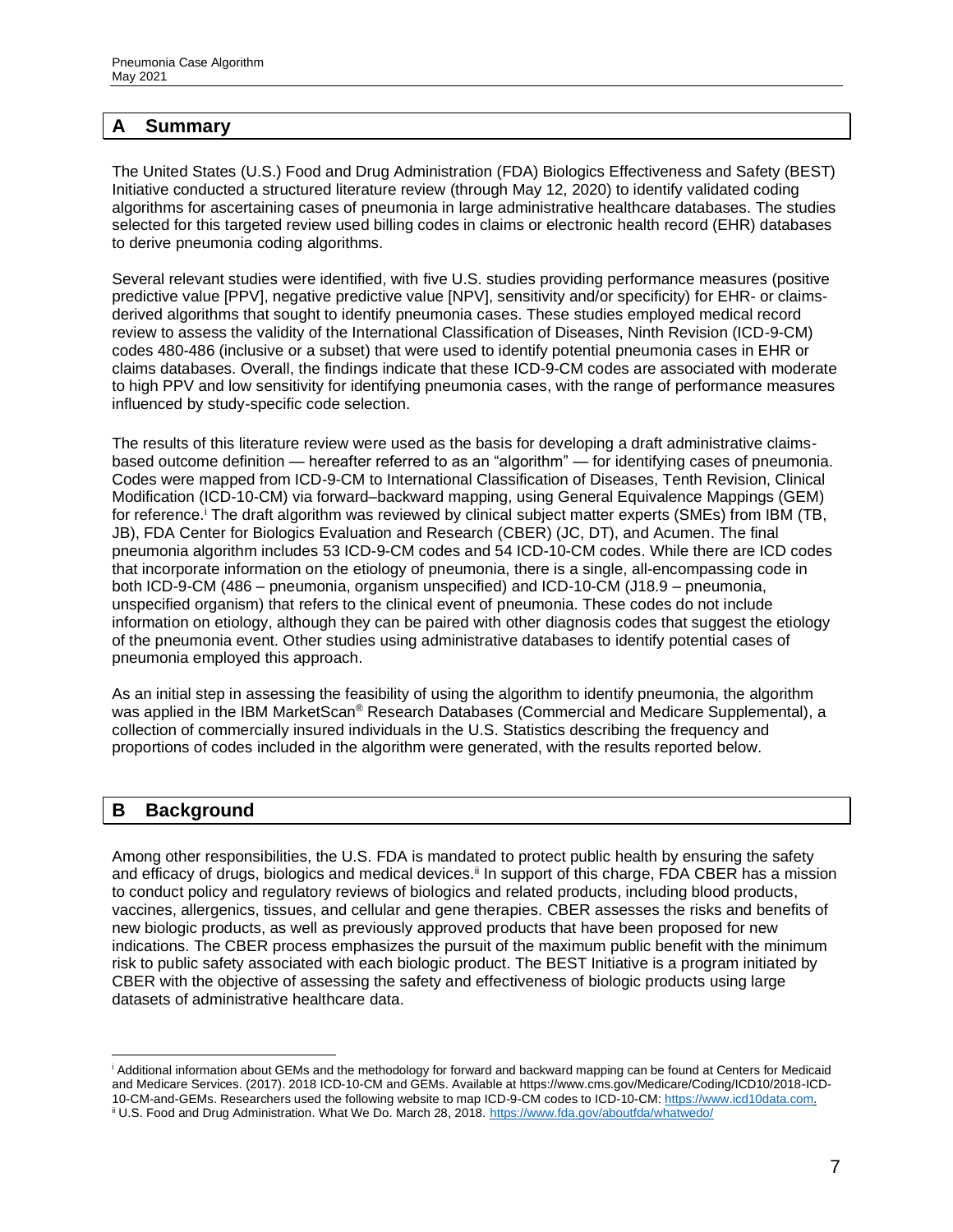Pneumonia is an infection of the parenchyma (pulmonary alveoli and respiratory bronchioles) in one or both lungs (or certain lobes) that causes inflammation of the lower respiratory tract.<sup>1</sup> Inflammation can result in air sacs filling with fluid, which contributes to pneumonia symptoms such as cough with or without mucus, fever, chills, and difficulty breathing.<sup>2</sup> Pneumonia is often caused by a bacterial infection, most commonly by *Streptococcus pneumoniae* (SP), and in atypical cases by *Mycoplasma pneumoniae* or *Legionella pneumophila (*Legionnaire's Disease)*.* In addition, viruses (typically influenza and rhinoviruses) and fungi (*Pneumocystis jirovecii*) can also cause pneumonia. Risk factors for developing pneumonia include age, specifically young children (less than 5 years of age) <sup>3</sup> and older adults (individuals over 65 years of age account for >50% of pneumonia cases and 90% of all deaths due to lower respiratory tract infections) 4 ; comorbid conditions (e.g., brain disorders, immunocompromised status, other lung diseases, and diabetes mellitus); medical treatments (e.g., ventilator support); and lifestyle choices (e.g., smoking).<sup>1,5</sup>

Pneumonia is typically characterized by the setting of infection acquisition: through community-acquired pneumonia (CAP), in institutional settings (i.e., hospital-acquired pneumonia [HAP], ventilator-associated pneumonia [VAP]), or that is healthcare-associated (HCAP) (i.e., outpatients who had contact with the healthcare system and present with pneumonias having an etiology more similar to HAP than CAP).<sup>5,6</sup> In addition, rarer types of pneumonia of unknown etiology include chronic eosinophilic pneumonia<sup>7</sup>, cryptogenic organizing pneumonia $^8$ , and idiopathic non-specific interstitial pneumonia. $^9$ 

The diagnosis of pneumonia typically involves an assessment of medical history along with a physical examination, laboratory tests (e.g., sputum analysis and culture), and imaging (e.g., chest radiography) to determine the presence and type of pneumonia. Treatment for pneumonia includes antibiotics for bacterial pneumonia and, in severe cases, antibiotics and fluids given through an intravenous line alongside supplemental oxygen therapy, with potential placement on a ventilator.<sup>2</sup> Viral and fungal pneumonia is typically treated with antivirals and antifungal medications, respectively.

Pneumonia is among the most common illnesses in the U.S., with more than 10 million cases of infectious pneumonia occurring annually.<sup>10</sup> Further, pneumonia contributes to increased mortality and is the sixth leading cause of death in the U.S., the highest of any infectious disease. The associated healthcare costs are significant, with the cost of managing a single case of pneumonia in the hospital estimated at \$7,000; this represents a 20-fold increase over the costs of care in an outpatient setting.

The objective of this review was to assess and understand the validity of electronic coding algorithms using billing codes for identifying pneumonia from administrative claims and electronic health records (EHRs). These coding algorithms could draw on a variety of standardized code sets, including the International Classification of Diseases (ICD), the Healthcare Common Procedure Coding System (HCPCS), Current Procedural Terminology (CPT®), National Drug Codes (NDCs), and Logical Observation Identifiers Names and Codes (LOINC).

A structured literature review of coding algorithms for identifying potential cases of pneumonia was conducted, leveraging findings from U.S. and international studies to inform the development of an algorithm. The focus of the review was on algorithms derived from administrative claims data (i.e., claimsbased), while algorithms derived from EHRs that used standard billing codes (i.e., EHR-based) were also considered. The draft algorithm was reviewed by clinical SMEs (TB, JB, JC, DT) and testing in the MarketScan Research Databases, a large collection of administrative claims data accessed via the Treatment Pathways online analytic platform. **Section C** summarizes the literature review methodology and findings; **Section D** provides a clinical case definition for pneumonia, which could be of value in future validation studies assessing the performance of the proposed algorithm via medical chart review; **Sections E** and **F** present the algorithm and its associated assumptions and decisions, respectively; **Section G** presents the results of an initial application of the algorithms to characterize the population with pneumonia in a claims database; and **Section H** provides discussion and concluding thoughts.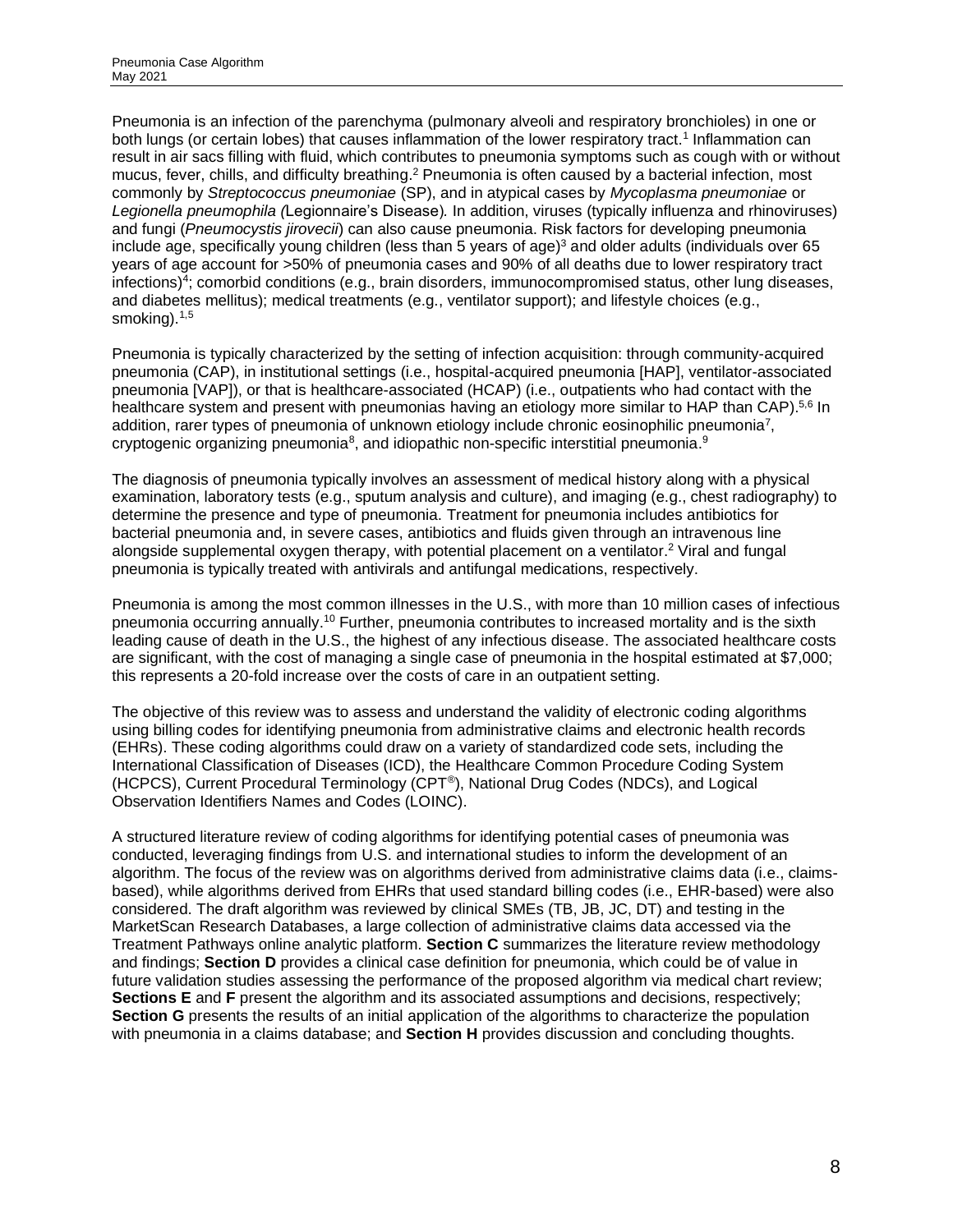#### <span id="page-8-0"></span>**C Literature Review**

#### <span id="page-8-1"></span>*C1 Methods*

A literature review search strategy was developed for the BEST Initiative based upon a Population, Intervention, Comparator, Outcome (PICO) framework. The PICO framework for this review can be summarized as follows:

- **Population:** *any population group (human)*
- **Intervention:** *any intervention or no intervention*
- **Comparator:** *any comparator, placebo*
- **Outcome:** *pneumonia*

The setting for eligible studies was any clinically observable environment that led an individual to seek care.

Briefly, the review process began with conducting comprehensive searches of existing publications available in the CBER<sup>iii</sup> and Center for Drug Evaluation and Research Sentinel<sup>iv</sup> databases (no articles were retrieved from either). Next, a structured review of the academic literature was conducted, using PubMed, Medline, and Google Scholar to identify relevant resources. Only English language publications were selected for review. No restriction was imposed on publication date for the PubMed search. The end date of the PubMed search was May 12, 2020. The Google Scholar search was limited to January 1, 2010–April 17, 2020. The PubMed search strategy is summarized below. Search terms are not case sensitive.

- *Search 1*: (ICD AND Pneumonia AND Validation): **retrieved 45 articles**
- *Search 2***:** (ICD AND Pneumonia AND Validity): **retrieved 45 articles**
- **Search 3:** (Accuracy AND ICD AND Identifying AND Pneumonia AND Administrative Data): **retrieved 9 articles**
- *Search 4***:** (Identify AND Accuracy AND Pneumonia): **retrieved 650 articles**

Targeted and *ad hoc* searches of the gray literature were conducted, including clinical guidelines and reports from organizations such as the U.S. Armed Forces Health Surveillance Branch (AFHSB) and the Agency for Healthcare Research and Quality (AHRQ). A snowballing technique was also applied, wherein the bibliographies of relevant studies were scanned for additional publications. Abstract review was subsequently conducted for these publications.

All abstracts were reviewed<sup>v</sup>, and 31 articles were reviewed in full text. Of these, 11 were retained for extraction and informed algorithm development efforts. A Microsoft® Excel spreadsheet was developed to extract relevant data. The data elements collected are provided in **[Table 1](#page-9-2)**. A relevance ranking was assigned based on the judgement of the reviewer and the available information on study location ("Country"), the algorithm specifications ("Algorithm"), and the measures of validity and diagnostic accuracy (e.g., PPV and NPV). Relevance rankings were assigned based on the following criteria:

- *Ranking 1:* U.S. claims- or EHR-based validation study (i.e., reporting measures of validity and diagnostic accuracy)
- **Ranking 2:** U.S. study that reported a claims- or EHR-based coding algorithm but no independent validation OR a non-U.S. validation study

iii U.S. Food and Drug Administration. Innovation and Regulatory Science. July 10, 2020[. https://www.fda.gov/vaccines-blood](https://www.fda.gov/vaccines-blood-biologics/science-research-biologics/innovation-and-regulatory-science)[biologics/science-research-biologics/innovation-and-regulatory-science](https://www.fda.gov/vaccines-blood-biologics/science-research-biologics/innovation-and-regulatory-science)

iv Sentinel. Publications and Presentations[. https://www.sentinelinitiative.org/communications/publications](https://www.sentinelinitiative.org/communications/publications)

 $V$  Since this was not a systematic review, we did not track the total number of abstracts screened after de-duplication.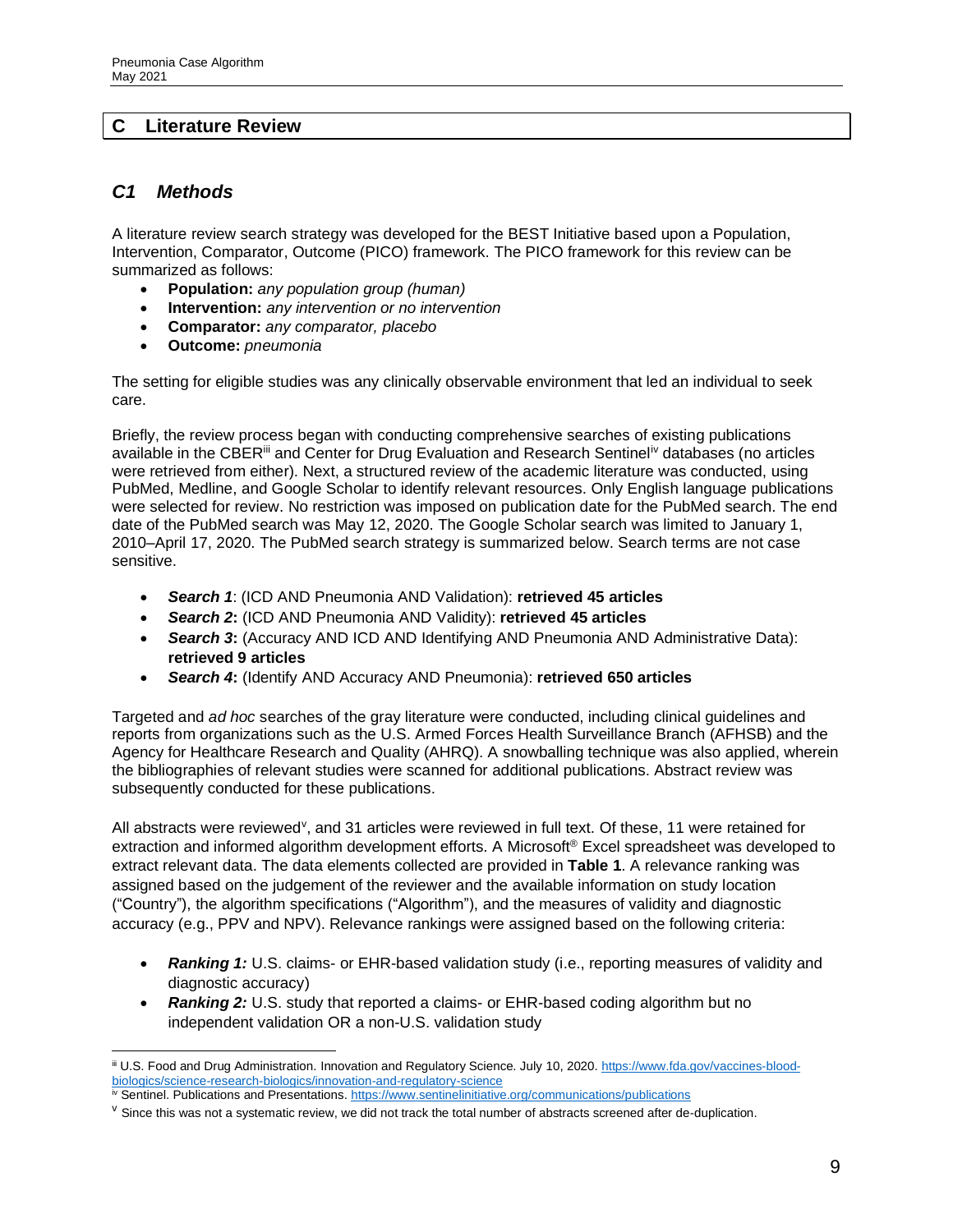• **Ranking 3:** Non-U.S. study that reported a claims- or EHR-based coding algorithm but no independent validation

| Data Element                           |
|----------------------------------------|
| Author                                 |
| <b>Publication Year</b>                |
| Article Relevance (Ranking 1-3)        |
| <b>Full Citation</b>                   |
| Country of Study                       |
| Data Source                            |
| Years Included                         |
| <b>Population Eligibility Criteria</b> |
| <b>Validation Method</b>               |
| Disease Definition                     |
| Algorithm Incidence Rules              |
| ICD-9/ICD-9-CM Codes                   |
| ICD-10/ICD-10-CM Codes                 |
| Other Codes                            |
| PPV % (95% Confidence Interval [CI])   |
| NPV % (95% CI)                         |
| <b>Other Performance Measures</b>      |
| Comments                               |

#### <span id="page-9-2"></span>*Table 1***.** *Data elements recorded in the extraction spreadsheet.*

Abbreviations: ICD-9-CM, International Classification of Diseases, Ninth Revision, Clinical Modification; ICD-10-CM, International Classification of Diseases, Tenth Revision, Clinical Modification; PPV, Positive predictive value; NPV, Negative predictive value; 95% CI, 95% confidence interval

### <span id="page-9-0"></span>*C2 Results*

Following title and abstract screening and full-text review, 11 publications were identified as being particularly relevant ([Appendix A](#page-31-0)).<sup>11-21</sup> Each publication reported either measures of diagnostic accuracy associated with EHR-based algorithms (i.e., pneumonia codes derived from billing codes of admission or discharge medical records) or claims-based coding algorithms (i.e., pneumonia codes derived from administrative insurance claims databases). Additional publications identified in the literature review applied a coding algorithm without validation to identify pneumonia cases in administrative claims or EHR data. Of the 11 publications, six studies were from the U.S. $11,15$ -18,21, two studies were from Canada<sup>12,13</sup>, one study each from Italy<sup>14</sup> and Australia<sup>20</sup>, and the remaining study was a systematic review that included pneumonia studies from the U.S., France, Belgium, and Germany. <sup>19</sup> Publication dates for these studies ranged from 1999 to 2018. Across the selected studies, ICD-9-CM codes were the primary code sets used to identify pneumonia cases (none reported using ICD-10-CM codes). Overall, ICD-9-CM codes 480-487 (inclusive or a subset) were consistently used to identify pneumonia cases among U.S. (as well as some international) populations. We summarized the 11 studies below with respect to the data source from which each coding algorithm was derived (i.e., claims or EHRs), validation with medical charts (i.e., yes or no), and the location of the study (i.e., U.S. or international).

### <span id="page-9-1"></span>**2.a Claims-based Algorithms with Validation**

A total of two U.S. studies<sup>18,21</sup>, two international studies<sup>12,13</sup>, and one international meta-analysis<sup>19</sup> were identified that reported on diagnostic accuracy associated with the coding algorithms derived from claims data for pneumonia.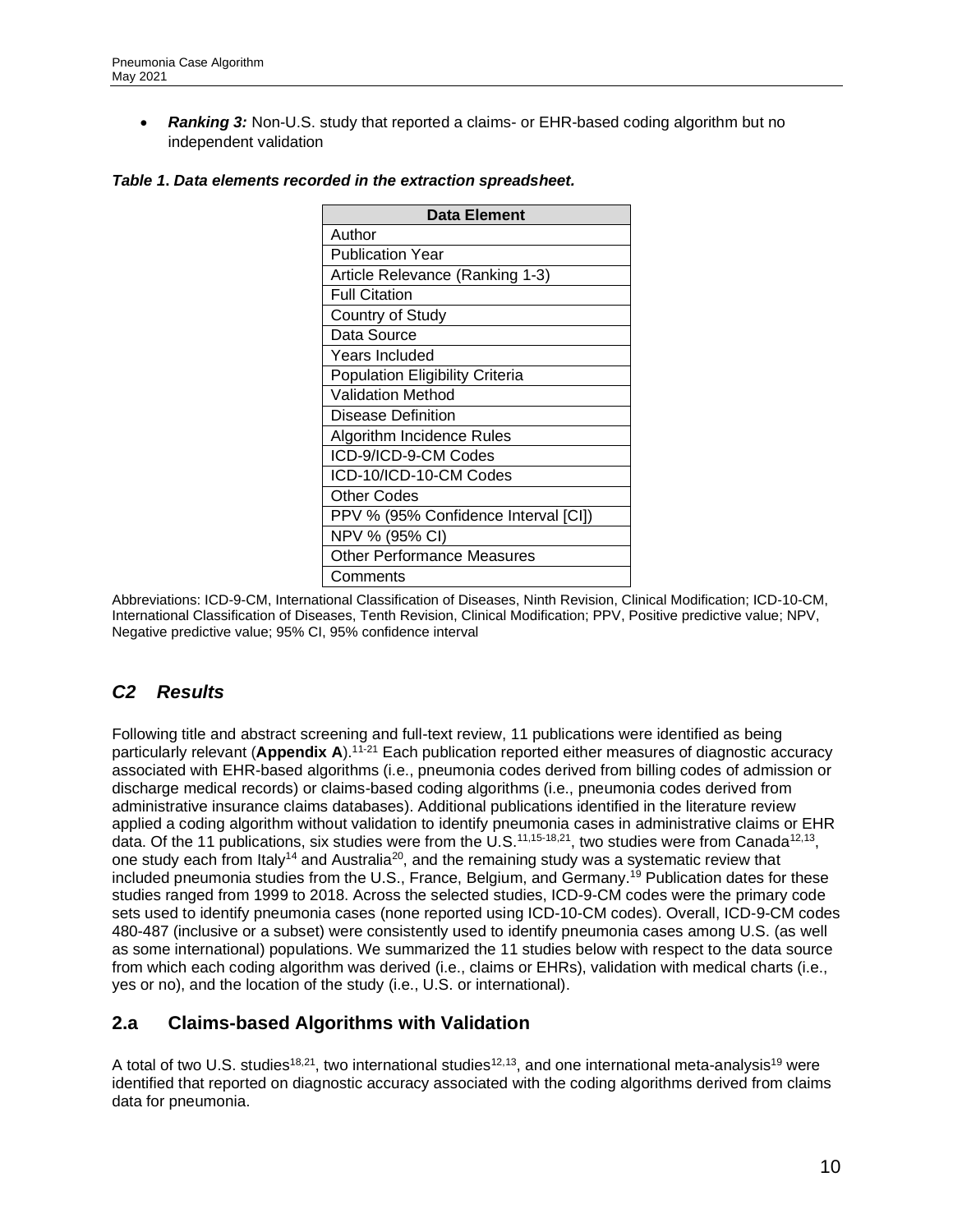Williams and colleagues<sup>21</sup> sought to determine the accuracy of diagnoses in administrative claims data for pediatric CAP hospitalizations. Among 3,646 children (<1 year to 18 years of age) identified as having possible CAP, the authors tested the following six algorithms, each of which had a sub-definition excluding complex chronic conditions (CCC):

- **1)** Primary or any secondary diagnosis of pneumonia or effusion/empyema;
- **2)** Primary diagnosis of pneumonia or effusion/empyema;
- **3)** Primary diagnosis of pneumonia or effusion/empyema OR primary diagnosis of pneumonia-related complication PLUS any secondary diagnosis of pneumonia or effusion/empyema;
- **4)** Primary or any secondary diagnosis of pneumonia;
- **5)** Primary diagnosis of pneumonia;
- **6)** Primary diagnosis of pneumonia OR primary diagnosis of pneumonia-related complication or effusion/empyema PLUS any secondary diagnosis of pneumonia;

The authors randomly sampled 998 (25%) children for medical record review and compared to two reference standards: 1) provider-confirmed CAP diagnosis (described in detail in **Section E**), and 2) definite CAP diagnosis (provider diagnosis with consistent clinical and radiographic evidence).

Across these algorithms, the following ICD-9-CM codes were used to identify pneumonia: 480.0 (viral pneumonia due to adenovirus), 480.1 (viral pneumonia due to respiratory syncytial virus [RSV]), 480.2 (viral pneumonia due to parainfluenza virus), 480.8 (viral pneumonia due to other virus not elsewhere classified), 480.9 (viral pneumonia, unspecified), 481 (pneumococcal pneumonia [Streptococcus pneumoniae pneumonia]), 482.0 (pneumonia due to Klebsiella pneumoniae), 482.30 (pneumonia due to Streptococcus, unspecified), 482.31 (pneumonia due to Streptococcus, group A), 482.32 (pneumonia due to Streptococcus, group B), 482.41 (methicillin susceptible pneumonia due to Staphylococcus aureus), 482.42 (methicillin resistant pneumonia due to Staphylococcus aureus), 482.83 (pneumonia due to other gram-negative bacteria), 482.89 (pneumonia due to other specified bacteria), 482.9 (bacterial pneumonia, unspecified), 483.8 (pneumonia due to other specified organisms), 484.3 (pneumonia in whooping cough), 485 (bronchopneumonia, organism unspecified), 486 (pneumonia, organism unspecified), 487.0 (influenza with pneumonia).

In comparison to a reference standard that required a provider-confirmed diagnoses, the authors reported a PPV of 67.9–89.6% across the algorithms, along with an NPV of 82.6–99.8%, specificity of 75.7–96.4%, and a sensitivity of 60.7–99.7%. Key algorithm-specific findings reported that a pneumonia or effusion/empyema diagnosis code in any position (Algorithm 1) identified nearly all children with providerconfirmed CAP, with a sensitivity of 99.7% (95% confidence interval [CI] 99.3-100%); specificity of 75.7% (95% CI 73.3–78%); PPV of 67.9% (95% CI 65–70.8%); and NPV of 99.8% (95% CI 99.5–100%). Including only children with a primary diagnosis of pneumonia (Algorithm 2) improved specificity to 90.9% (95% CI 89.4–92.5%) but reduced sensitivity to 71.0% (95% CI 67.6–74.4%). The greatest improvement in specificity was observed in Algorithm 4 (84.2% [95% CI 82.2–86.1%]) when including children with a primary or any secondary diagnosis of pneumonia, compared to Algorithm 1 (75.7% [95% CI 73.3-78%]), which included both pneumonia and effusion/empyema diagnoses. In general, algorithms that included pneumonia codes alone (Algorithms 4-5) or with a pneumonia-related complication or effusion or empyema (Algorithm 6) showed an improvement in specificity (84.2-92.2% vs. 75.7-90.9%) at the cost of reduced sensitivity (67.6-98.4% vs. 71-99.7%), compared to algorithms that did not (Algorithms 1–3).

Algorithms that excluded children with a CCC discharge code (denoted as Algorithms 1b, 2b, 3b, 4b, 5b, 6b thereafter) increased specificity (89.7–96.4% vs. 75.7-92.2%), but decreased sensitivity (60.7–90.6% vs. 67.6-99.7%) relative to algorithms that included CCCs. Overall, for provider-confirmed CAP, the authors noted that the algorithms with the best performance (i.e., highly sensitive and specific) were Algorithms 1b (PPV 81.9% [95% CI 79.2–84.7%]; NPV 94.9% [95% CI 93.6–96.1%]; sensitivity 90.6% [95% CI 88.4–92.8%]; specificity 89.7% [95% CI 88–91.3%]) and Algorithm 4b (PPV 84.4% [95% CI 81.8–87.1%]; NPV 94.4% [95% CI 93.1–95.6%]; sensitivity 89.4% [95% CI 87.1-91.7%]; specificity 91.5% [95% CI 90-93%]), respectively.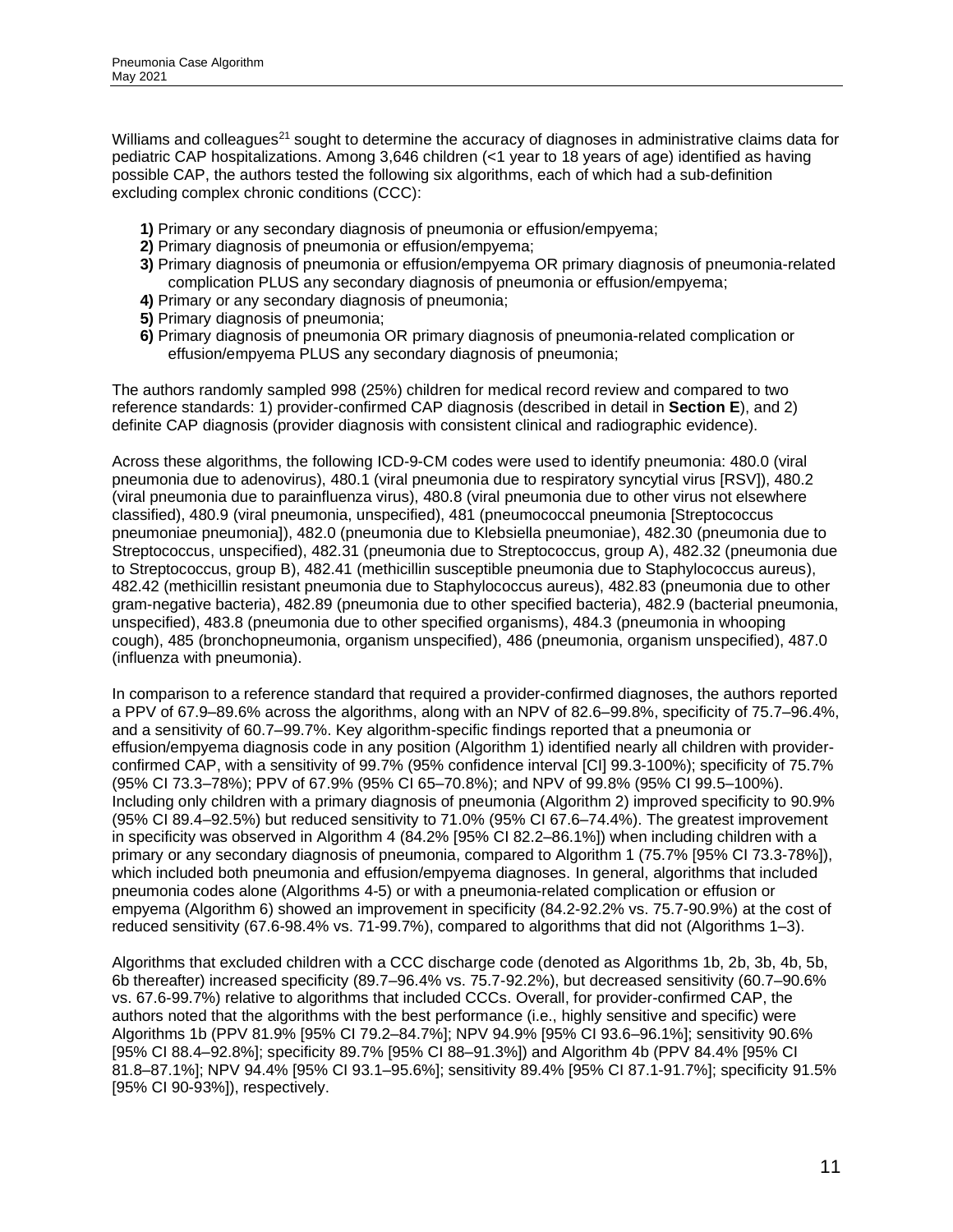Compared to a reference standard that required a definite CAP diagnosis, Williams and colleagues $21$ reported a PPV of 54.6–77.9% across the algorithms, along with an NPV of 87.8–99.8%, specificity of 68.7–93.0%, and a sensitivity of 65.6–99.6%. Overall, the authors noted that performance measures for algorithms compared to a definite CAP diagnosis reference standard were similar across algorithms (results provided in **[Appendix A](#page-31-0)**). Compared to the performance measures for algorithms tested with provider-confirmed CAP, the requirement of a definite diagnosis with objective clinical evidence (i.e., radiographic confirmation) resulted in a reduction in specificity for all algorithms.

Kern and colleagues<sup>18</sup> conducted a validation study in a commercially insured U.S. population with chronic obstructive pulmonary disease (COPD). Among 311 abstracted records (paper-based and electronic) with a documented pneumonia diagnosis identified from a larger cohort of COPD patients, pneumonia cases (mean age of 67.5 years) were identified using ICD-9-CM codes 480–486 (inclusive) in claims data. The authors reported an overall PPV of 80.2% (95% CI 75.8–84.0%) for all pneumonia cases, noting that PPV was higher for diagnoses from inpatient/hospitalization/emergency department (ED) visits (87.6%, 95% CI 81.9–92.0%) compared to outpatient/office visits (73.4%, 95% CI 66.8– 79.3%). In addition, the authors reported the highest PPV by medical record type was 87.6% (95% CI 80.9%–92.6) for a hybrid of paper and electronic medical records (EMR).

Two studies reported diagnostic accuracy for pneumonia identified in claims data among non-U.S. populations.<sup>12,13</sup> These two Canadian studies by Cadieux and colleagues assessed medical records and billing claims. In a pilot study of nine primary care practices in Montreal, Cadieux and colleagues<sup>12</sup> evaluated the accuracy of diagnostic codes in claims for identifying acute respiratory illness (ARI). Among 729 patients, the diagnosis of ARI was abstracted from medical records for 3,526 visits. Researchers compared the chart diagnosis with the ICD-9 code on the corresponding claim. For ICD-9 code-specific performance measures, the study reported for influenza (480, 487) PPV of 66% (95% CI 58–74%); NPV of 100%; sensitivity of 45% (95% CI 30–60%); and specificity of 100%. For bacterial pneumonia (481- 486), the following measures were reported: PPV of 91% (95% CI 85–97%); NPV of 99% (95% CI 99– 100%); sensitivity of 38% (95% CI 28–47%); and specificity of 100%.

In the subsequent study Cadieux and colleagues<sup>13</sup> assessed the accuracy of pneumonia diagnosis codes from a random sampling of claims from 3,600 primary care physicians in Quebec. The authors reported the accuracy of five syndrome definitions (fever, gastrointestinal, neurological, rash, and respiratory including influenza-like illness [ILI]) based on diagnostic codes from a sample of claims compared to clinical information in the corresponding medical record (n=1,098 physicians completed the record review for 10,669 corresponding visits). The authors reported performance measures (PPV, [95% CI]) for individual ICD-9 codes selected for four respiratory disease-related syndromes. We have summarized below performance results for pneumonia-related ICD-9 codes for each of these four syndromes:

- ILI large-group (sensitive): 486.0 (100%), 487.0 (100%),
- ILI small-group (specific): 487.0 (0%),
- Real-time Outbreak and Disease Surveillance (RODS)-Respiratory: 480.0 (0%), 480.1 (33% [0– 87%]), 480.8 (100%), 482.1 (33% [0–71%]), 482.2 (100%), 482.9 (50% [0–100%]), 484.0 (33% [0–87%]), 484.1 (50% [1–99%]), 484.5 (0%), 484.8 (0%), 486.0 (100%), 487.0 (100%),
- Centers for Disease Control and Prevention (CDC)-Department of Defenses Electronic Surveillance System for Early Notification of Community-based Epidemics (ESSENCE)- Respiratory: 480.0 (100%), 480.1 (67% [13–100%]), 480.8 (100%), 481.9 (100%), 482.1 (50% [10-90%]), 482.2 (100%), 482.9 (50% [0-100%]), 484.1 (50% [1–99%]), 484.5 (100%), 484.8 (100%), 486.0 (100%), 487.0 (100%).

In a systematic literature review with meta-analysis, Redondo-González and colleagues<sup>19</sup> assessed the accuracy of diagnoses in administrative claims data for hospital-acquired nosocomial pneumonia that was VAP/ventilator-associated events (VAEs) and non-VAEs (non-VAP/VAE), respectively. The studies included in the analyses that reported on VAPs and non-VAPs were from the U.S., France, Belgium, and Germany. For non-VAP/VAEs, one U.S. study used ICD-9-CM codes 480–487.0, as well as 507.0 (pneumonitis due to solids and liquids), 510.x (emphysema with fistula), and 513.x (abscess of lung and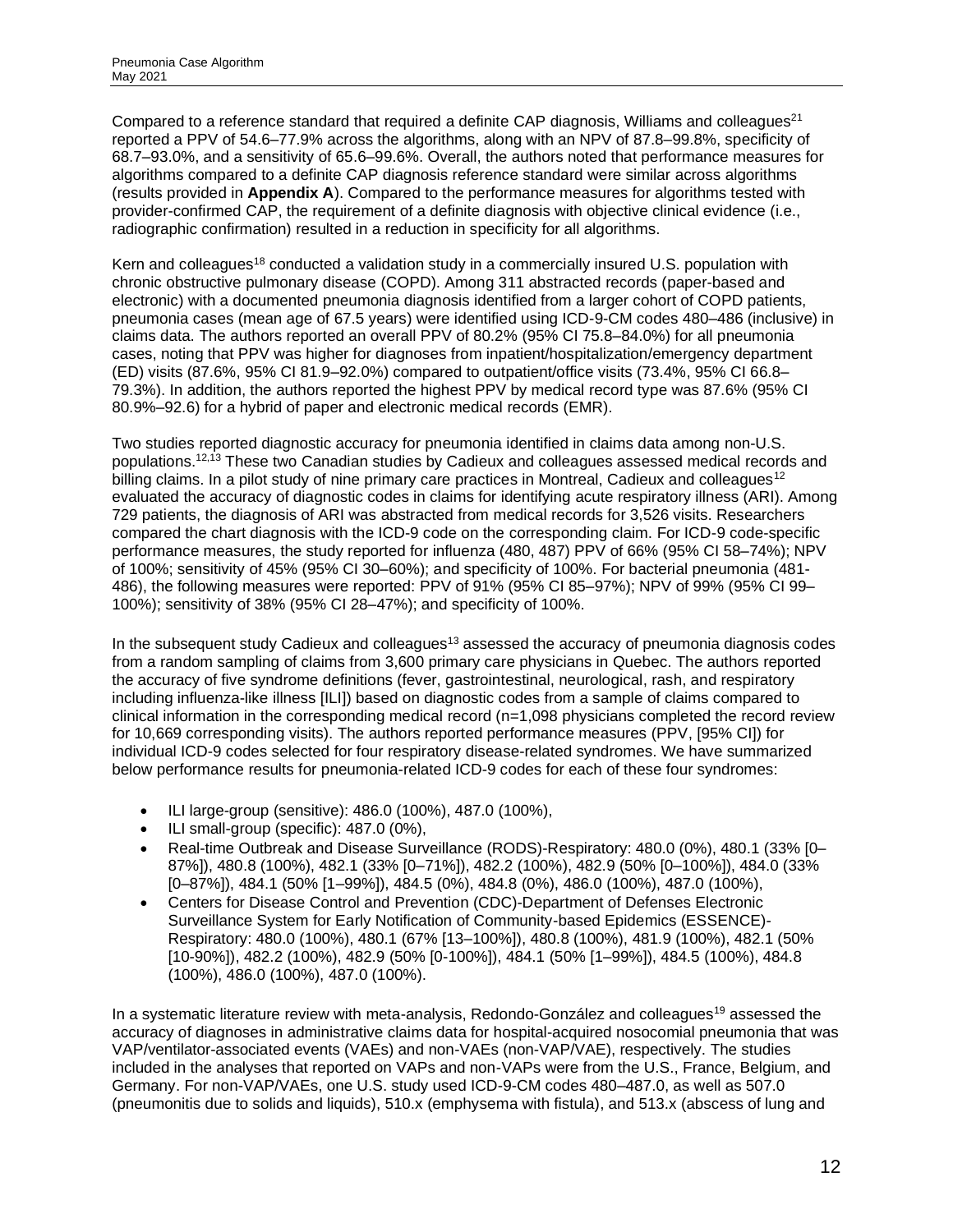mediastinum). For other non-VAP/VAE studies, specific codes were not reported. For VAP/VAEs, studies from the U.S. and Belgium used ICD-9-CM codes 480-488 and 997.31 (respiratory complications not elsewhere classified). All the studies on VAP/VAEs utilized ICD-9-CM codes, whereas 75% of studies assessing patients with non-VAP/VAEs used ICD-10 codes (from Germany and France, specific codes not reported). For non-VAP/VAEs, the authors reported from a pooled analysis a sensitivity of 42%, specificity of 99%, positive likelihood ratio (LHR) of 47.28, and negative LHR of 0.60. For VAP/VAEs, the authors reported from a pooled analysis a sensitivity of 64%, specificity of 93%, positive LHR of 6.89, and negative LHR of 0.41. From a pooled analysis of all nosocomial pneumonia cases, the authors reported a sensitivity of 45%, specificity of 98%, positive LHR of 19.19, and negative LHR of 0.56. Further, the authors noted that studies using ICD-10 codes exhibited a significantly lower discriminative ability in identifying nosocomial pneumonia cases in claims data, compared with those that used ICD-9-CM.

### <span id="page-12-0"></span>**2.b Medical Records-based Algorithms with Validation**

Three U.S. studies<sup>11,16,17</sup> and one Australian study<sup>20</sup> assessed the validity of pneumonia algorithms derived from billing codes in EHRs.

Drahos and colleagues<sup>16</sup> sought to determine the accuracy of diagnoses in an integrated health system for identifying infections of pneumonia and herpes simplex virus (HSV). Among 25,064 patients from a health maintenance organization (HMO), 175 patients with an ICD-9-CM diagnostic code for pneumonia were selected for validation via medical record review. For pneumonia, the authors selected ICD-9-CM codes 480-486 (inclusive) and reported an overall PPV of 88% (specific ICD-9-CM code not reported). Requiring multiple ICD-9-CM codes for pneumonia slightly improved PPV (90.7%), but greatly increased the number of true cases verified (63.6%) compared to a single ICD-9-CM code (36.3%). In addition, requiring an ICD-9-CM code and medication prescription increased the PPV for pneumonia to 96.8%. Finally, excluding diagnoses from the inpatient setting increased the PPV to 92.4%.

Aronsky and colleagues<sup>11</sup> sought to determine the accuracy of pneumonia diagnoses in a U.S. clinical information system for a tertiary care hospital. Among the 10,828 consecutive ED encounters during the study period, 272 patients were identified as meeting a multi-step independent clinical pneumonia reference standard<sup>vi</sup>. The authors sought to assess performance measures for the following three ICD-9 CM-based coding algorithms<sup>vii</sup> for these 272 patients:

- 1) 480–483, 485-487.0;
- 2) 112.4 (Candidiasis of lung), 114.0 (primary coccidioidomycosis [pulmonary]), 115.05 (infection by Histoplasma capsulatum, pneumonia), 115.15 (infection by *Histoplasma duboisii*, pneumonia), 115.95 (Histoplasmosis, unspecified, pneumonia), 480.0, 480.1, 480.2, 480.8, 480.9, 481–487 (inclusive);
- 3) 480-483 and 485-487.0 as primary diagnosis, or 518.8 (other diseases of lung) and 038.x (septicemia) as primary diagnosis and 480–483 or 485-487.0 as secondary diagnosis.

For ICD algorithms (1-3), the study reported a PPV ranging from 79.4% (95% CI 73.0–84.5%) to 80.8% (95% CI 75.1–85.5%) (highest PPV from Algorithm 2), NPV ranging from 98.8% (95% CI 98.6–99.0%) to 99.1% (95% CI 98.9-99.3%), with highest NPV for Algorithms 2 and 3; sensitivity of 55.1% (95% CI 49.2– 60.9%) to 66.2% (95% CI 60.4–71.5%) (highest sensitivity from Algorithm 3), and the same specificity (99.6%) for Algorithm 1 (95% CI 99.5–99.7%), Algorithm 2 (95% CI 99.5–99.7%), and Algorithm 3 (95% CI 99.4–99.7%) associated with a pneumonia diagnosis. Overall, the authors noted that for either a combined in- and out-patient or an inpatient-only population, algorithms 2 and 3 exhibited the best performance.

vi Patients were required to meet the following criteria: 1) pneumonia-compatible complaint, 2) a radiology chest examination, 3) an ICD-9-CM admission or discharge diagnosis of pneumonia, 4) at least a 1% probability of pneumonia as calculated by a computerized decision support system, and (5) a search for the term pneumonia in the ED, admission, and discharge report.

vii Two additional algorithms in Aronsky (2005) utilized diagnosis-related group (DRG) codes: 1) 89 and 90; and 2) 79, 80, 89, and 90.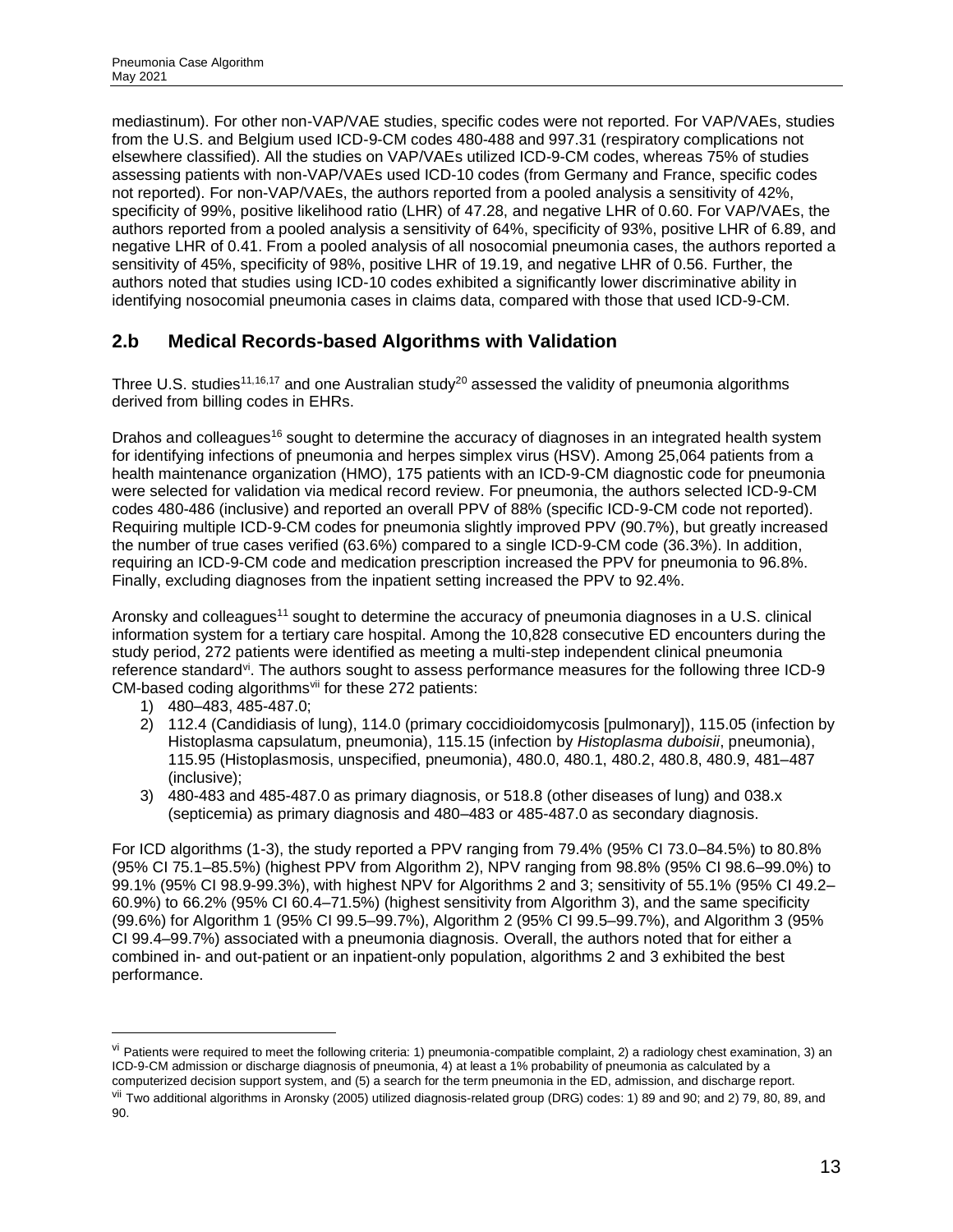Guevara and colleagues<sup>17</sup> conducted a U.S. community-based pneumonia incidence study using discharge diagnostic data from 15 acute care hospitals. Among 4,385 adult patients hospitalized for pneumonia, cases were identified based on the following ICD-9-CM codes listed in the first five positions for three classesviii of pneumococcal disease (SP: *Streptococcus pneumoniae*):

- 1) **Class 1** (definite SP cases): 038.0 [streptococcal septicemia], 038.2 [pneumococcal septicemia], 481.0 [pneumococcal pneumonia], 482.3, 486, 518.81 [acute respiratory failure],
- 2) **Class 2** (definite and probable SP cases): 038.0, 038.2, 481.0, 482.3, 486, 518.81,
- 3) **Class 3** (definite, probable, and possible SP cases): 038.0, 038.2, 481.0, 482.3, 486, 518.81.

The authors applied clinical definitions for definite, probable, and possible SP cases which are reported in **[Table 2. Clinical case definitions for pneumococcal pneumonia.](#page-14-0)**. Except for codes 038.0 and 038.2, sensitivity was consistent across case definitions (i.e., did not increase or decrease >10%). PPV increased by 10% or more for codes 481.0, 482.3, and 518.81, when probable and possible SP cases were included (Class 1 to 3). In contrast, NPV decreased for each code with the inclusion of probable and possible SP cases. Overall, the authors reported that using codes in any of the first five positions was preferential to using first position codes only as this approach was able to detect more SP pneumonia cases without large differences in performance measures. Moreover, regardless of position or case definition ICD-9-CM code 481.0 was the most sensitive code for detecting patients with pneumococcal pneumonia. Performance measures (i.e., PPV, NPV, sensitivity and specificity) for each diagnosis code are listed in **[Appendix A](#page-31-0)**.

Finally, Skull and colleagues<sup>20</sup> reported on the utilization of ICD-10-Australian Modification (ICD-10-AM) codes for identifying pneumonia in discharge diagnoses for hospitalized patients 65 years and older in Australia. The authors used ICD-10-AM codes J10-J18 (inclusive). ICD-10-AM code J18.9 (pneumonia, unspecified) was the most commonly used, and was responsible for 91.5% of cases. The highest PPV (96.2%, 95% CI 95.4–97.0%), NPV (98.2%, 95% CI 97.6–98.6%), sensitivity (97.8%, 95% 97.1–98.3%), and specificity (96.9%, 95% CI 96.2–97.5%) reported was from a case identification approach that used ICD-10-AM codes compared to a medical record notation of pneumonia.

#### <span id="page-13-0"></span>**2.c Algorithm Application without Validation**

Two studies (one from the U.S. and one from Italy) identified pneumonia using a code-based algorithm without reporting measures of diagnostic accuracy. The U.S. study<sup>15</sup> assessed the effect of inhaled corticosteroids on outcomes for COPD patients from the Department of Veterans Affairs. A total of 15,758 eligible patients aged 65 years and older were identified using billing codes in EHRs for pneumonia (ICD-9-CM codes 480–483 and 485–487.0).

The hospital-based study from Italy by Cascini and colleagues<sup>14</sup> utilized the following ICD-9-CM discharge diagnoses codes to identify 24,338 pneumonia events as the primary or secondary diagnosis among patients 65 years and older: 480-487, 039.1 (pulmonary actinomycotic infection), 052.1 (Varicella [hemorrhagic] pneumonitis), 055.1 (postmeasles pneumonia), 073.0 (ornithosis with pneumonia), 112.4 (Candidiasis of lung), 114.0 (primary coccidioidomycosis [pulmonary]), 136.3 (pneumocystosis), 003.22 (Salmonella pneumonia), 115.05 (infection by Histoplasma capsulatum, pneumonia), 115.15 (infection by *Histoplasma duboisii*, pneumonia), and 115.95 (Histoplasmosis, unspecified, pneumonia).

#### <span id="page-13-1"></span>**D Pneumonia Clinical Case Definition**

Pneumonia is defined as a form of acute respiratory infection that affects the lungs. When an individual has pneumonia, lung inflammation caused by bacterial, viral, or fungal infection occurs, in which the air sacs fill with pus and fluid and may become solid. Inflammation may affect both lungs (double

viii Criteria for definite (240 patients, 5.5%), probable (53 patients, 1.5%), and possible (268 patients, 6.1%) SP cases reported in Guevara (1999) is provided in **Table 2. [Clinical case definitions for pneumococcal pneumonia.](#page-14-0)**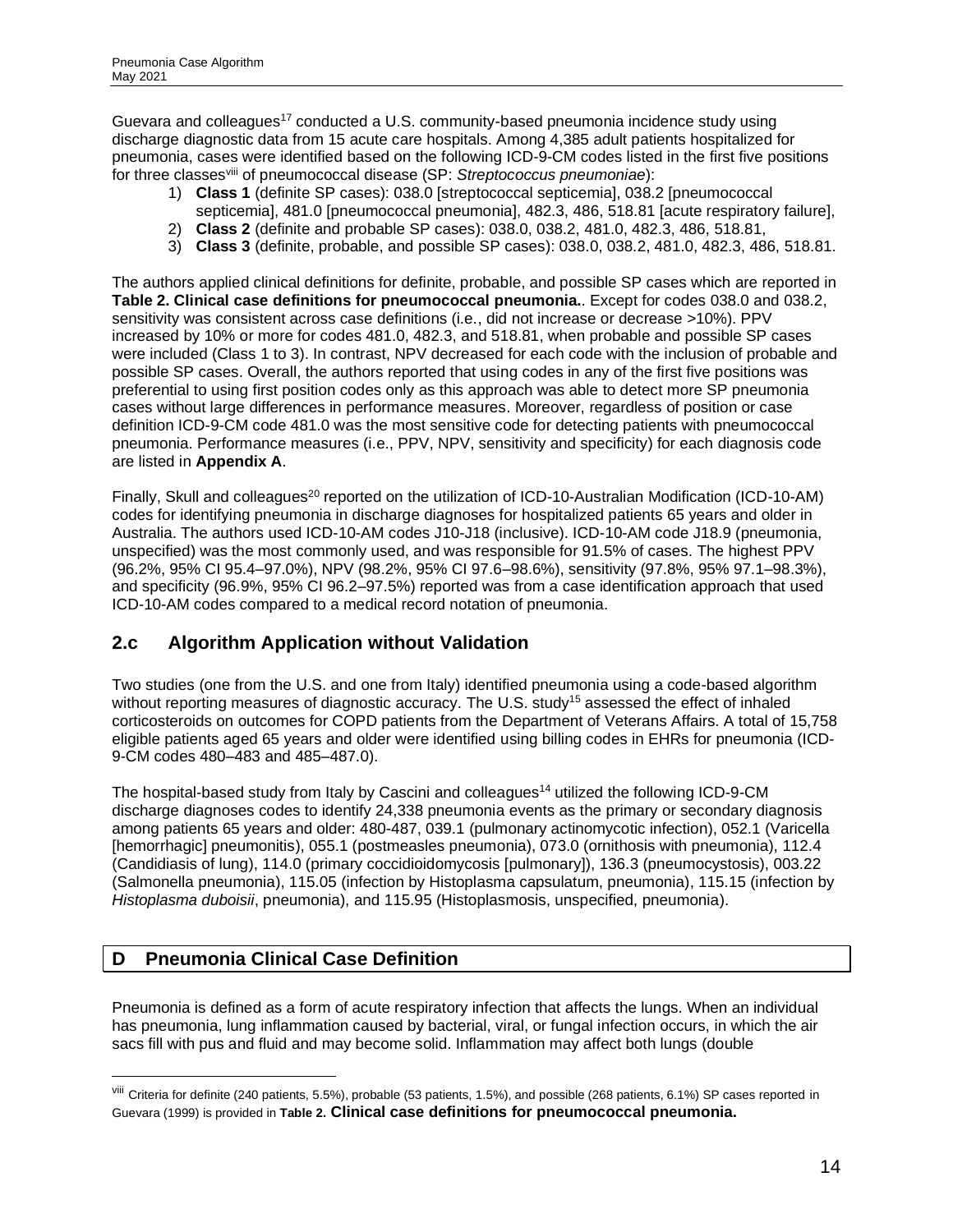pneumonia), one lung (single pneumonia), or only certain lobes (lobar pneumonia). Common causes of viral pneumonia are influenza and RSV; common causes of bacterial pneumonia include SP (pneumococcus). The presenting features of viral and bacterial pneumonia are similar (more symptoms may occur in cases of viral pneumonia), and can include chest pain with breathing or coughing, cough, difficulty breathing, with or without fever. The diagnosis of pneumonia typically involves an assessment of medical history along with a physical examination, laboratory tests, and imaging (e.g., chest radiography) to determine the type of pneumonia. Additional tests for patients at greater risk (e.g., over the age of 65 years, already in the hospital, comorbid conditions) include a computerized tomography (CT) scan and pleural fluid culture.

Although publications that reported universally accepted criteria for defining definite/probable/possible pneumonia were not identified, the following case definition criteria was employed by Williams and colleagues<sup>21</sup> in a study to verify pneumonia cases identified from their administrative claims-based algorithms:

- 1. A provider diagnosis of pneumonia within the first 48 hours of hospitalization (mention of suspected CAP in the medical record along with consistent management strategy),
- 2. Abnormal temperature (≥38.0°C) or a white blood cell count outside the range of 5,000-15,000 μL,
- 3. Evidence of a lower respiratory tract illness (e.g., cough or increased work of breathing), and
- 4. Chest radiograph indicating pneumonia (e.g., infiltrate or consolidation).

In addition, Guevara and colleagues<sup>17</sup> reported the following selection criteria for identifying patients with CAP, which is broadly consistent with Williams et al (2013):

Chest radiograph taken within 48 hours of admission indicating a new density consistent with pneumonia and any of the following:

- 1. Fever (reported fever or chills, or documented temperature >100.8°F [>38.2°C] within 24 hours of admission)
- 2. Abnormal white blood cell count  $($ >11,000/mm<sup>3</sup>, <3,000/mm<sup>3</sup>, or with abnormal differential),
- 3. Hypothermia (documented temperature of <96°F [<35.6°C] within 24 hours of admission), or
- 4. Productive cough (reported by patient or patient proxy)

Guevara and colleagues also provided specific criteria for defining the likelihood of pneumococcal pneumonia from the patient medical record and is reproduced in **[Table 2. Clinical case definitions for](#page-14-0)  [pneumococcal pneumonia.](#page-14-0)** below.

<span id="page-14-0"></span>*Table 2. Clinical case definitions for pneumococcal pneumonia.*

| SP isolated from blood or pleural fluid<br><b>Probable</b><br>Isolation of SP from purulent sputum (defined as sputum with moderate or large<br>numbers of neutrophils seen on Gram stain) in which gram-positive diplococci were<br>noted in moderate or large amounts of sputum Gram Stain |  |  |
|----------------------------------------------------------------------------------------------------------------------------------------------------------------------------------------------------------------------------------------------------------------------------------------------|--|--|
|                                                                                                                                                                                                                                                                                              |  |  |
|                                                                                                                                                                                                                                                                                              |  |  |
|                                                                                                                                                                                                                                                                                              |  |  |
|                                                                                                                                                                                                                                                                                              |  |  |
|                                                                                                                                                                                                                                                                                              |  |  |
| <b>Possible</b>                                                                                                                                                                                                                                                                              |  |  |
| Isolation of SP from purulent sputum in the absence of a compatible Gram stain, or a                                                                                                                                                                                                         |  |  |
| Gram's stain of purulent sputum demonstrating a predominance of gram-positive                                                                                                                                                                                                                |  |  |
| diplococci without isolation of SP from the sputum.                                                                                                                                                                                                                                          |  |  |
| Non-pneumococcal disease                                                                                                                                                                                                                                                                     |  |  |
| No evidence of SP in blood, pleural fluid, sputum, or sputum Gram stain                                                                                                                                                                                                                      |  |  |

Source: Guevara et al<sup>17</sup>

Abbreviations: SP, *Streptococcus pneumoniae*

Should a validation study of the pneumonia algorithm be executed, these definitions could potentially be used to inform chart review and adjudication.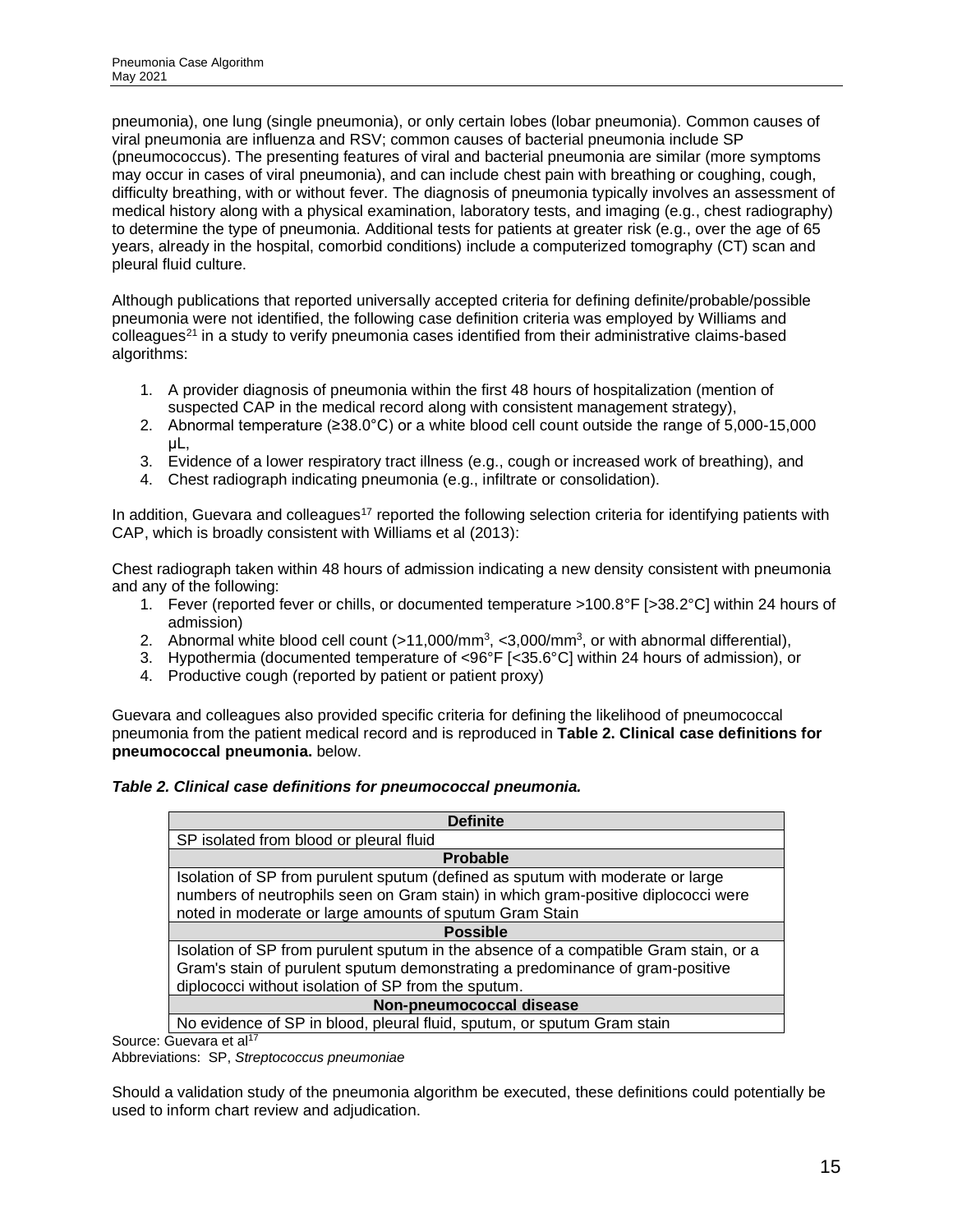## <span id="page-15-0"></span>**E Pneumonia Coding Algorithm**

The aim of this review was to develop an algorithm to identify cases of pneumonia that could be of potential interest following exposure to a biologic product. To form a comprehensive list of pneumonia codes for clinical consideration, all ICD-9-CM codes for pneumonia were extracted from the articles identified in the literature review (**Appendix A**). To expand the draft code list and reflect current coding practice, ICD-10-CM diagnosis codes were generated from ICD-9-CM codes using forward-backward mapping via the Centers for Medicare and Medicaid Services (CMS) GEMs files. <sup>ix</sup> The expanded draft code list, which included ICD-9-CM and ICD-10-CM codes, was subsequently reviewed by clinical SMEs from IBM (TB, JB), FDA CBER (JC, DT), and Acumen. This approach supports alignment and comparability with past studies and reflects current coding practices.

The final algorithm is presented in **[Table 3](#page-15-1)**. The workgroup has developed an algorithm that includes diagnosis codes for pneumonia consistent with approaches identified in the peer-reviewed literature. This algorithm may be subject to refinements for future specific research questions. Annual counts of patients with specific diagnosis codes are provided in **Appendix B**.

Specific decisions and assumptions related to construction of the algorithm are summarized in **Section F**. Overall, the clinical SMEs recommended the inclusion of additional codes or exclusion of codes from the expanded draft code list based on clinical relevance and optimizing the balance between specificity and sensitivity. A complete list of all excluded codes is provided in **Appendix C**. These codes were ultimately determined by the clinical SMEs to be too general or unrelated to pneumonia and could potentially increase the risk of misclassification. As such, while they were not applied as exclusion criteria, the codes in **Appendix C** were left out of the algorithm options to identify cases of pneumonia.

Briefly, the proposed algorithm can be summarized as follows:

**INCLUDE: ANY** ("either–or" logic) of the codes listed in **[Table 3](#page-15-1)**, regardless of health care setting or coding position (only one code required).

| Code   | <b>Description</b>                                 | Code<br>Cat | Code<br><b>Type</b> |
|--------|----------------------------------------------------|-------------|---------------------|
| 003.22 | Salmonella pneumonia                               | DX          | 9                   |
| 021.2  | Pulmonary tularemia                                | <b>DX</b>   | 9                   |
| 039.1  | Pulmonary actinomycotic infection                  | <b>DX</b>   | 9                   |
| 052.1  | Varicella (hemorrhagic) pneumonitis                | <b>DX</b>   | 9                   |
| 055.1  | Postmeasles pneumonia                              | <b>DX</b>   | 9                   |
| 073.0  | Ornithosis with pneumonia                          | <b>DX</b>   | 9                   |
| 112.4  | Candidiasis of lung                                | <b>DX</b>   | 9                   |
| 114.0  | Primary coccidioidomycosis (pulmonary)             | DX          | 9                   |
| 115.05 | Infection by Histoplasma capsulatum, pneumonia     | <b>DX</b>   | 9                   |
| 115.15 | Infection by Histoplasma duboisii, pneumonia       | <b>DX</b>   | 9                   |
| 115.95 | Histoplasmosis, unspecified, pneumonia             | <b>DX</b>   | 9                   |
| 130.4  | Pneumonitis due to toxoplasmosis                   | DX          | 9                   |
| 136.3  | Pneumocystosis                                     | DX          | 9                   |
| 480.0  | Viral pneumonia due to adenovirus                  | DX.         | 9                   |
| 480.1  | Viral pneumonia due to respiratory syncytial virus | DX          | 9                   |
| 480.2  | Viral pneumonia due to parainfluenza virus         | DX          | 9                   |
| 480.3  | Viral pneumonia due to SARS-associated coronavirus | DX          | 9                   |

#### <span id="page-15-1"></span>*Table 3***.** *Pneumonia algorithm.*

ix Additional information about GEMs and the methodology for forward and backward mapping can be found at Centers for Medicaid and Medicare Services. (2017). 2018 ICD-10-CM and GEMs. Available at https://www.cms.gov/Medicare/Coding/ICD10/2018-ICD-10-CM-and-GEMs. Researchers used the following website to map ICD-9-CM codes to ICD-10-CM[: https://www.icd10data.com.](https://www.icd10data.com/)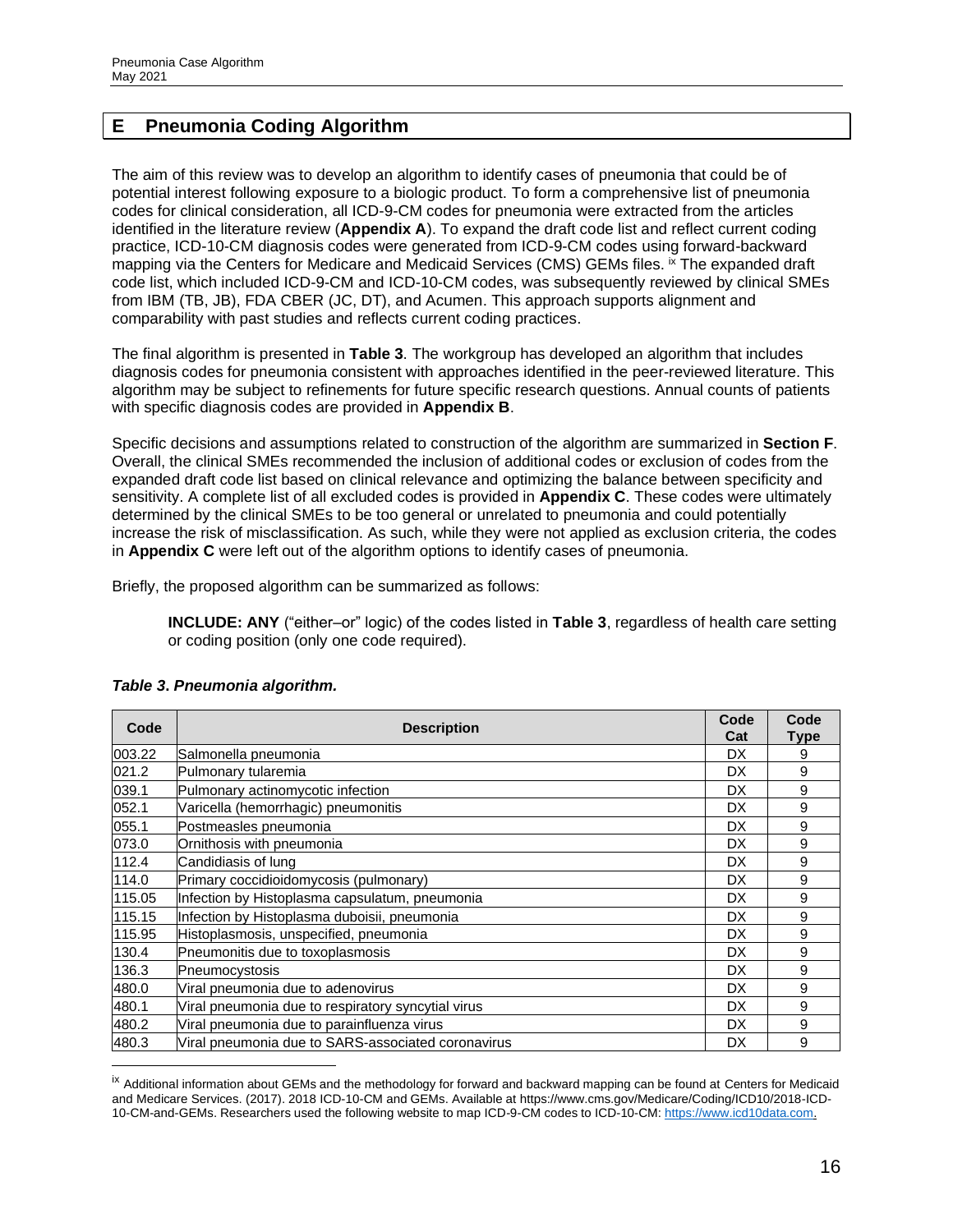| Code   | <b>Description</b>                                                   | Code<br>Cat | Code<br><b>Type</b> |
|--------|----------------------------------------------------------------------|-------------|---------------------|
| 480.8  | Viral pneumonia due to other virus not elsewhere classified          | DX          | 9                   |
| 480.9  | Viral pneumonia, unspecified                                         | <b>DX</b>   | 9                   |
| 481    | Pneumococcal pneumonia [Streptococcus pneumoniae pneumonia]          | DX          | 9                   |
| 482.0  | Pneumonia due to Klebsiella pneumoniae                               | DX          | 9                   |
| 482.1  | Pneumonia due to Pseudomonas                                         | <b>DX</b>   | $\boldsymbol{9}$    |
| 482.2  | Pneumonia due to Hemophilus influenzae [H. influenzae]               | DX          | $\mathsf g$         |
| 482.30 | Pneumonia due to Streptococcus, unspecified                          | DX          | 9                   |
| 482.31 | Pneumonia due to Streptococcus, group A                              | DX          | 9                   |
| 482.32 | Pneumonia due to Streptococcus, group B                              | DX          | 9                   |
| 482.39 | Pneumonia due to other Streptococcus                                 | DX          | 9                   |
| 482.40 | Pneumonia due to Staphylococcus, unspecified                         | DX          | 9                   |
| 482.41 | Methicillin susceptible pneumonia due to Staphylococcus aureus       | DX          | $\mathsf g$         |
| 482.42 | Methicillin resistant pneumonia due to Staphylococcus aureus         | DX          | 9                   |
| 482.49 | Other Staphylococcus pneumonia                                       | DX          | 9                   |
| 482.81 | Pneumonia due to anaerobes                                           | DX          | 9                   |
| 482.82 | Pneumonia due to Escherichia coli [E. coli]                          | DX          | 9                   |
| 482.83 | Pneumonia due to other gram-negative bacteria                        | DX          | 9                   |
| 482.84 | Pneumonia due to Legionnaires' disease                               | <b>DX</b>   | 9                   |
| 482.89 | Pneumonia due to other specified bacteria                            | DX          | 9                   |
| 482.9  | Bacterial pneumonia, unspecified                                     | DX          | $\mathsf g$         |
| 483.0  | Pneumonia due to mycoplasma pneumoniae                               | DX          | 9                   |
| 483.1  | Pneumonia due to chlamydia                                           | DX          | 9                   |
| 483.8  | Pneumonia due to other specified organisms                           | DX          | 9                   |
| 484.1  | Pneumonia in cytomegalic inclusion disease                           | DX          | 9                   |
| 484.3  | Pneumonia in whooping cough                                          | DX          | 9                   |
| 484.5  | Pneumonia in anthrax                                                 | DX          | 9                   |
| 484.6  | Pneumonia in aspergillosis                                           | DX          | $\mathsf g$         |
| 484.7  | Pneumonia in other systemic mycoses                                  | DX          | $\boldsymbol{9}$    |
| 484.8  | Pneumonia in other infectious diseases classified elsewhere          | DX          | 9                   |
| 485    | Bronchopneumonia, organism unspecified                               | DX          | 9                   |
| 486    | Pneumonia, organism unspecified                                      | DX          | 9                   |
| 487.0  | Influenza with pneumonia                                             | DX          | 9                   |
| 488.01 | Influenza due to identified avian influenza virus with pneumonia     | DX          | 9                   |
| 488.11 | Influenza due to identified 2009 H1N1 influenza virus with pneumonia | DX          | 9                   |
| 488.81 | Influenza due to identified novel influenza A virus with pneumonia   | <b>DX</b>   | $\mathsf g$         |
| 517.1  | Rheumatic pneumonia                                                  | <b>DX</b>   | $\mathsf g$         |
| A02.22 | Salmonella pneumonia                                                 | DX          | 10                  |
| A21.2  | Pulmonary tularemia                                                  | DX          | 10                  |
| A22.1  | Pulmonary Anthrax                                                    | DX          | 10                  |
| A37.01 | Whooping cough due to Bordetella pertussis with pneumonia            | DX          | 10                  |
| A37.11 | Whooping cough due to Bordetella parapertussis with pneumonia        | DX          | 10                  |
| A37.81 | Whooping cough due to other Bordetella species with pneumonia        | DX          | 10                  |
| A37.91 | Whooping cough, unspecified species with pneumonia                   | DX          | 10                  |
| A42.0  | Pulmonary actinomycosis                                              | DX          | 10                  |
| A48.1  | egionnaires' disease                                                 | DX          | 10                  |
| B01.2  | Varicella pneumonia                                                  | DX          | 10                  |
| B05.2  | Measles complicated by pneumonia                                     | DX          | 10                  |
| B25.0  | Cytomegaloviral pneumonitis                                          | DX          | 10                  |
| B37.1  | Pulmonary candidiasis                                                | DX          | 10                  |
| B38.0  | Acute pulmonary coccidioidomycosis                                   | DX          | 10                  |
| B39.0  | Acute pulmonary histoplasmosis capsulati                             | DX          | 10                  |
| B44.0  | Invasive pulmonary aspergillosis                                     | DX          | 10                  |
| B58.3  | Pulmonary toxoplasmosis                                              | DX          | 10                  |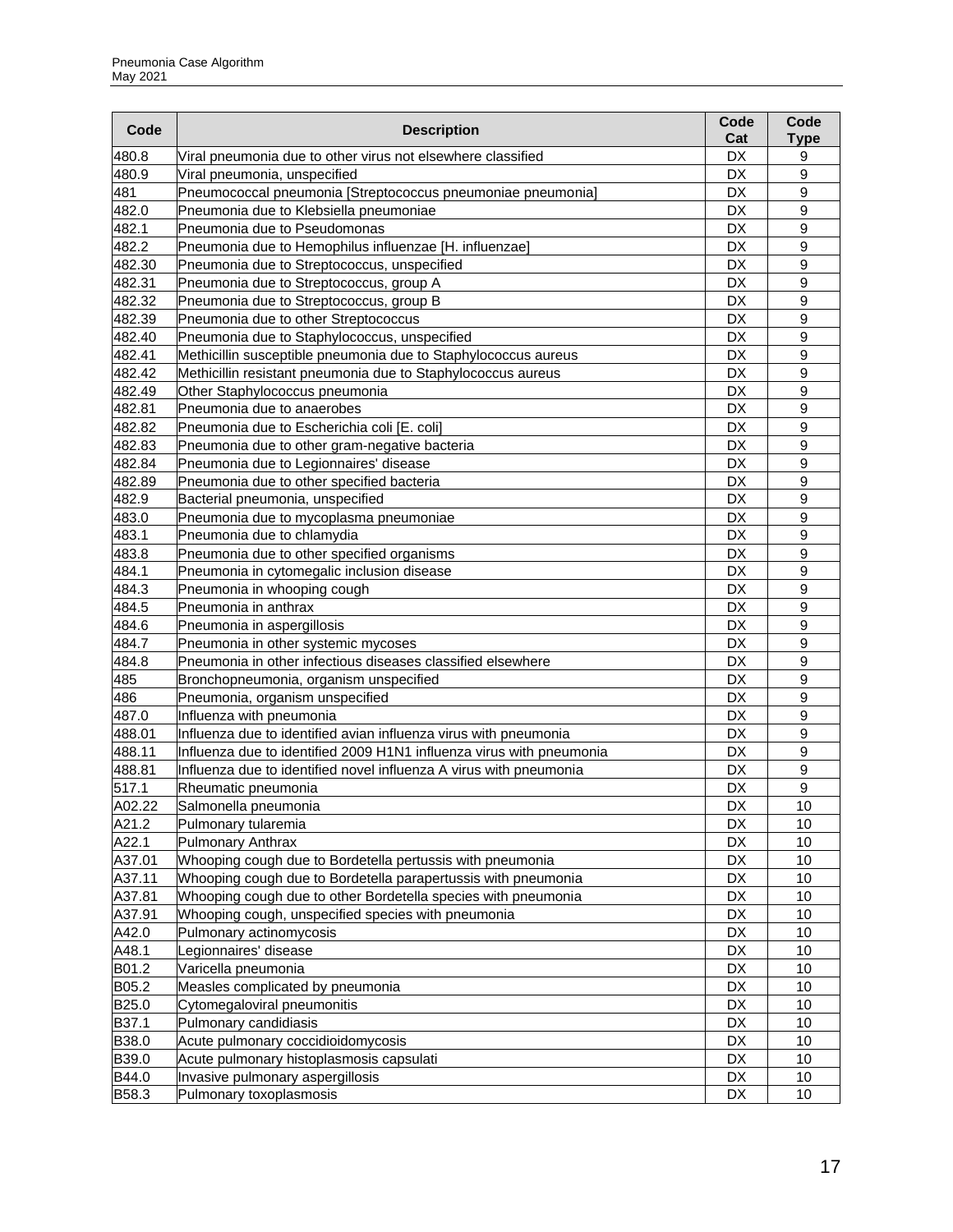| Code       | <b>Description</b>                                                                                            |           | Code<br><b>Type</b> |
|------------|---------------------------------------------------------------------------------------------------------------|-----------|---------------------|
| <b>B59</b> | Pneumocystosis                                                                                                | DX        | $10$                |
| J09.X1     | Influenza due to identified novel influenza A virus with pneumonia                                            | DX        | 10                  |
| J10.00     | Influenza due to other identified influenza virus with unspecified type of pneumonia                          |           | 10                  |
| J10.01     | Influenza due to other identified influenza virus with the same other identified<br>influenza virus pneumonia | <b>DX</b> | 10                  |
| J10.08     | Influenza due to other identified influenza virus with other specified pneumonia                              | <b>DX</b> | 10                  |
| J11.00     | Influenza due to unidentified influenza virus with unspecified type of pneumonia                              | DX        | 10                  |
| J11.08     | Influenza due to unidentified influenza virus with specified pneumonia                                        | <b>DX</b> | 10                  |
| J12.0      | Adenoviral pneumonia                                                                                          | DX        | 10                  |
| J12.1      | Respiratory syncytial virus pneumonia                                                                         | DX        | 10                  |
| J12.2      | Parainfluenza virus pneumonia                                                                                 | DX        | 10                  |
| J12.3      | Human metapneumovirus pneumonia                                                                               | DX        | 10                  |
| J12.81     | Pneumonia due to SARS-associated coronavirus                                                                  | DX        | 10                  |
| J12.89     | Other viral pneumonia                                                                                         | DX        | 10                  |
| J12.9      | Viral pneumonia, unspecified                                                                                  | <b>DX</b> | 10                  |
| J13        | Pneumonia due to Streptococcus pneumoniae                                                                     | DX        | 10                  |
| J14        | Pneumonia due to Hemophilus influenzae                                                                        | DX        | 10                  |
| J15.0      | Pneumonia due to Klebsiella pneumoniae                                                                        | DX        | 10                  |
| J15.1      | Pneumonia due to Pseudomonas                                                                                  | DX        | 10                  |
| J15.20     | Pneumonia due to staphylococcus unspecified                                                                   | DX        | 10                  |
| J15.211    | Pneumonia due to Methicillin susceptible Staphylococcus aureus                                                | DX        | 10                  |
| J15.212    | Pneumonia due to Methicillin resistant Staphylococcus aureus                                                  | DX        | 10                  |
| J15.29     | Pneumonia due to other staphylococcus                                                                         | <b>DX</b> | 10                  |
| J15.3      | Pneumonia due to streptococcus, group B                                                                       | DX        | 10                  |
| J15.4      | Pneumonia due to other streptococci                                                                           | <b>DX</b> | 10                  |
| J15.5      | Pneumonia due to Escherichia coli                                                                             | DX        | 10                  |
| J15.6      | Pneumonia due to other Gram-negative bacteria                                                                 | DX        | 10                  |
| J15.7      | Pneumonia due to Mycoplasma pneumoniae                                                                        | DX        | 10                  |
| J15.8      | Pneumonia due to other specified bacteria                                                                     | <b>DX</b> | 10                  |
| J15.9      | Unspecified bacterial pneumonia                                                                               | <b>DX</b> | 10                  |
| J16.0      | Chlamydial pneumonia                                                                                          | <b>DX</b> | 10                  |
| J16.8      | Pneumonia due to other specified infectious organisms                                                         | DX        | 10                  |
| J17        | Pneumonia in diseases classified elsewhere                                                                    | <b>DX</b> | 10                  |
| J18.0      | Bronchopneumonia, unspecified organism                                                                        | DX        | 10                  |
| J18.1      | obar pneumonia, unspecified organism                                                                          | DX        | 10                  |
| J18.2      | Hypostatic pneumonia, unspecified organism                                                                    | DX        | 10                  |
| J18.8      | Other pneumonia, unspecified organism                                                                         | <b>DX</b> | 10                  |
| J18.9      | Pneumonia, unspecified organism                                                                               | <b>DX</b> | 10                  |

Abbreviation: DX, ICD-CM diagnosis.

#### <span id="page-17-0"></span>**F Assumptions and Decisions**

The algorithm presented in **Section F** was reviewed internally as well as with CBER stakeholders and partners. Decisions and assumptions related to algorithm construction are summarized below. Some of these assumptions may be adjusted for future research questions.

• As informed by approaches in the published literature and based on clinical consultation, it was decided that methods for diagnosing and treating pneumonia — as would be reflected in procedural and prescription coding standards — were too variable and general to be included in the code-based definition. The proposed algorithm has therefore been restricted to ICD diagnosis codes. This is consistent with approaches observed in the literature.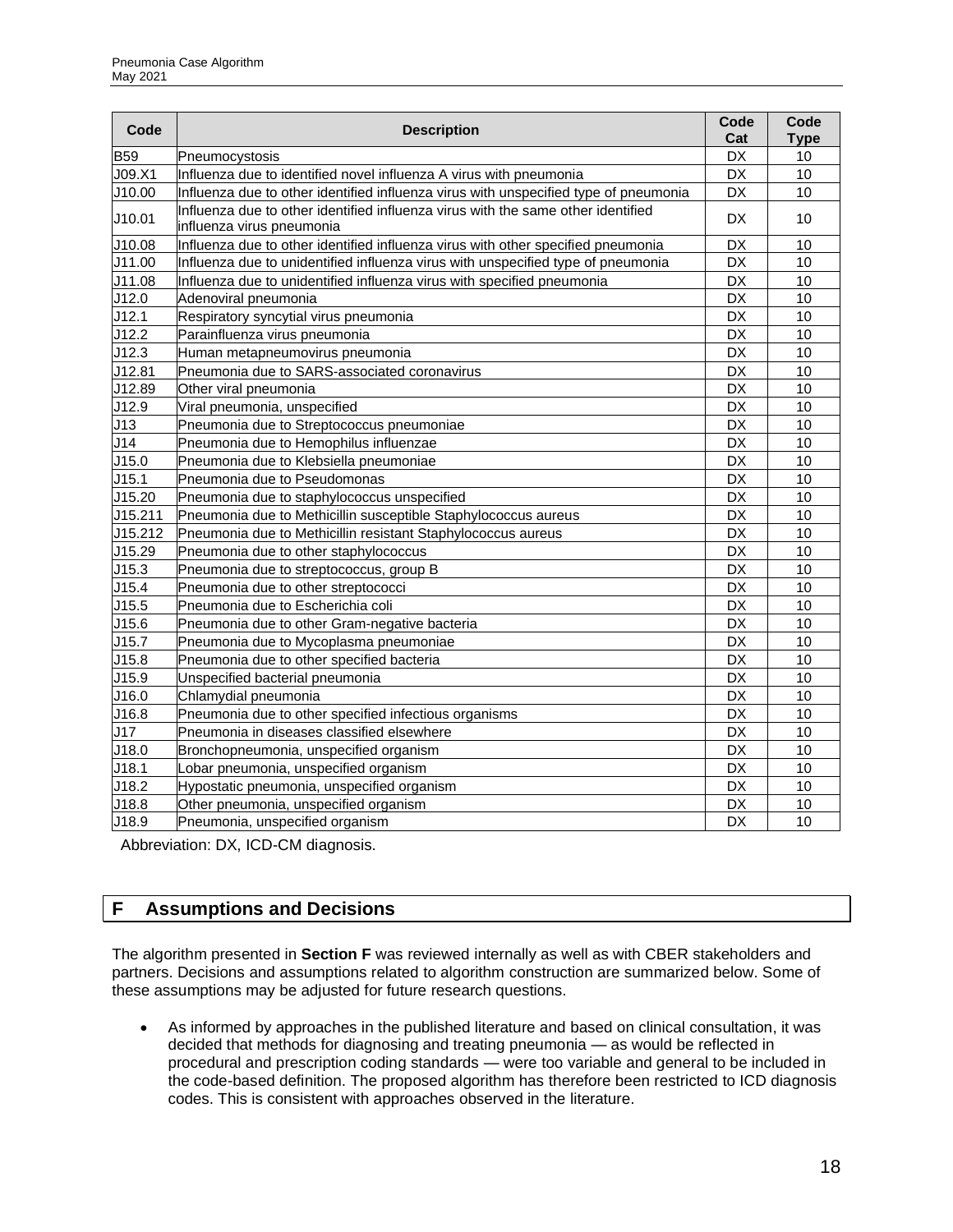- The restriction of queries based on diagnosis coding position (e.g., principal position codes only), varied across the studies reviewed. Queries presented in **Section G** did not restrict based on coding position, out of concern that queries based solely on primary-position codes could improperly exclude potential pneumonia cases. Users may adjust this approach to include primary, secondary or unspecified-position codes. Such specification is likely better done at the statistical planning stage when a specific research question has been formulated.
- Risk windows used to determine the association of pneumonia with a specific exposure should be determined according to the research question and exposure of interest.
- Codes for septicemia were excluded as though this can result from pneumonia there are many other known causes.
- Codes for primary/acute pulmonary coccidioidomycosis were included in the algorithm. Codes for chronic, non-pulmonary, and unspecified coccidioidomycosis were excluded out of concern that these codes could potentially increase the risk of misclassification.
- Codes for pyothorax were excluded. This can be a complication of pneumonia. However, those cases would be expected to also have a pneumonia diagnosis and therefore the exclusion of these codes should not unduly exclude potential cases of pneumonia.

### <span id="page-18-0"></span>**G Algorithm Characterization**

#### <span id="page-18-1"></span>*G1 Methods*

To characterize pneumonia among a commercially insured population in the U.S., the workgroup used the IBM MarketScan Research Databases (Commercial and Medicare Supplemental), accessed via the Treatment Pathways<sup>x</sup> online analytic platform, to query and analyze the diagnostic codes included in the pneumonia algorithm (**[Table 3](#page-15-1)**). The analyses presented herein did not require exposure to a biologic product. It is recommended that the proposed algorithm undergo a validation study prior to use, and future analytical studies should also tailor the algorithm specifications according to the study question of interest.

The figures presented below have been drawn from a large patient dataset during the study period of January 1, 2014–December 31, 2018. For all analyses, authors only queried ICD-9-CM codes for January 1, 2014–September 30, 2015 and ICD-10-CM codes for October 1, 2015–December 31, 2018. This was done out of recognition of the transition to ICD-10-CM on October 1, 2015 and an effort to exclude codes that were reported in error.

Counts of individual patients that had a diagnosis code related to pneumonia within a given calendar year, rather than counts of codes, were presented. As such, counts relate to the first diagnosed pneumonia event for an individual during a given surveillance period (e.g., January 1–December 31, 2014), and individuals could only be counted once per surveillance period. Since we did not estimate the incidence of pneumonia in the study population no washout period was applied.

Individuals had to be continuously enrolled in any enrollment category to be included in the analysis for a given year. For example, patients had to be continuously enrolled from January 1 to December 31, 2014, to be included in the "2014" dataset. Age is calculated in Treatment Pathways as if each individual was born on July 1 of their given year of birth. Out of concern that the minimum continuous enrollment requirement could impact the inclusion of infants (i.e., those under one year old), this population group has been left out of two charts that depict the proportions of individuals with pneumonia by age. Infants under one year of age were not excluded from queries of the absolute number of patients receiving a pneumonia diagnosis.

x IBM MarketScan Research. Insight for Better Healthcare.<https://marketscan.truvenhealth.com/marketscanportal/Portal.aspx>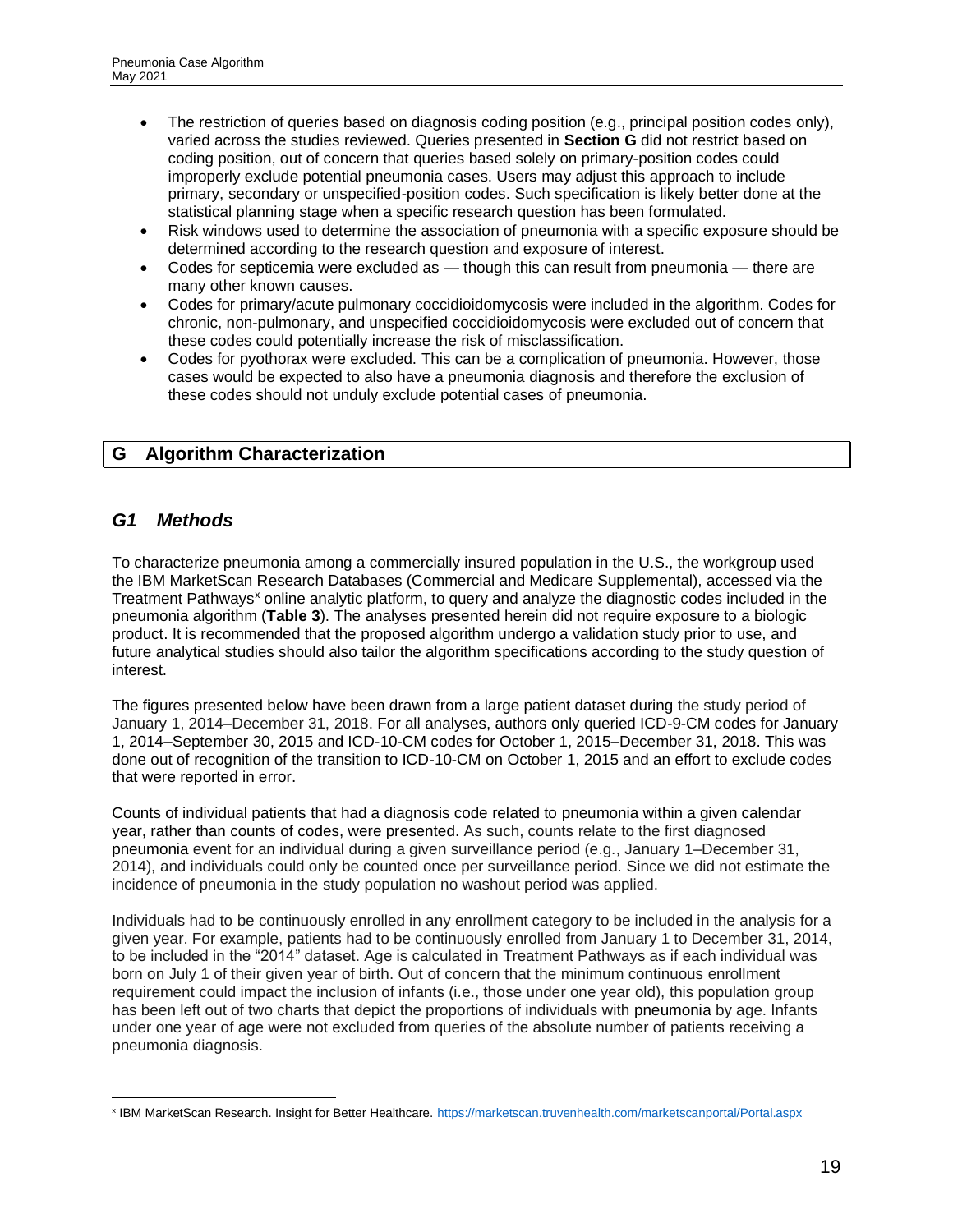## <span id="page-19-0"></span>*G2 Results*

Of the codes included in the pneumonia algorithm, codes for unspecified pneumonia (ICD-9-CM 486 and ICD-10-CM J18.9) were the most frequently used (**Appendix B**). Of those receiving at least one pneumonia diagnosis between 2014 and 2018 (n=1,682,997), 36.3% (n=611,051) and 51.1% (n=859,546) had at least one ICD-9-CM 486 and ICD-10-CM J18.9 code, respectively.

In addition to the code-specific queries, authors executed queries that aggregated all ICD-9-CM codes, all ICD-10-CM codes, and all codes (ICD-9-CM and ICD-10-CM) for pneumonia. **[Table 4](#page-19-1)** provides a summary of aggregate counts for ICD-9-CM and ICD-10-CM codes, suggesting that approximately 14.1– 16.7 individuals per 1,000 individuals included in the MarketScan Research Databases received at least one code associated with pneumonia each year. Among a cohort of 46,153,898 patients that combined those continuously enrolled for at least one calendar year between January 1, 2014 and December 31, 2018, 1,682,997 individuals (3.6%) had at least one ICD-9-CM or ICD-10-CM diagnosis code for pneumonia.

|                                                                                        | Year       |                   |            |            |            |
|----------------------------------------------------------------------------------------|------------|-------------------|------------|------------|------------|
| <b>Code/ Description</b>                                                               | 2014       | 2015 <sup>a</sup> | 2016       | 2017       | 2018       |
| ICD-9-CM                                                                               | 423,123    | 258,969           |            |            |            |
| ICD-10-CM                                                                              |            | 124,444           | 360,625    | 296,109    | 273,688    |
| ICD-9-CM OR ICD-10-CM                                                                  | 423,123    | 361,090           | 360,625    | 296,109    | 273,688    |
| MarketScan Research<br>Databases Enrollment <sup>b</sup>                               | 28,407,959 | 22,117,235        | 21,616,291 | 19,563,847 | 19,371,891 |
| Proportion of Patients with<br>Pneumonia per 1,000<br>Enrolled Population <sup>c</sup> | 14.9       | 16.3              | 16.7       | 15.1       | 14.1       |

#### <span id="page-19-1"></span>*Table 4. Counts of patients with pneumonia by code set and year.*

Abbreviations: ICD-9-CM, International Classification of Diseases, Ninth Revision, Clinical Modification; ICD-10-CM, International Classification of Diseases, Tenth Revision, Clinical Modification.

a In 2015, queries combining ICD-9-CM and ICD-10-CM codes returned lower patient counts than when codes were queried individually. This is because of cases in which both ICD-9-CM and ICD-10-CM codes were reported for the same individual, in the January–September and October–December timeframe, respectively.

<sup>b</sup> Individuals included in this row are those who were enrolled for the full calendar year (January 1–December 31) for 2014, 2015, 2016, 2017, and 2018, respectively.

<sup>c</sup> Proportions were calculated using the counts in the "ICD-9-CM OR ICD-10-CM" row.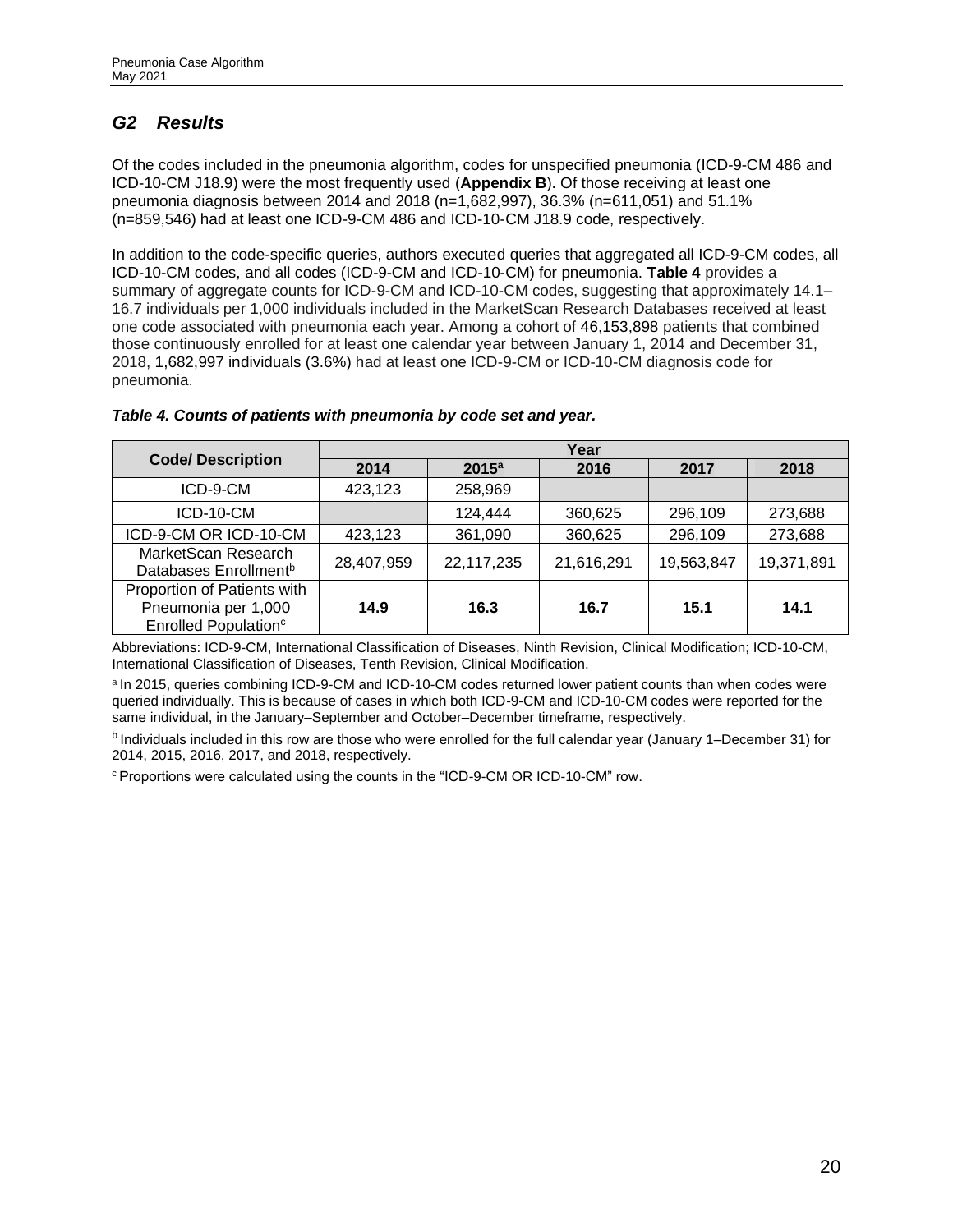The workgroup assessed whether the 2015 transition to ICD-10-CM and any associated changes in coding practices resulted in notable shifts in the frequency of pneumonia. **[Figure 1](#page-20-0)** illustrates the proportion of the enrolled population with a pneumonia diagnosis and suggests that the transition did not result in a substantial change to the proportion of individuals receiving a pneumonia diagnosis. However, the proportion of patients receiving a pneumonia diagnosis decreased year-over-year between 2016 and 2018. This decrease may be attributable in part to changes in the coding process following the transition from ICD-9-CM to ICD-10-CM codes. Independent analyses also indicated a decrease in the proportion of patients receiving a diagnosis for Bell's palsy, COPD, acute respiratory distress syndrome and acute bronchitis for the same time period. Therefore, this decrease may also be due to incomplete data capture in the MarketScan Research Databases for the most current year available (2018). It was also noted that the average age of the enrolled population decreased from 62–63 years between 2014 and 2017 to 60 years in 2018, suggesting that the study population was younger and potentially healthier in 2018. This difference may have decreased the proportion of patients receiving a pneumonia diagnosis, as the risk of pneumonia increases with advancing age after 65 years <sup>4</sup>.



<span id="page-20-0"></span>*Figure 1. Proportion of patients with pneumonia per 1,000 enrolled, by year (2014–2018).*

Note: In 2015, a patient could receive both an ICD-9-CM and an ICD-10-CM diagnosis, in the January–September and October–December timeframe, respectively.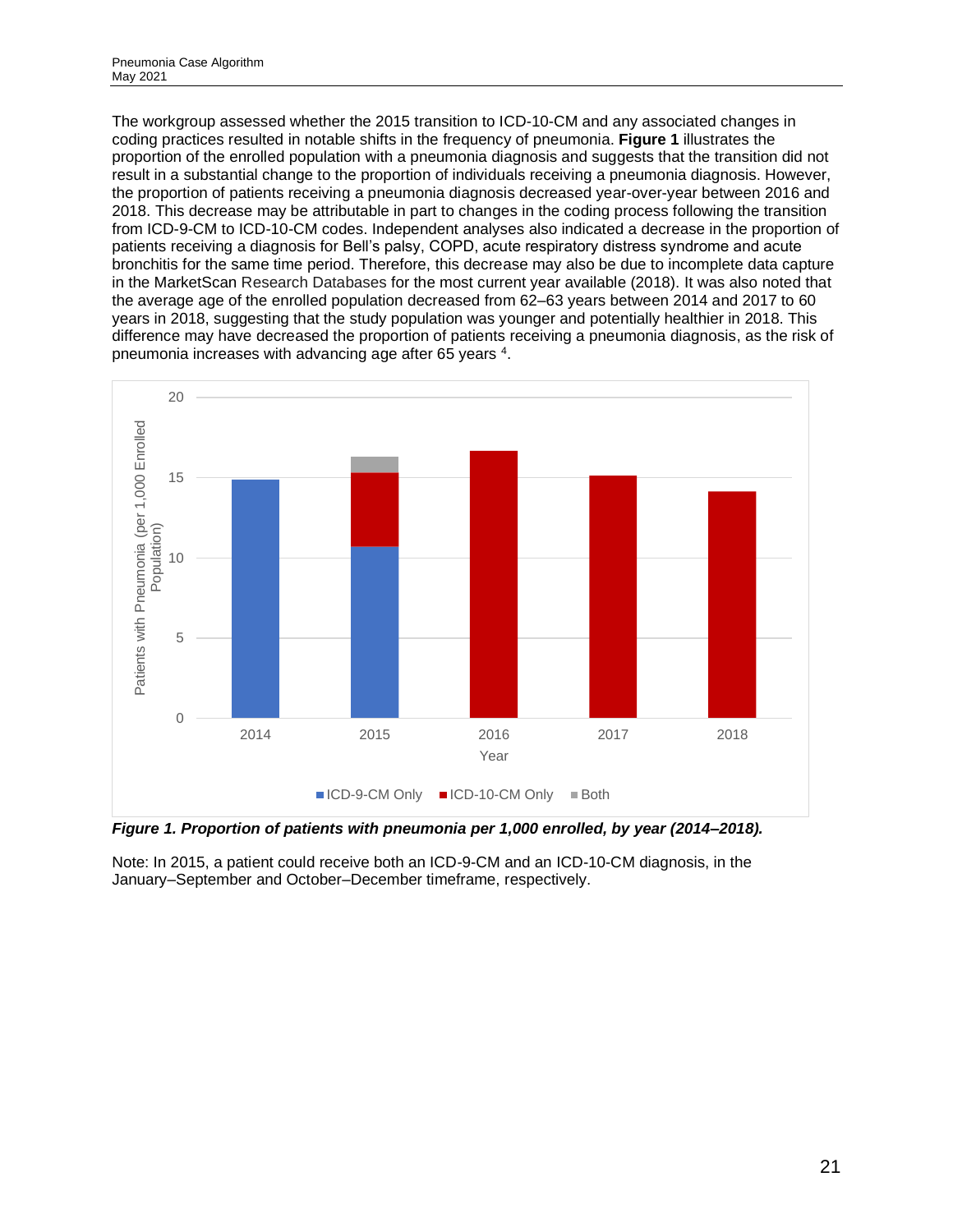**[Figure 2](#page-21-0)** presents counts of patients with an ICD-9-CM pneumonia diagnosis stratified by age group. Counts were calculated for the timeframe of January 1, 2014 to September 30, 2015 among the cohort of 33,216,843 patients who were continuously enrolled for at least one calendar year between January 1, 2014 and December 31, 2015. There were 693,906 (2.1%) with at least one diagnosis for pneumonia during this period, with an average age at first diagnosis of 44 years. The relationship between age and pneumonia diagnosis followed a "U" shape. The number of patients with at least one ICD-9-CM diagnosis code for pneumonia was highest for the 0-17 years age group, followed by a decline in patients with an ICD-9-CM pneumonia diagnosis until the 35-44 years age group. The number of patients with a pneumonia diagnosis increased with higher age groups, beginning with the 35–44-year age group.



<span id="page-21-0"></span>**Figure 2. Patients with at least one ICD-9-CM diagnosis code for pneumonia, January 1, 2014– September 30, 2015, stratified by age group.**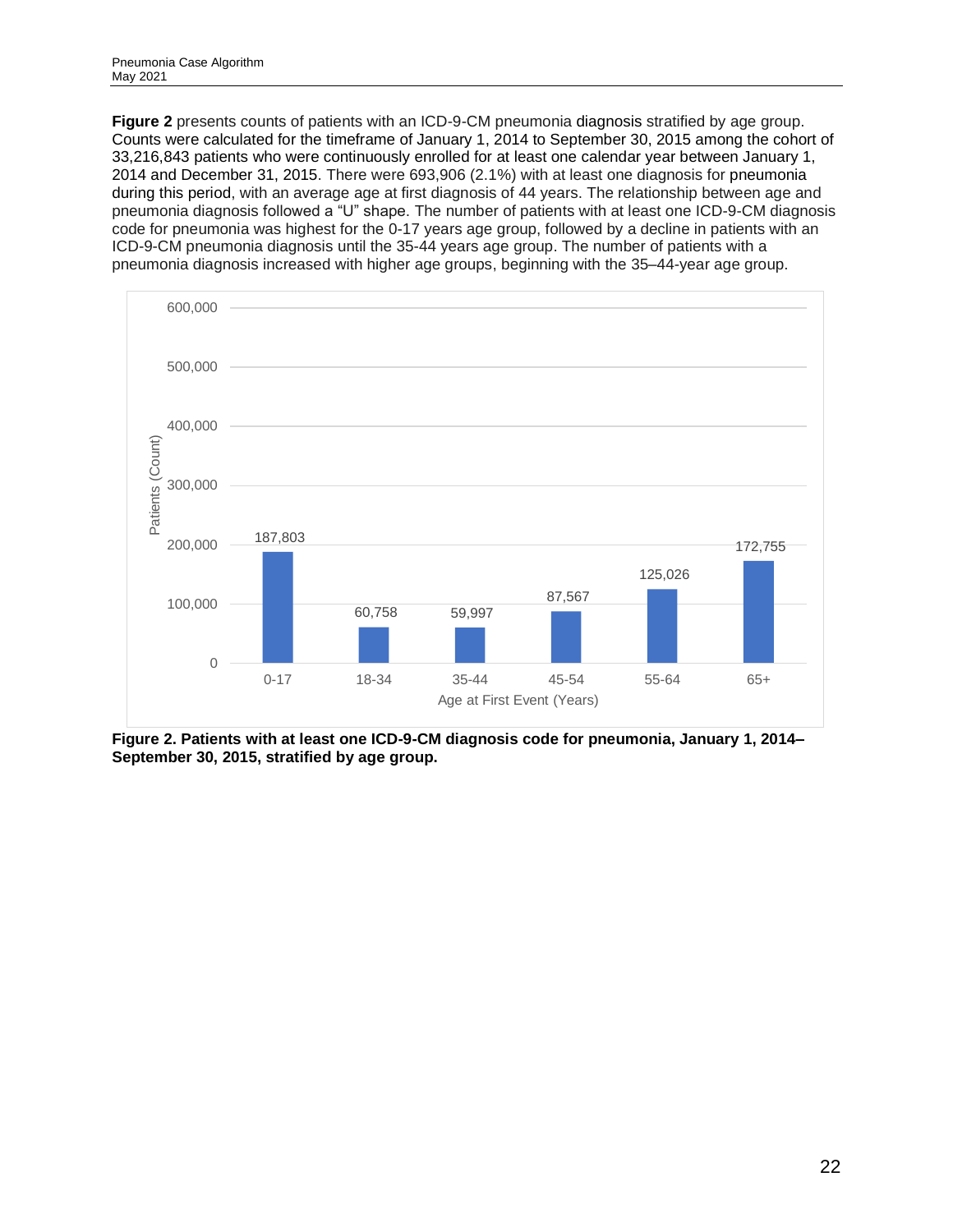**[Figure 3](#page-22-0)** presents counts of patients with an ICD-10-CM diagnosis for pneumonia stratified by age group. Counts were drawn from a cohort of 35,337,738 patients who were continuously enrolled for at least one calendar year between October 1, 2015 and December 31, 2018 (i.e., January 1–December 31 for at least one of 2015, 2016, 2017, or 2018). Among 1,074,639 individuals (3.0%) with at least one diagnosis for pneumonia during this time period, the average age at first diagnosis was 41 years. Similar to the results for ICD-9-CM diagnosis, the relationship between age and absolute counts of pneumonia diagnoses based on ICD-10-CM codes also followed a "U" shape. The number of patients with at least one ICD-10-CM diagnosis code for pneumonia was highest for the 0-17 years age group, followed by a decline in patients with an ICD-10-CM pneumonia diagnosis until the 35-44 years age group. At the 45-54 years age group and older a steady increase in patients with a pneumonia diagnosis was observed. It should be noted that the absolute counts presented in **[Figure 2](#page-21-0)** (January 1, 2014, to September 30, 2015) are lower than those in **[Figure 3](#page-22-0)**, where pneumonia encounters were queried for a longer time period (October 1, 2015 to December 31, 2018).



<span id="page-22-0"></span>*Figure 3. Patients with at least one ICD-10-CM diagnosis code for pneumonia, October 1, 2015– December 31, 2018, stratified by age group.*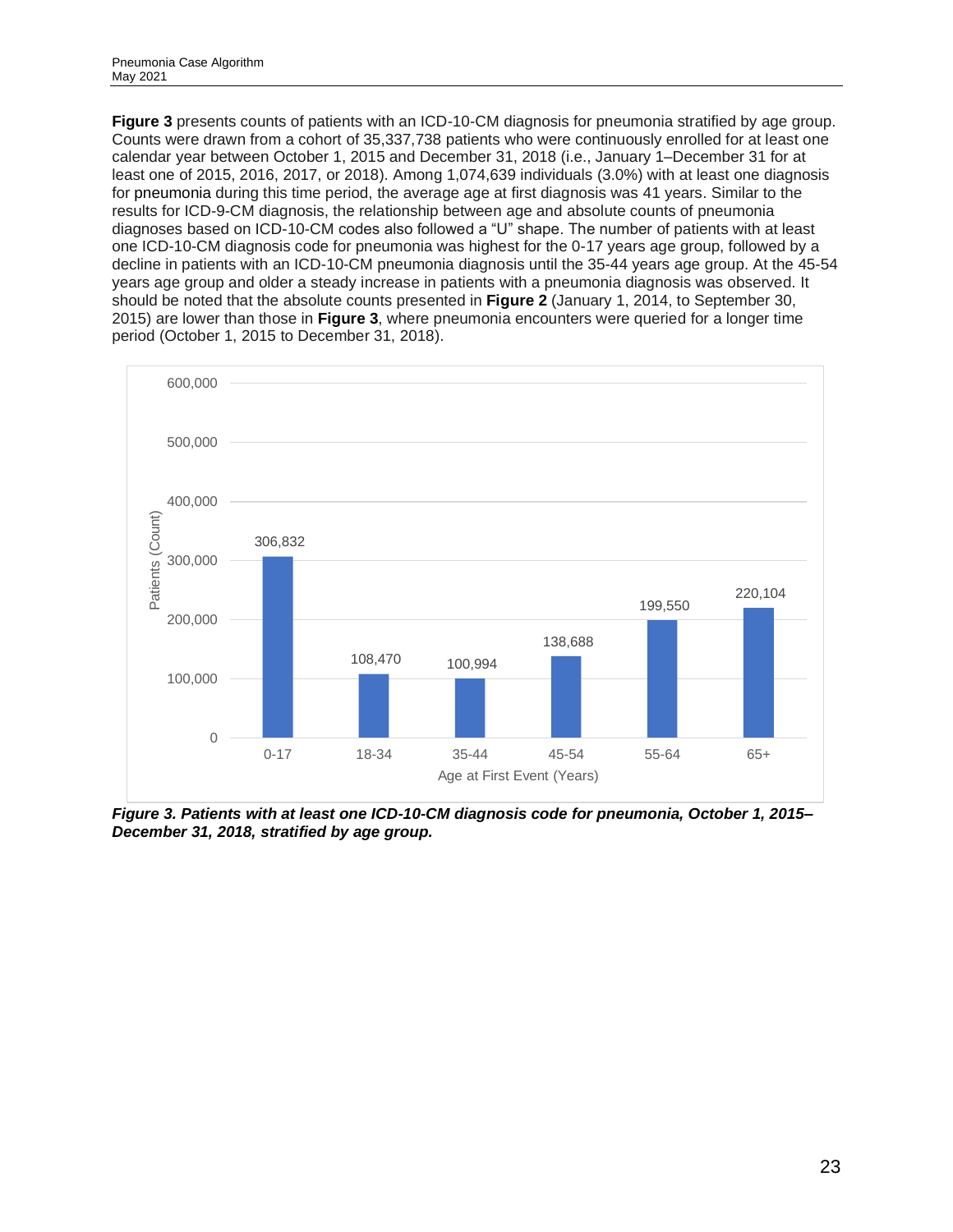**[Figure 4](#page-23-0)** presents counts of patients with either an ICD-9-CM or ICD-10-CM code for pneumonia among a cohort of 46,153,898 individuals who were continuously enrolled for at least one calendar year between 2014 and 2018. Among 1,682,997 individuals (3.6%) who received a diagnosis code for pneumonia between January 1, 2014, and December 31, 2018, the average age at first diagnosis was 42 years. Absolute patient counts were highest in the age group of 0–17-years, with the lowest absolute counts in the age group of 18–34 and 35–44-years.



<span id="page-23-0"></span>*Figure 4. Patients with at least one diagnosis code for pneumonia (ICD-9-CM or ICD-10-CM), January 1, 2014–December 31, 2018, stratified by age group.*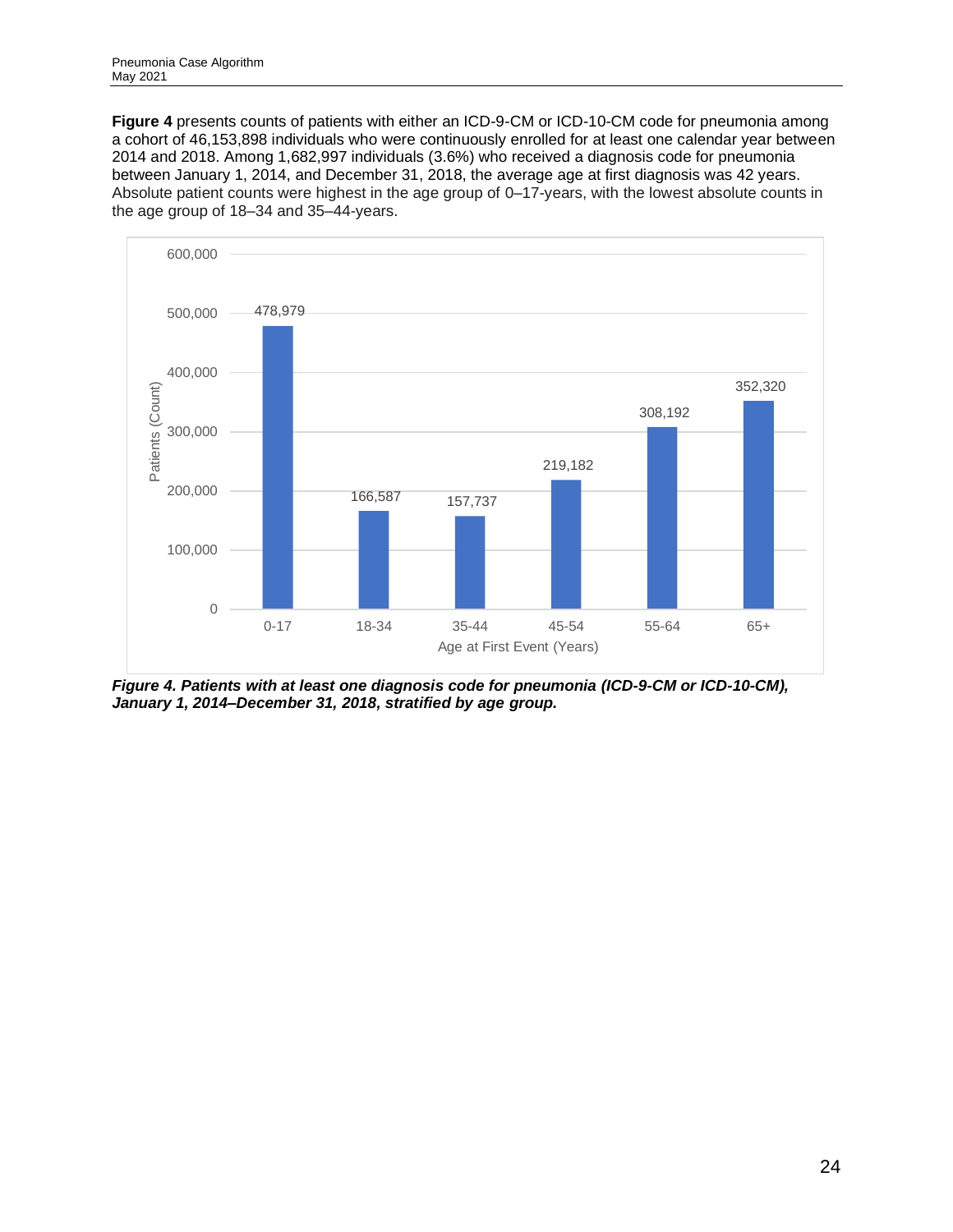**[Figure 5](#page-24-0)** summarizes the proportion of the population (aged 1-85+ years) with at least one ICD-9-CM or ICD-10-CM code for pneumonia (per 1,000 population enrolled in the MarketScan Research Databases) between January 1, 2014, and December 31, 2018, by age and gender. Patients 85 years of age and older were grouped to minimize the effect of unstable estimates due to the smaller enrolled population sizes available in this age group in the commercially insured population. The 46 million-patient cohort was used for this analysis and individuals were required to be enrolled for at least one calendar year between 2014 and 2018 but were not required to be enrolled for the full five-year period to be included in the calculations. The results suggest that the proportion of patients with pneumonia increases with age, with an initial peak in early childhood (3–5 years) which is followed by a lower proportion through later childhood and adulthood; the proportion then increases sharply among seniors. In addition, the results indicate that the proportion of patients with pneumonia is distributed evenly between males and females until later life, with pneumonia reported more frequently among elderly men than women.



<span id="page-24-0"></span>*Figure 5. Proportion of patients (1-85+ years)\* with at least one diagnosis code for pneumonia (ICD-9-CM or ICD-10-CM) per 1,000 population, by age and gender (January 1, 2014–December 31, 2018).*

\*Out of concern that the minimum continuous enrollment requirement could impact the inclusion of infants (i.e., those under 1-year old), the proportion of those under 1-year old experiencing pneumonia is excluded from the chart.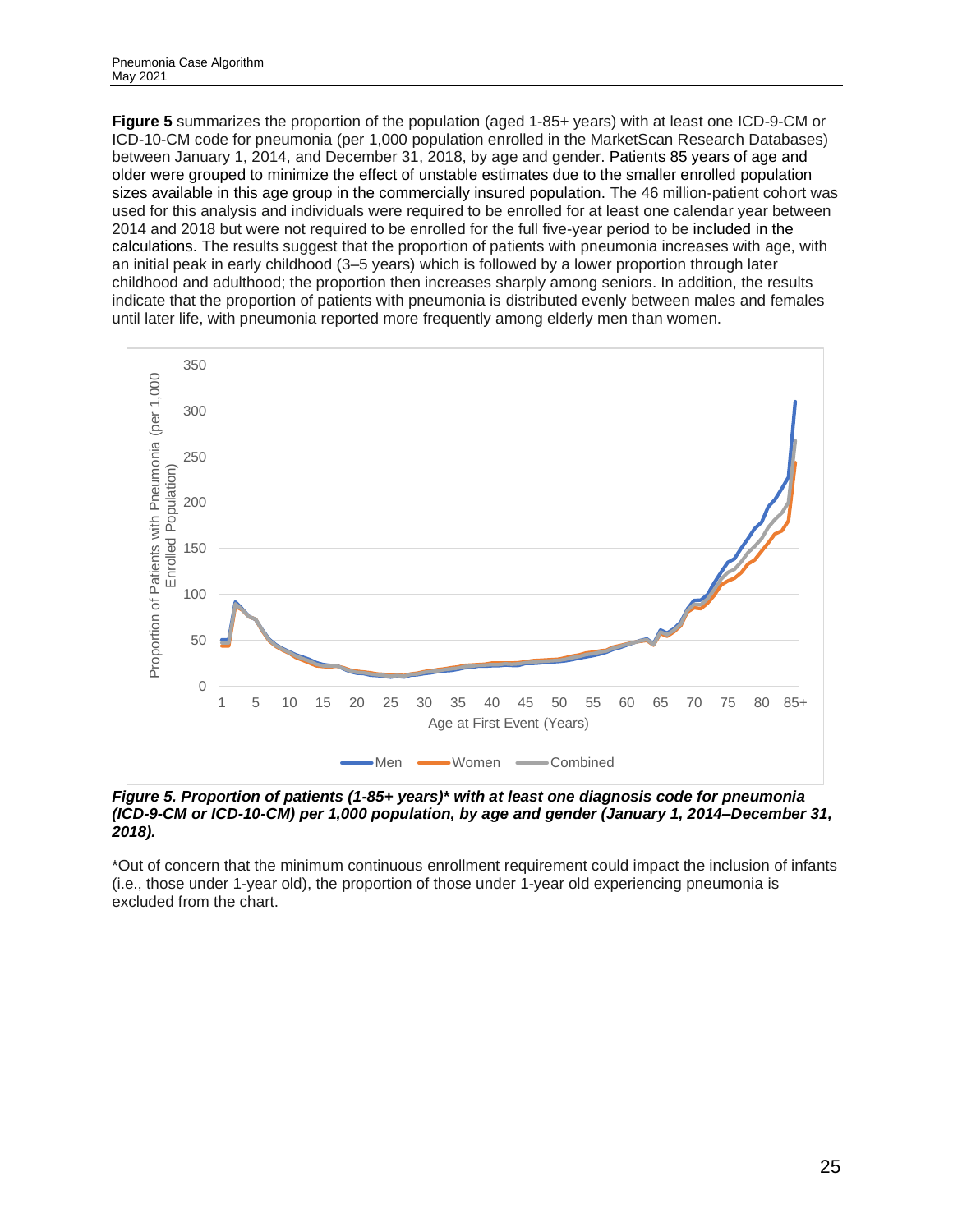The workgroup also sought to assess whether there was notable variation in the proportion of patients with pneumonia by calendar year of diagnosis. **[Figure 6](#page-25-0)** presents the annual proportions of patients with a diagnosis code for pneumonia for ages 1–85+ years. Results suggest that proportions were consistent across calendar years. It should be noted that the proportions presented in **[Figure 6](#page-25-0)** are substantially lower than those in **[Figure 5](#page-24-0)**, where pneumonia encounters were queried for the entire 2014–2018 period instead of for a single year.



<span id="page-25-0"></span>*Figure 6. Proportion of patients (1-85+ years)\* with at least one diagnosis code for pneumonia (ICD-9-CM or ICD-10-CM) per 1,000 population, by age and calendar year (January 1, 2014– December 31, 2018).*

\*Out of concern that the minimum continuous enrollment requirement could impact the inclusion of infants (i.e., those under 1-year old), the proportion of those under 1-year old experiencing pneumonia is excluded from the chart.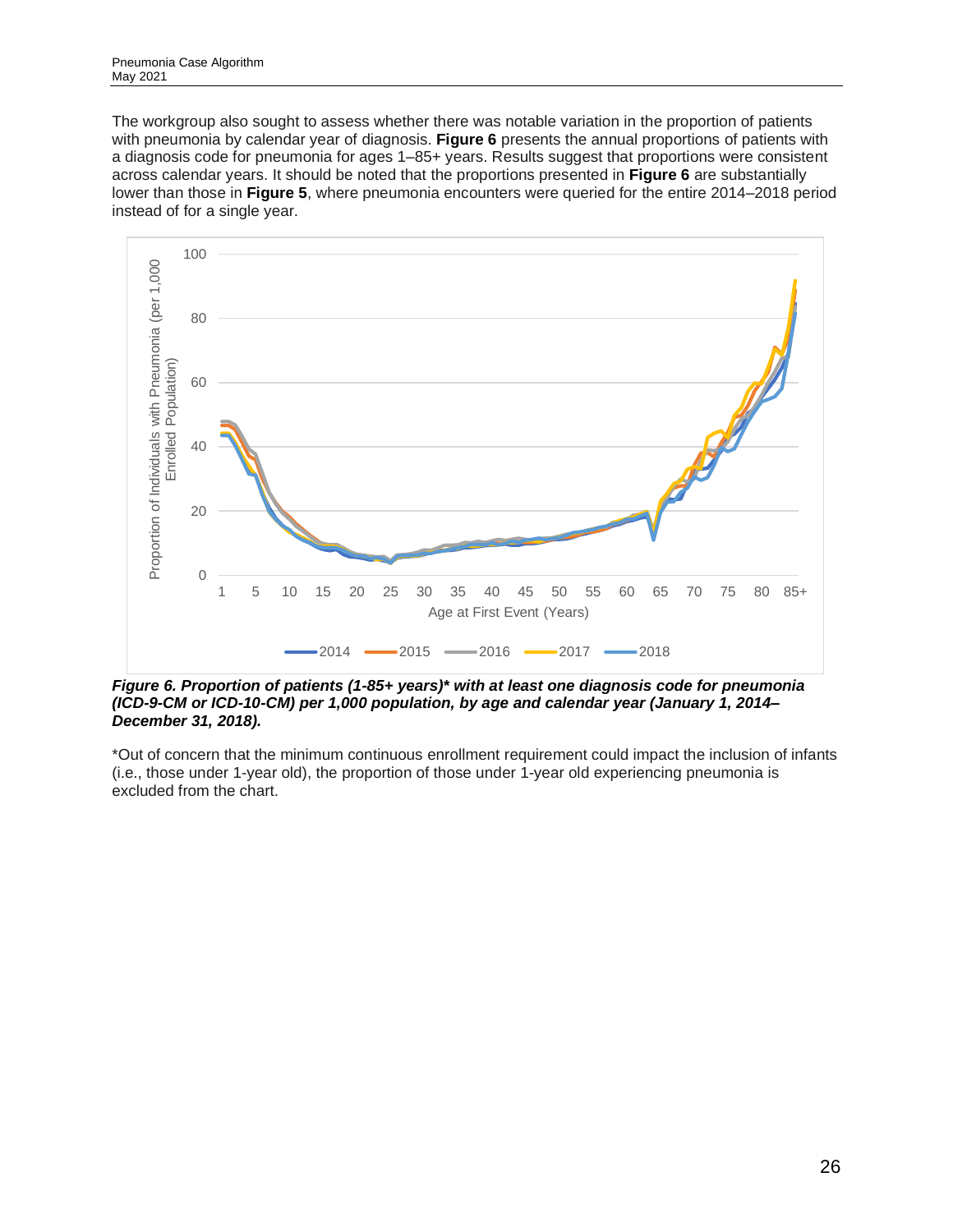Analyses were also conducted to test whether there was a temporal association in the occurrence or reporting of pneumonia according to the time of the year, possibly as a result of an association with infection circulations or vaccination schedules. To test this, enrollment and pneumonia encounter data for January 1–June 30 and July 1–December 31 were queried for each year. As presented in **[Table 5](#page-26-0)** and **[Figure 7](#page-26-1)**, the proportion of patients experiencing pneumonia was lower in the second half of the year across the entire study period.

<span id="page-26-0"></span>

| Table 5. Counts and proportions of patients experiencing pneumonia*, defined by ICD-9-CM and |
|----------------------------------------------------------------------------------------------|
| ICD-10-CM codes, stratified by time of year (2014–2018).                                     |

|                                                  | <b>Calendar Year</b> |            |            |            |            |  |  |  |
|--------------------------------------------------|----------------------|------------|------------|------------|------------|--|--|--|
| <b>Description</b>                               | 2014                 | 2015       | 2016       | 2017       | 2018       |  |  |  |
| January-June patient count                       | 259,320              | 222,283    | 232,178    | 189,096    | 173,682    |  |  |  |
| July-December patient count                      | 239,361              | 199,591    | 169,533    | 155,322    | 143,144    |  |  |  |
| January-June enrollment                          | 31,110,014           | 24,094,695 | 23,531,649 | 21,406,675 | 21,225,754 |  |  |  |
| July-December enrollment                         | 30,867,380           | 23,759,879 | 23,759,879 | 20,866,148 | 20,866,232 |  |  |  |
| January-June proportion (per<br>1,000 enrolled)  | 8.3                  | 9.2        | 9.9        | 8.8        | 8.2        |  |  |  |
| July-December proportion (per<br>1.000 enrolled) | 7.8                  | 8.4        | 7.1        | 7.4        | 6.9        |  |  |  |

\*The sum of the proportions presented here exceeds those presented for full calendar years. This is because a patient can be counted in both time periods when queries are run separately, whereas they would only be counted once when the query spans the full year.



<span id="page-26-1"></span>*Figure 7. Proportion of patients with at least one diagnosis code for pneumonia (ICD-9-CM or ICD-10-CM) per 1,000 population, stratified by time of year (2014–2018).*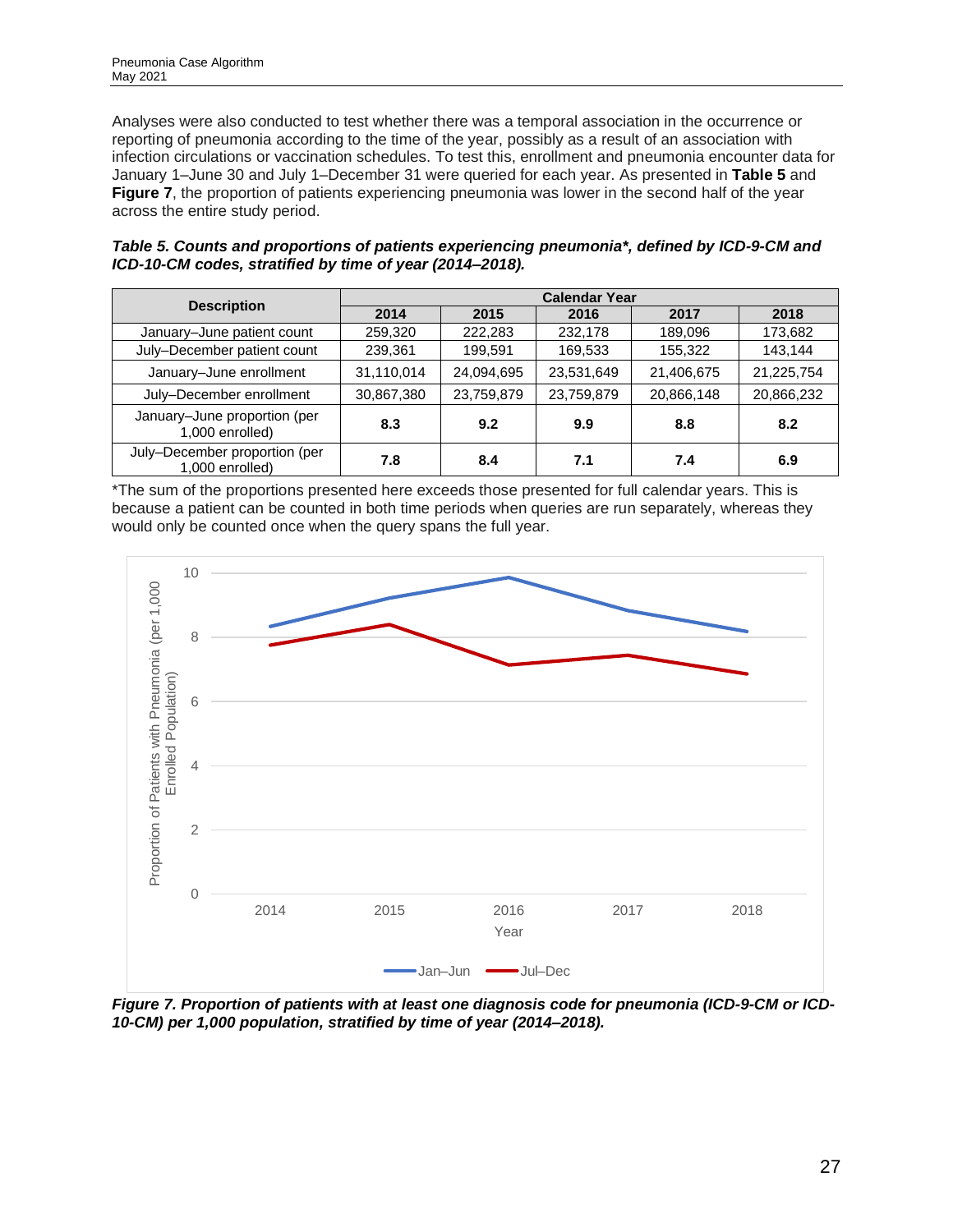### <span id="page-27-0"></span>**H Discussion and Conclusion**

The objective of this structured review was to assess and understand the validity of electronic coding algorithm for identifying pneumonia from administrative claims and EHRs using billing codes. It is unclear how diagnostic code-based algorithms would perform differently in EHR, compared to claims databases, beyond the differences that already occur within different databases of either EHR or claims. The EHRs were assessed as supplemental data to support the completeness of the code lists in this report.

A structured review of the literature found 11 publications of interest, two of which<sup>18,21</sup> reported validated algorithms developed from claims data (i.e., claims-based). No publications were found that used an algorithm based on ICD-10-CM codes. All validation studies reviewed the medical records to assess the validity of ICD-9-CM codes 480-486 (inclusive or for a subset) in their respective databases. Overall, studies reported a moderate-to-high PPV and a low sensitivity (i.e., increased chance of missing true cases) associated with the diagnosis codes with the range of performance measures influenced by studyspecific code selection. The utilization of additional ICD-9-CM diagnosis codes may improve the algorithm sensitivity at the cost of specificity. These findings — in combination with international validation studies and a wide range of U.S. and international epidemiologic studies — were used to develop an updated algorithm that was revised via consultation with clinical SMEs. The final pneumonia algorithm included 53 ICD-9-CM codes and 54 ICD-10-CM codes.

The final algorithm was then applied in the MarketScan Research Databases to test the feasibility of algorithm use and conduct initial analyses describing the epidemiology of pneumonia in a U.S. commercially insured population. Counts of patients with specific diagnosis codes associated with pneumonia were queried (**[Table B1](#page-47-0)**). These results suggest that codes for unspecified pneumonia were by far the most frequently used, with ICD-9-CM 486 and ICD-10-CM J18.9 being reported among 36.3% and 51.1% of those receiving at least one pneumonia diagnosis code, respectively. This result suggests that the majority of pneumonia cases do not have a specific etiology recorded in claims data. The most frequently used type- or cause-specific pneumonia codes were ICD-9-CM 482.9, (bacterial pneumonia, unspecified), ICD-10-CM J18.1 (lobar pneumonia, unspecified organism), and ICD-10-CM J15.9 (unspecified bacterial pneumonia) reported among 3.7%, 9.8%, and 5.7% of those receiving at least one pneumonia diagnosis code, respectively.

Overall, approximately 14.1–16.7 individuals per 1,000 population had at least one pneumonia diagnosis code per year between 2014 and 2018. This finding is within the large range of 1–33 hospitalized cases of pneumonia per 1,000 population reported in prior studies  $4,22$ . However, the rate of hospitalizations is likely to be impacted by several factors, including the age of the population, type of pneumonia, and comorbid conditions. Further, it should again be emphasized that only one case per person could be counted per query time period, and that a single individual might have experienced multiple episodes of pneumonia during the study period.

Absolute patient counts were highest in the age group of 0–17 years. An initial peak in early life (i.e., before age 5) is consistent with childhood susceptibility to pneumonia and the significant health impact associated with pediatric pneumonia, which is the leading cause of mortality and morbidity in children  $3$ . Although the highest proportion of pneumonia cases was observed in childhood, the average age at first diagnosis with pneumonia was approximately 42 years. A higher average age of diagnosis may be attributable in part to a gradual increase in the proportion of patients with pneumonia between 25 and 65 years of age. A marked increase in the proportion of patients with pneumonia was observed after 66 years of age, which is consistent with prior research findings that pneumonia is more frequent in the elderly, increasing with age from as low as 1 per 1,000 in the general population to 12 per 1,000 over age 75 years  $4$ .

The proportion of patients experiencing pneumonia was similar among males and females until older age (62 years and older) when pneumonia was reported more frequently among elderly men than women. This finding is consistent with prior research indicating older males are more susceptible to infection in general <sup>23</sup>, and in particular are at greater risk of pneumonia-related mortality in comparison to females <sup>24</sup>.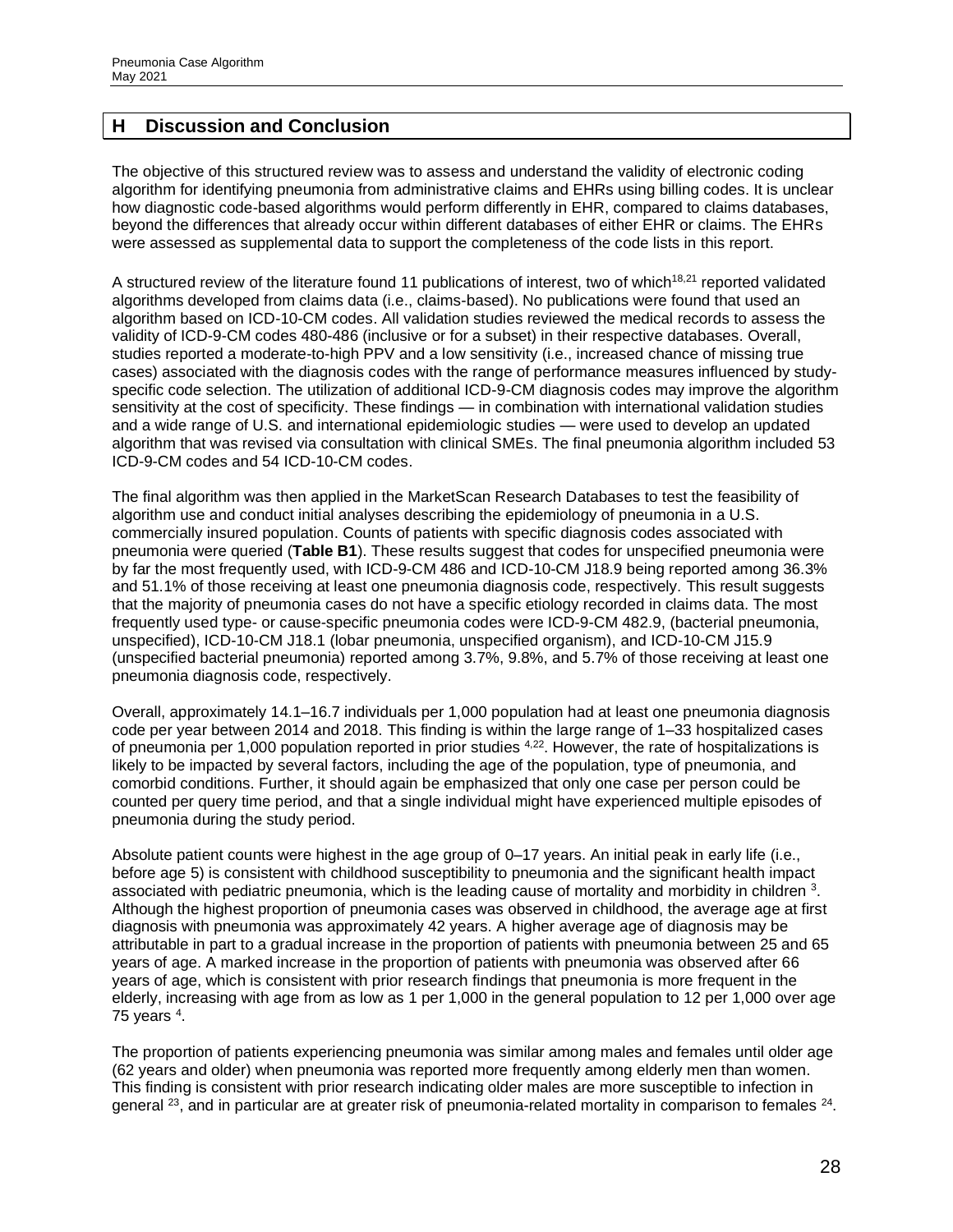It should be noted that the higher proportion of pneumonia among males may also be due to differences in unmeasured risk factors (e.g., smoking).

The proportion of patients experiencing pneumonia appeared to vary between the first and second halves of the calendar year, with a higher proportion of patients experiencing pneumonia in the first half of the year across all years of the study period. These findings are consistent with a systematic review of the seasonal distribution of CAP, which found a peak in hospitalizations from January through to April with significantly higher hospital admissions for CAP in the northern hemisphere winter and spring  $25$ . Future analysis of the MarketScan Research Databases could consider whether seasons and specific months are associated with peaks in pneumonia.

Strengths of this study are the development of a pneumonia algorithm using ICD-9-CM and ICD-10-CM coding standards, based on a structured review of coding definitions and active engagement with clinical SMEs. To assess the plausibility of the algorithm, it was applied in a large administrative claims database to characterize pneumonia in the commercially insured U.S. population and generate descriptive statistics. The study also includes important limitations that should be considered in interpreting findings. First, the workgroup sought to optimize algorithm sensitivity by including ICD-9-CM (486) and ICD-10-CM (J18.9) codes for unspecified pneumonia, though this approach could increase the risk of misclassification whereby cases were erroneously coded as pneumonia-related. Nonetheless, this approach is consistent with previous validation studies <sup>11-13,16-18,20,21</sup>. Finally, unmeasured risk factors (e.g., lifestyle, chronic conditions) or medication use may have influenced the findings and could result in an under- or over-ascertainment of pneumonia cases overall, or for specific sub-groups. The analyses conducted in the MarketScan Research Databases should be viewed as exploratory and generalizable to the U.S. population that is commercially insured, and additional studies among populations with different insurance coverage would be required to validate the results and observations stemming from these queries.

#### <span id="page-28-0"></span>**I Acknowledgements**

Development of the pneumonia algorithm and report benefitted from significant engagement with the FDA CBER team members and their partners. We thank them for their contributions and feedback. Additional feedback on the proposed algorithm and draft report was provided by IBM Watson Health, Acumen (Laurie Feinberg, Nirmal Choradia) and Epi Excellence LLC.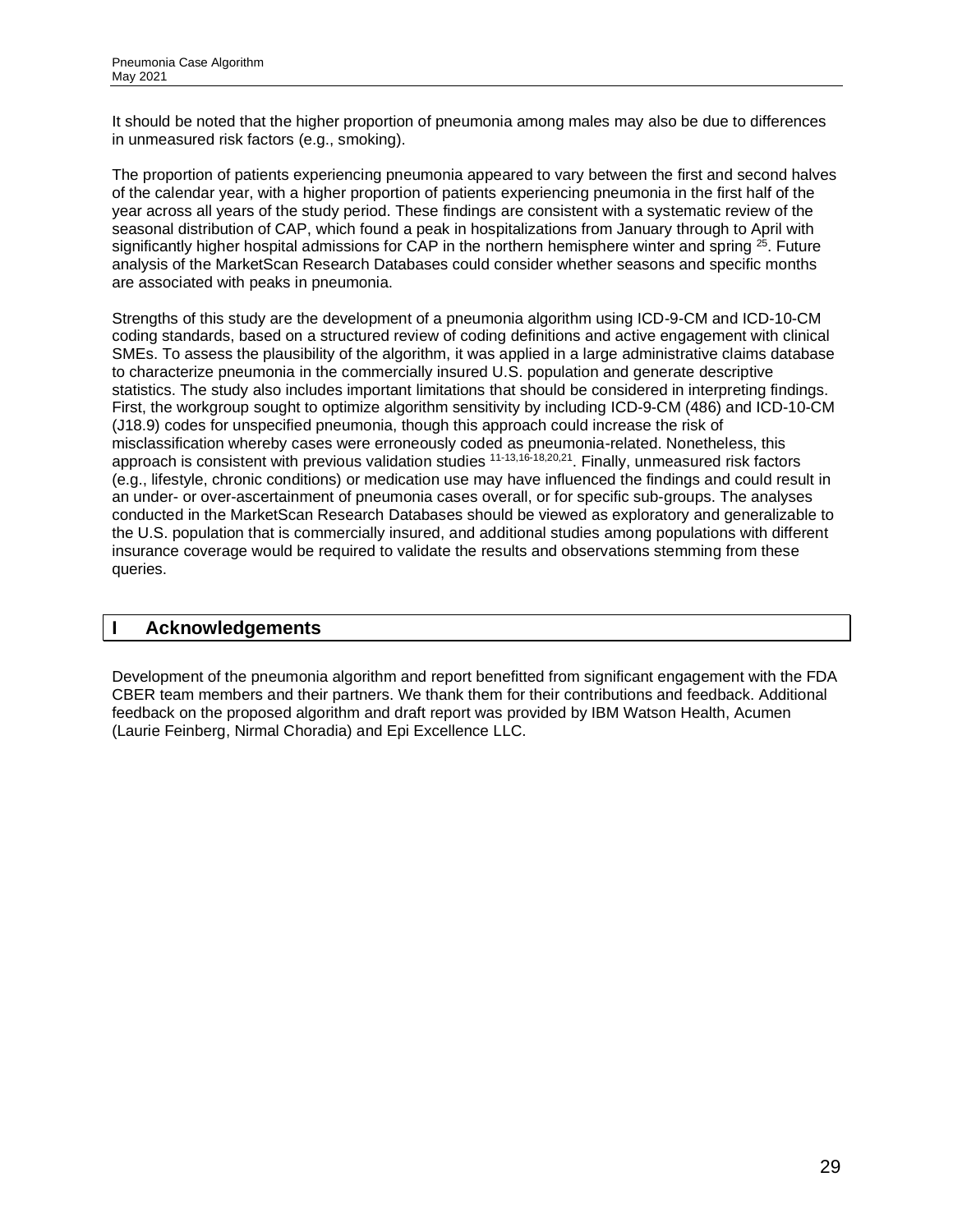#### <span id="page-29-0"></span>**J References**

- 1. Limper AH. Overview of Pneumonia. *Goldman's Cecil Medicine. 24th ed. .* Vol Vol. 1. Philadelphia, PA: Elsevier Saunders. ; 2011:pp. 587-596.
- 2. U.S. Department of Health and Human Services NIH, National Heart Lung and Blood Institute. Pneumonia. 2020; https:/[/www.nhlbi.nih.gov/health-topics/pneumonia.](http://www.nhlbi.nih.gov/health-topics/pneumonia) Accessed September 4, 2020.
- 3. Grimwood K, Chang, A. B. Long-term effects of pneumonia in young children. *Pneumonia (Nathan Qld.).* 2015;6:101-114.
- 4. Fein AM. Pneumonia in the elderly: overview of diagnostic and therapeutic approaches. *Clinical infectious diseases : an official publication of the Infectious Diseases Society of America.* Apr 1999;28(4):726-729.
- 5. Mandell LA. Community-acquired pneumonia: An overview. *Postgraduate medicine.* Aug 2015;127(6):607-615.
- 6. Wagh H, Acharya, D. Ventilator Associated Pneumonia an Overview. . *British Journal of Medical Practitioners. .* 2009;2(2):16-19.
- 7. Crowe M, Robinson, D., Sagar, M., Chen, L., Ghamande, S. Chronic eosinophilic pneumonia: clinical perspectives. *Therapeutics and clinical risk management.* 2019;15:397-403.
- 8. Cordier JF. Cryptogenic organizing pneumonia. *Clinics in chest medicine.* Dec 2004;25(4):727- 738, vi-vii.
- 9. Belloli EA, Beckford, R., Hadley, R., Flaherty, K. R. Idiopathic non-specific interstitial pneumonia. *Respirology (Carlton, Vic.).* Feb 2016;21(2):259-268.
- 10. Singh AK, Gupta, R.,Ghosh, A.,Misra, A. Diabetes in COVID-19: Prevalence, pathophysiology, prognosis and practical considerations. *Diabetes & metabolic syndrome.* Jul-Aug 2020;14(4):303- 310.
- 11. Aronsky D, Haug PJ, Lagor C, Dean NC. Accuracy of administrative data for identifying patients with pneumonia. *American journal of medical quality : the official journal of the American College of Medical Quality.* Nov-Dec 2005;20(6):319-328.
- 12. Cadieux G, Tamblyn, R. Accuracy of physician billing claims for identifying acute respiratory infections in primary care. *Health services research.* Dec 2008;43(6):2223-2238.
- 13. Cadieux G, Buckeridge, D. L., Jacques, A., Libman, M., Dendukuri, N., Tamblyn, R. Accuracy of syndrome definitions based on diagnoses in physician claims. *BMC public health.* Jan 7 2011;11:17.
- 14. Cascini S, Agabiti, N., Incalzi, R. A., Pinnarelli, L., Mayer, F., Arcà, M., Fusco, D., Davoli, M. Pneumonia burden in elderly patients: a classification algorithm using administrative data. *BMC infectious diseases.* Nov 25 2013;13:559.
- 15. Chen D, Restrepo, M. I., Fine, M. J., Pugh, M. J., Anzueto, A., Metersky, M. L., Nakashima, B., Good, C., Mortensen, E. M. Observational study of inhaled corticosteroids on outcomes for COPD patients with pneumonia. *American journal of respiratory and critical care medicine.* Aug 1 2011;184(3):312-316.
- 16. Drahos J, Vanwormer, J. J., Greenlee, R. T., Landgren, O., Koshiol, J. Accuracy of ICD-9-CM codes in identifying infections of pneumonia and herpes simplex virus in administrative data. *Annals of epidemiology.* May 2013;23(5):291-293.
- 17. Guevara RE, Butler JC, Marston BJ, Plouffe JF, File TM, Jr., Breiman RF. Accuracy of ICD-9-CM codes in detecting community-acquired pneumococcal pneumonia for incidence and vaccine efficacy studies. *American journal of epidemiology.* Feb 1 1999;149(3):282-289.
- 18. Kern DM, Davis J, Williams SA, et al. Validation of an administrative claims-based diagnostic code for pneumonia in a US-based commercially insured COPD population. *International journal of chronic obstructive pulmonary disease.* 2015;10:1417-1425.
- 19. Redondo-González O, Tenías, J. M., Arias, Á., Lucendo, A. J. Validity and Reliability of Administrative Coded Data for the Identification of Hospital-Acquired Infections: An Updated Systematic Review with Meta-Analysis and Meta-Regression Analysis. *Health services research.*  Jun 2018;53(3):1919-1956.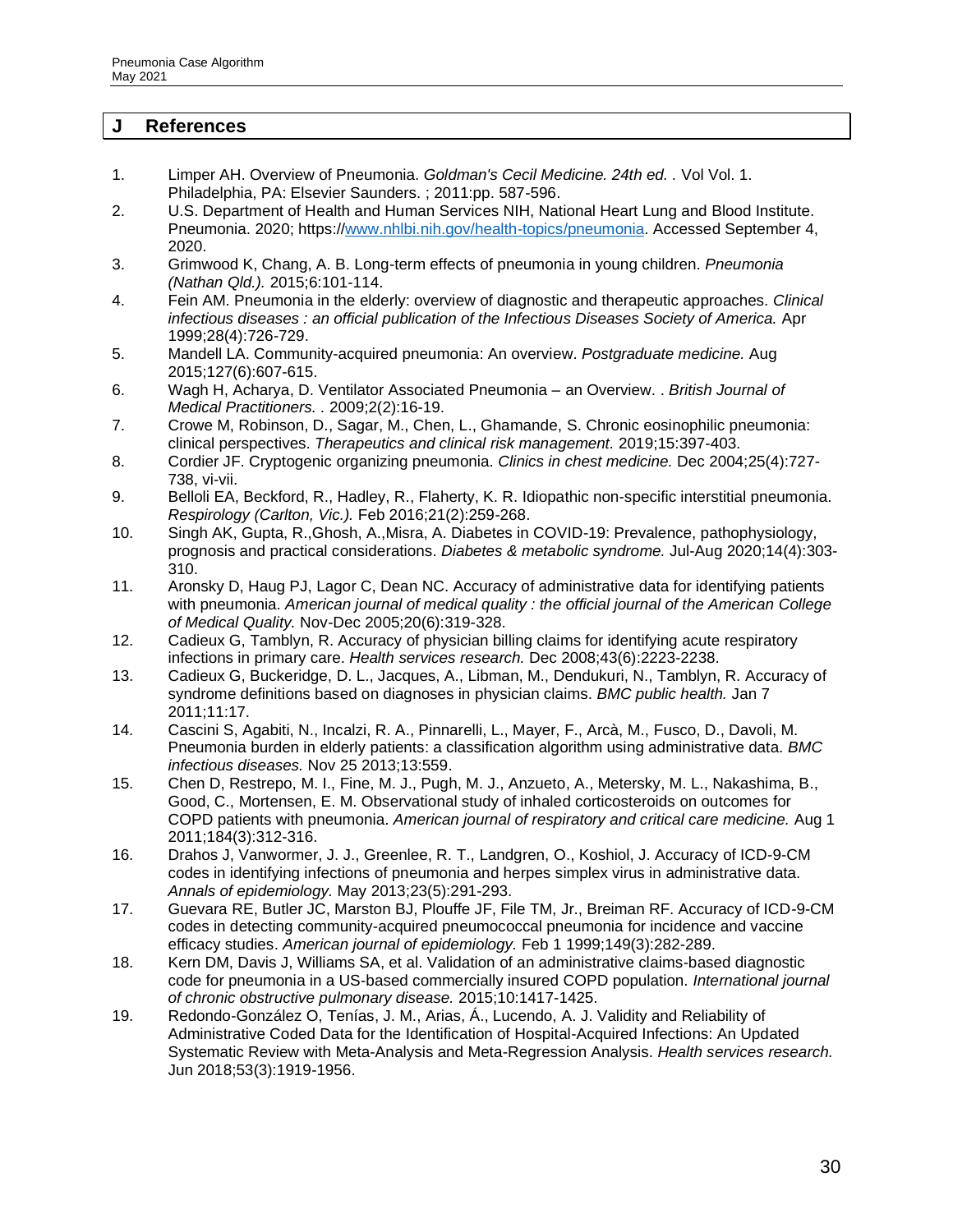- 20. Skull SA, Andrews, R. M., Byrnes, G. B., Campbell, D. A., Nolan, T. M., Brown, G. V., Kelly, H. A. ICD-10 codes are a valid tool for identification of pneumonia in hospitalized patients aged  $>$  or  $=$ 65 years. *Epidemiology and infection.* Feb 2008;136(2):232-240.
- 21. Williams DJ, Shah SS, Myers A, et al. Identifying pediatric community-acquired pneumonia hospitalizations: Accuracy of administrative billing codes. *JAMA pediatrics.* Sep 2013;167(9):851- 858.
- 22. Ramirez JA, Wiemken TL, Peyrani P, et al. Adults Hospitalized With Pneumonia in the United States: Incidence, Epidemiology, and Mortality. *Clinical infectious diseases : an official publication of the Infectious Diseases Society of America.* Nov 13 2017;65(11):1806-1812.
- 23. Klein SL. The effects of hormones on sex differences in infection: from genes to behavior. *Neuroscience and biobehavioral reviews.* Aug 2000;24(6):627-638.
- 24. Reade MC, Yende, S., D'Angelo, G., Kong, L., Kellum, J. A., Barnato, A. E., Milbrandt, E. B., Dooley, C., Mayr, F. B., Weissfeld, L., Angus, D. C. Differences in immune response may explain lower survival among older men with pneumonia. *Critical care medicine.* May 2009;37(5):1655- 1662.
- 25. Murdoch KM, Mitra, B., Lambert, S., Erbas, B. What is the seasonal distribution of community acquired pneumonia over time? A systematic review. *Australasian emergency nursing journal : AENJ.* Feb 2014;17(1):30-42.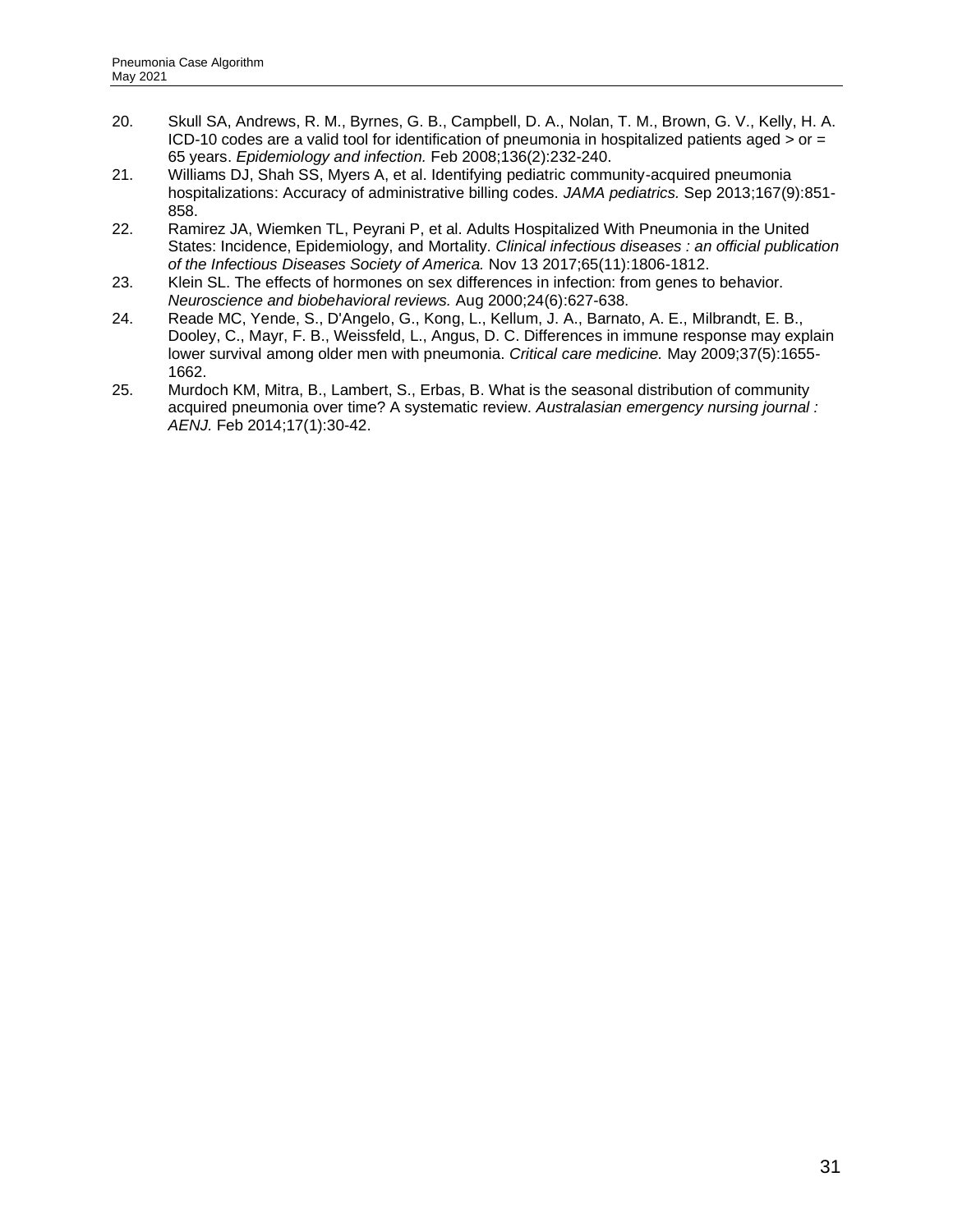#### **Appendix A. Literature Review Extracted Results**

**Table A1,** below, includes a summary of the data extraction table used to extract papers of relevance to pneumonia algorithms. The 11 papers summarized in this table informed the development of the proposed pneumonia algorithm.

|  |  | <b>Table A1. Pneumonia Data Extraction Table</b> |  |  |  |
|--|--|--------------------------------------------------|--|--|--|
|--|--|--------------------------------------------------|--|--|--|

<span id="page-31-0"></span>

| <b>Citation</b>  | <b>Title</b>                                                                        | <b>Country</b> | <b>Summary</b>                                                                                                                                                                 | <b>Disease</b><br><b>Definition</b>                                      | Algorithm/Criteria                                                                                                                                                                                                                                                                                                                                                                 | Validity                                                                                                                                                                                                                                                                                                                                                                                                                                                                                                                                          | <b>Claims/EHR-</b><br>based<br><b>Algorithm<sup>xi</sup></b> |
|------------------|-------------------------------------------------------------------------------------|----------------|--------------------------------------------------------------------------------------------------------------------------------------------------------------------------------|--------------------------------------------------------------------------|------------------------------------------------------------------------------------------------------------------------------------------------------------------------------------------------------------------------------------------------------------------------------------------------------------------------------------------------------------------------------------|---------------------------------------------------------------------------------------------------------------------------------------------------------------------------------------------------------------------------------------------------------------------------------------------------------------------------------------------------------------------------------------------------------------------------------------------------------------------------------------------------------------------------------------------------|--------------------------------------------------------------|
| Aronsky,<br>2005 | Accuracy of<br>Administrative Data<br>for Identifying<br>Patients with<br>Pneumonia | <b>U.S.</b>    | Used ICD-9-CM<br>codes 038.x.<br>112.4, 114.0,<br>115.05, 115.15,<br>115.95, 480-<br>483, 485-487.0,<br>507, and 518.8<br>to identify<br>potential<br>pneumonia in<br>the U.S. | Medical<br>record<br>review was<br>used as the<br>reference<br>standard. | 5 Algorithms:<br>1) ICD-9-CM codes:<br>480-483; 485-487.0;<br>2) ICD-9-CM codes:<br>112.4, 114.0, 115.05,<br>115.15, 115.95, 480.0,<br>480.1, 480.2, 480.8,<br>480.9, 481-487<br>3) 480-483; 485-487.0,<br>507 as primary<br>diagnosis; or 518.8,<br>038.x as primary<br>diagnosis and 480-483;<br>485-487.0 as<br>secondary diagnosis;<br>4) DRG 89, 90;<br>5) DRG 79, 80, 89, 90 | Algorithm 1<br>PPV: 79.4% (95% CI 73.0-<br>84.5%)<br>NPV: 98.8% (95% CI 98.6-<br>99.0%)<br>Sensitivity: 55.1% (95% CI<br>49.2-60.9%)<br>Specificity: 99.6% (99.5-99.7%)<br>Algorithm 2<br>PPV: 80.8% (95% CI 75.1-<br>85.5%)<br>NPV: 99.1% (95% CI 98.9-<br>99.3%)<br>Sensitivity: 65.1% (95% CI<br>59.2-70.5%)<br>Specificity: 99.6% (95% CI<br>99.5-99.7%)<br>Algorithm 3<br>PPV: 80.4% (95% CI 74.7-<br>85.0%)<br>NPV: 99.1% (95% CI 98.3-<br>99.3%)<br>Sensitivity: 66.2% (95% CI<br>60.4-71.5%)<br>Specificity: 99.6% (95% CI<br>99.4-99.7%) | <b>EHR</b>                                                   |

<sup>&</sup>lt;sup>xi</sup> Each publication reported on a either a claims-based (i.e., pneumonia codes derived from insurance claims) or EHR-based (i.e., pneumonia codes derived from medical records) algorithm.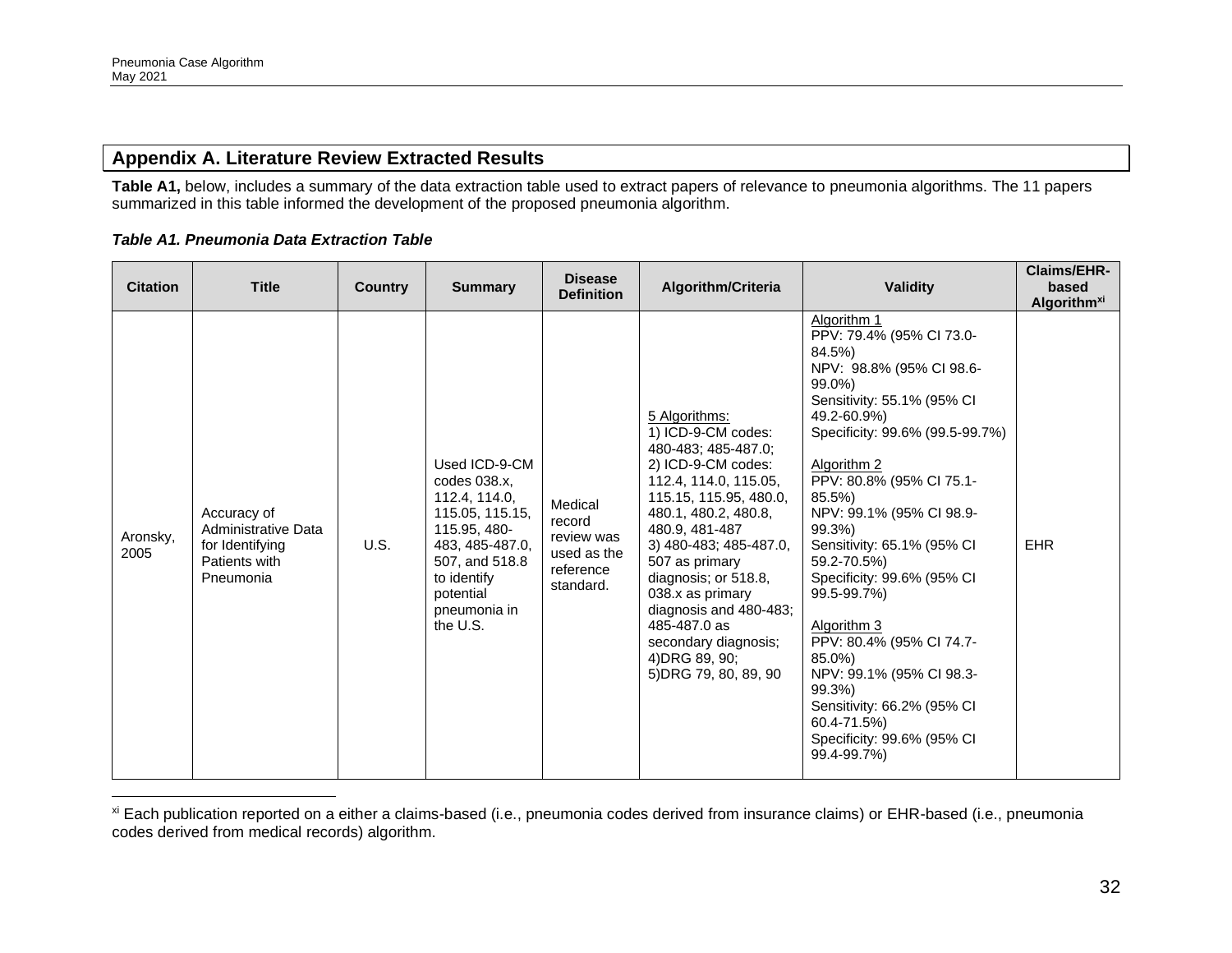| <b>Citation</b>  | <b>Title</b>                                                                                                     | <b>Country</b> | <b>Summary</b>                                                                                                                                               | <b>Disease</b><br><b>Definition</b>                                      | Algorithm/Criteria                                                                 | <b>Validity</b>                                                                                                                                                                                                                                                                                                              | Claims/EHR-<br>based<br>Algorithm <sup>xi</sup> |
|------------------|------------------------------------------------------------------------------------------------------------------|----------------|--------------------------------------------------------------------------------------------------------------------------------------------------------------|--------------------------------------------------------------------------|------------------------------------------------------------------------------------|------------------------------------------------------------------------------------------------------------------------------------------------------------------------------------------------------------------------------------------------------------------------------------------------------------------------------|-------------------------------------------------|
|                  |                                                                                                                  |                |                                                                                                                                                              |                                                                          |                                                                                    | Algorithm 4<br>PPV: 72.6% (95% CI 65.7-<br>78.6%)<br>NPV: 98.7% (95% CI 98.4-<br>98.9%)<br>Sensitivity: 47.8% (95% CI<br>41.9-53.7%)<br>Specificity: 99.5% (95% CI<br>99.4-99.6%)<br>Algorithm 5<br>PPV: 74.0% (67.9-79.3%)<br>NPV: 99.0% (98.8-99.2%)<br>Sensitivity: 60.7% (54.7-66.3%)<br>Specificity: 99.4% (99.3-99.6%) |                                                 |
| Cadieux,<br>2008 | Accuracy of<br>physician billing<br>claims for identifying<br>acute respiratory<br>infections in primary<br>care | Canada         | Used ICD-9<br>codes 480 and<br>487 to identify<br>potential<br>influenza and<br>ICD-9 codes<br>481-486 to<br>identify<br>potential<br>pneumonia in<br>Canada | Medical<br>record<br>review was<br>used as the<br>reference<br>standard. | ICD-9 codes 480 and<br>487 for influenza and<br>481-486 for bacterial<br>pneumonia | Influenza:<br>PPV: 66% (95% CI 58-74%)<br>NPV: 100%<br>Sensitivity: 45% (95% CI 30-<br>60%<br>Specificity: 100%<br>Bacterial pneumonia<br>PPV: 91% (95% CI 85-97%)<br>NPV: 99% (95% CI 99-100%)<br>Sensitivity: 38% (95% CI 28-<br>47%)<br>Specificity: 100%                                                                 | Claims                                          |
| Cadieux,<br>2011 | Accuracy of<br>syndrome<br>definitions based on<br>diagnoses in<br>physician claims                              | Canada         | Used ICD-9<br>codes 480-487<br>to identify<br>potential<br>pneumonia<br>cases in<br>Canada                                                                   | Medical<br>record<br>review was<br>used as the<br>reference<br>standard. | ICD-9 codes 480-487<br>(included in 4<br>respiratory disease<br>syndrome groups)   | ILI large-group (sensitive)<br>(PPV, 95% CI)<br>486.0 (100%), 487.0 (100%)<br>ILI small group (specific) (PPV,<br>95% CI)<br>487.0 (0%)<br><b>RODS (PPV, 95% CI)</b><br>480.0 (0%), 480.1 (33% [0-<br>87%]), 480.8 (100%), 482.1<br>(33% [0-71%]), 482.2 (100%),<br>482.9 (50% [0-100%]), 484.0                              | Claims                                          |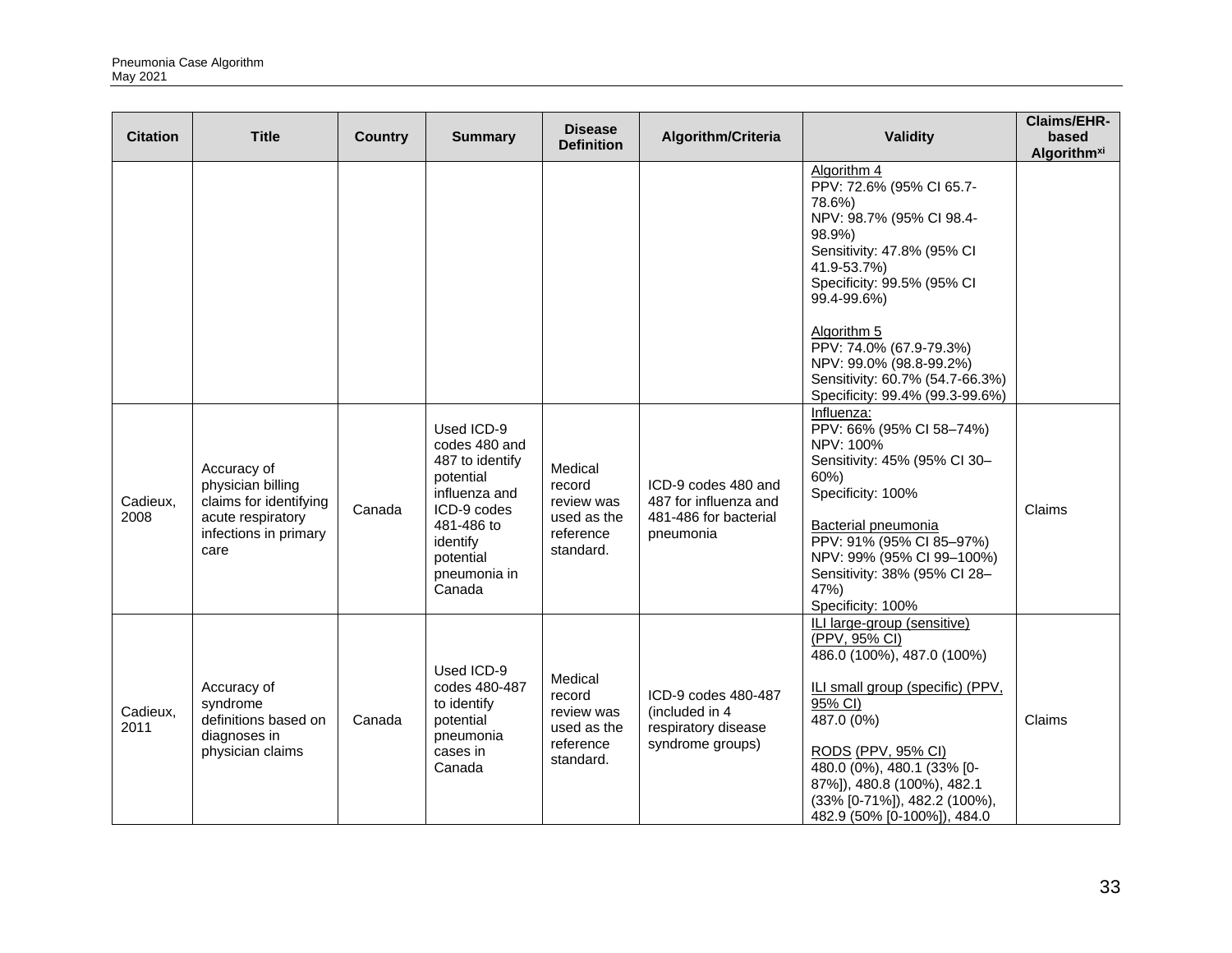| <b>Citation</b>  | <b>Title</b>                                                                                               | <b>Country</b> | <b>Summary</b>                                                                                                                                                                                      | <b>Disease</b><br><b>Definition</b> | Algorithm/Criteria                                                                                                   | Validity                                                                                                                                                                               | <b>Claims/EHR-</b><br>based<br>Algorithm <sup>xi</sup> |
|------------------|------------------------------------------------------------------------------------------------------------|----------------|-----------------------------------------------------------------------------------------------------------------------------------------------------------------------------------------------------|-------------------------------------|----------------------------------------------------------------------------------------------------------------------|----------------------------------------------------------------------------------------------------------------------------------------------------------------------------------------|--------------------------------------------------------|
|                  |                                                                                                            |                |                                                                                                                                                                                                     |                                     |                                                                                                                      | (33% [0-87%]), 484.1 (50% [1-<br>99%]), 484.5 (0%), 484.8 (0%),<br>486.0 (100%), 487.0 (100%)<br>ESSENCE (PPV, 95% CI)<br>480.0 (100%), 480.1 (67% [13-<br>100%]), 480.8 (100%), 481.9 |                                                        |
|                  |                                                                                                            |                |                                                                                                                                                                                                     |                                     |                                                                                                                      | (100%), 482.1 (50% [10-90%]),<br>482.2 (100%), 482.9 (50% [0-<br>100%]), 484.1 (50% (1-99%),<br>484.5 (100%), 484.8 (100%),<br>486.0 (100%), 487.0 (100%)                              |                                                        |
| Cascini,<br>2013 | Pneumonia Burden<br>in Elderly Patients:<br>A Classification<br>Algorithm Using<br>Administrative Data     | Italy          | Used ICD-9-CM<br>codes 480-487,<br>039.1, 052.1,<br>055.1, 073.0,<br>112.4, 114.0,<br>136.3, 003.22,<br>115.05, 115.15,<br>115.95 to<br>identify<br>potential<br>pneumonia<br>cases in the<br>Italy | NA (no<br>validation)               | ICD-9-CM codes 480-<br>487, 039.1, 052.1,<br>055.1, 073.0, 112.4,<br>114.0, 136.3, 003.22,<br>115.05, 115.15, 115.95 | NA (no validation)                                                                                                                                                                     | <b>EHR</b>                                             |
| Chen,<br>2011    | Observational study<br>of inhaled<br>corticosteroids on<br>outcomes for COPD<br>patients with<br>pneumonia | U.S.           | Used ICD-9-CM<br>codes 480-483<br>and 485-487.0<br>to identify<br>potential<br>pneumonia<br>cases in the<br>U.S.                                                                                    | NA (no<br>validation)               | ICD-9-CM codes 480-<br>483 and 485-487.0                                                                             | NA (no validation)                                                                                                                                                                     | EHR                                                    |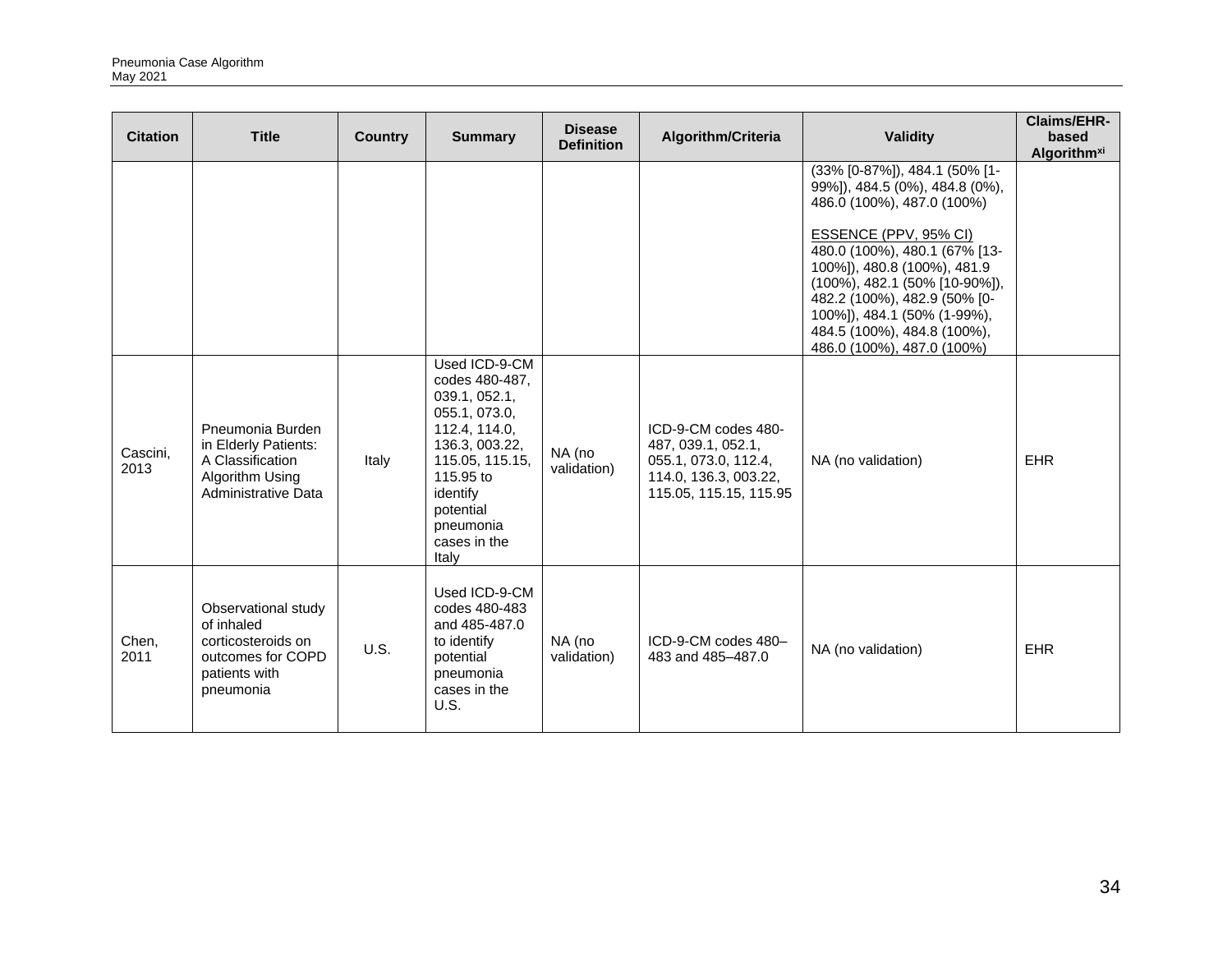| <b>Citation</b>  | <b>Title</b>                                                                                                                                                     | <b>Country</b> | <b>Summary</b>                                                                                                                                                 | <b>Disease</b><br><b>Definition</b>                                      | Algorithm/Criteria                                                                                                                                                                                                                                                                                                                                                                     | <b>Validity</b>                                                                                                                                                                                                                                                                                                                                                                                                                                                                                                                                                                                                                               | Claims/EHR-<br>based<br>Algorithm <sup>xi</sup> |
|------------------|------------------------------------------------------------------------------------------------------------------------------------------------------------------|----------------|----------------------------------------------------------------------------------------------------------------------------------------------------------------|--------------------------------------------------------------------------|----------------------------------------------------------------------------------------------------------------------------------------------------------------------------------------------------------------------------------------------------------------------------------------------------------------------------------------------------------------------------------------|-----------------------------------------------------------------------------------------------------------------------------------------------------------------------------------------------------------------------------------------------------------------------------------------------------------------------------------------------------------------------------------------------------------------------------------------------------------------------------------------------------------------------------------------------------------------------------------------------------------------------------------------------|-------------------------------------------------|
| Drahos,<br>2013  | Accuracy of ICD-9-<br>CM codes in<br>identifying infections<br>of pneumonia and<br>herpes simplex virus<br>in administrative<br>data                             | U.S.           | Used ICD-9-CM<br>codes 480-486<br>(inclusive) to<br>identify<br>potential<br>pneumonia<br>cases in the<br>U.S.                                                 | Medical<br>record<br>review was<br>used as the<br>reference<br>standard. | ICD-9-CM 480-486<br>(inclusive)                                                                                                                                                                                                                                                                                                                                                        | Single ICD-9-CM code<br>Pneumonia PPV: 88%<br>(specific ICD-9-CM code not<br>reported).<br>Requiring an ICD-9-CM code<br>and medication prescription<br>Pneumonia PPV: 96.8%                                                                                                                                                                                                                                                                                                                                                                                                                                                                  | <b>EHR</b>                                      |
| Guevara,<br>1999 | Accuracy of ICD-9-<br>CM Codes in<br>Detecting<br>Community-<br>Acquired<br>Pneumococcal<br>Pneumonia for<br>Incidence and<br>Vaccine Efficacy<br><b>Studies</b> | U.S.           | Used ICD-9-CM<br>codes 038.0,<br>038.00, 038.2,<br>038.20, 481.0,<br>482.3, 486.00,<br>518.81 to<br>identify<br>potential<br>pneumonia<br>cases in the<br>U.S. | Medical<br>record<br>review was<br>used as the<br>reference<br>standard. | 3 Case Definitions<br>1) Class 1 (definite SP<br>cases: ICD-9-CM<br>codes 038.0, 038.2,<br>481.0, 482.3, 486.00,<br>518.81,<br>2) Class 2 (define and<br>probable SP cases:<br>ICD-9-CM codes<br>038.00, 038.20, 481.0,<br>482.3, 486.00, 518.81,<br>3) Class 3 (definite,<br>probable, and possible<br>SP cases: ICD-9-CM<br>codes 038.00, 038.20,<br>481.0, 482.3, 486.00,<br>518.81 | Class 1 (definite SP cases):<br>Sensitivity, Specificity, PPV,<br><b>NPV</b><br>ICD-9-CM 038.0<br>Code position 1: 10.4%, 99.8%,<br>80.7%, 94.7%<br>Code position 1-5: 20.4%,<br>99.6%, 74.2%, 95.2%<br>ICD-9-CM 038.2<br>Code position 1: 5.0%, >99.9%,<br>92.3%, 94.4%<br>Code position 1-5: 19.2%,<br>>99.9%, 95.8%, 95.2%<br>ICD-9-CM 481.0<br>Code position 1: 45.4%, 97.8%,<br>56.8%, 96.6%<br>Code position 1-5: 58.3%,<br>97.5%, 59.1%, 97.4%<br>ICD-9-CM 482.3<br>Code position 1: 6.7%, 99.2%,<br>34.8%, 94.4%<br>Code position 1-5: 11.3%,<br>99.0%, 40.3%, 94.7%<br>ICD-9-CM 486<br>Code position 1: 10.8%, 54.8%,<br>1.5%, 90.7% | EHR                                             |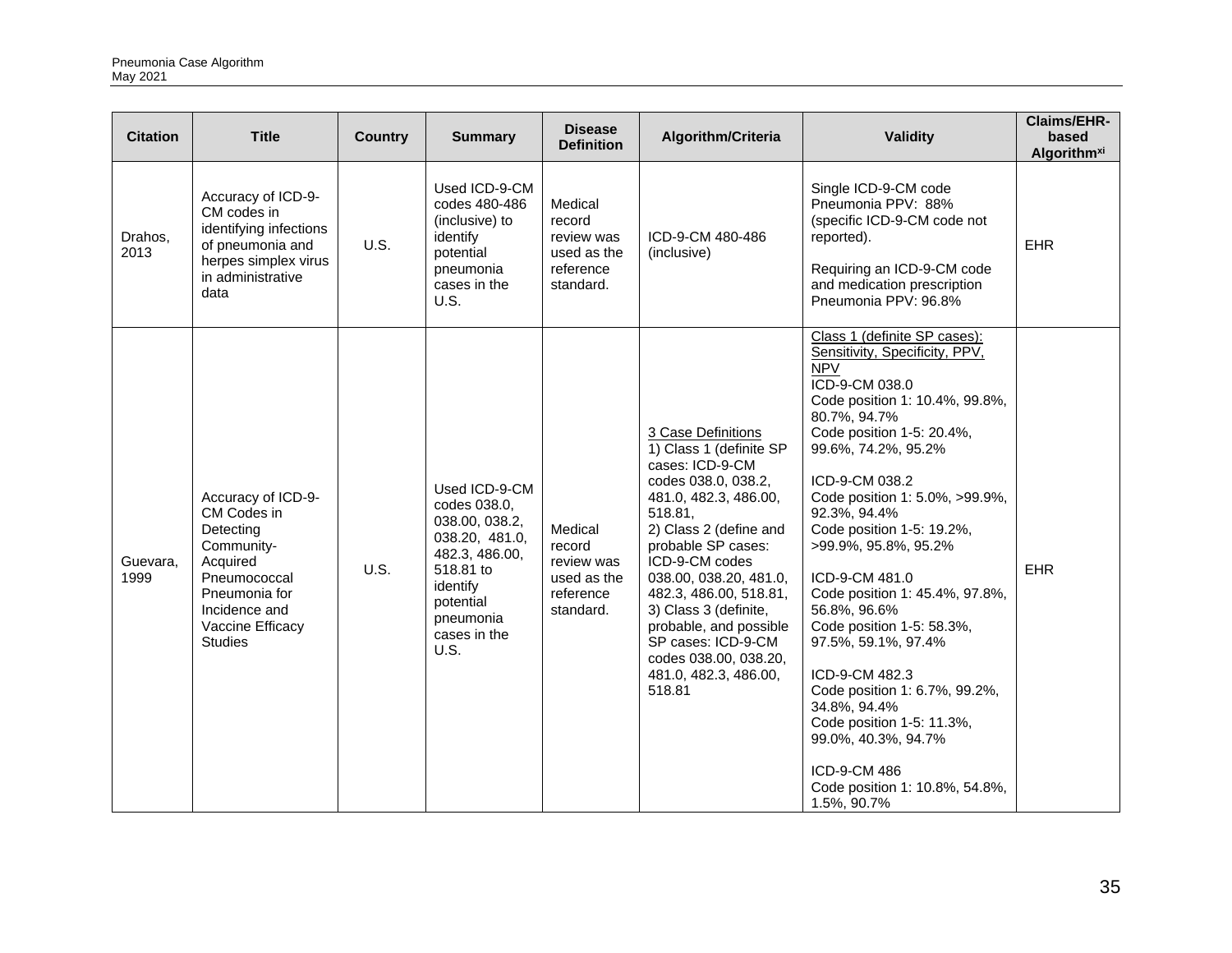| <b>Citation</b> | <b>Title</b> | <b>Country</b> | <b>Summary</b> | <b>Disease</b><br><b>Definition</b> | Algorithm/Criteria | <b>Validity</b>                                                                                                                                                                                                     | <b>Claims/EHR-</b><br>based<br>Algorithm <sup>xi</sup> |
|-----------------|--------------|----------------|----------------|-------------------------------------|--------------------|---------------------------------------------------------------------------------------------------------------------------------------------------------------------------------------------------------------------|--------------------------------------------------------|
|                 |              |                |                |                                     |                    | Code position 1-5: 14.2%,<br>48.4%, 1.7%, 90.0%                                                                                                                                                                     |                                                        |
|                 |              |                |                |                                     |                    | ICD-9-CM 518.81<br>Code position 1: 2.5%, 97.5%,<br>5.9%, 94.1%<br>Code position 1-5: 15.0%,<br>91.5%, 10.0%, 94.5%                                                                                                 |                                                        |
|                 |              |                |                |                                     |                    | Class 2 (definite and probable<br>SP cases):<br>Sensitivity, Specificity, PPV,<br><b>NPV</b><br>ICD-9-CM 038.0<br>Code position 1: 8.5%, 99.8%,<br>80.7%, 93.4%<br>Code position 1-5: 17.1%,<br>99.6%, 74.6%, 94.0% |                                                        |
|                 |              |                |                |                                     |                    | ICD-9-CM 038.2<br>Code position 1: 4.1%, >99.9%,<br>92.3%, 93.2%<br>Code position 1-5: 15.7%,<br>>99.9%, 95.8%, 93.9%                                                                                               |                                                        |
|                 |              |                |                |                                     |                    | ICD-9-CM 481.0<br>Code position 1: 50.2%, 97.8%,<br>63.9%, 96.2%<br>Code position 1-5: 61.4%,<br>97.5%, 65.0%, 97.1%                                                                                                |                                                        |
|                 |              |                |                |                                     |                    | ICD-9-CM 482.3<br>Code position 1: 6.8%, 99.2%,<br>40.0%, 93.3%<br>Code position 1-5: 10.6%,<br>99.0%, 43.7%, 93.5%                                                                                                 |                                                        |
|                 |              |                |                |                                     |                    | ICD-9-CM 486<br>Code position 1: 10.9%, 54.8%,<br>1.8%, 88.9%<br>Code position 1-5: 13.7%,<br>48.4%, 2.0%, 88.0%                                                                                                    |                                                        |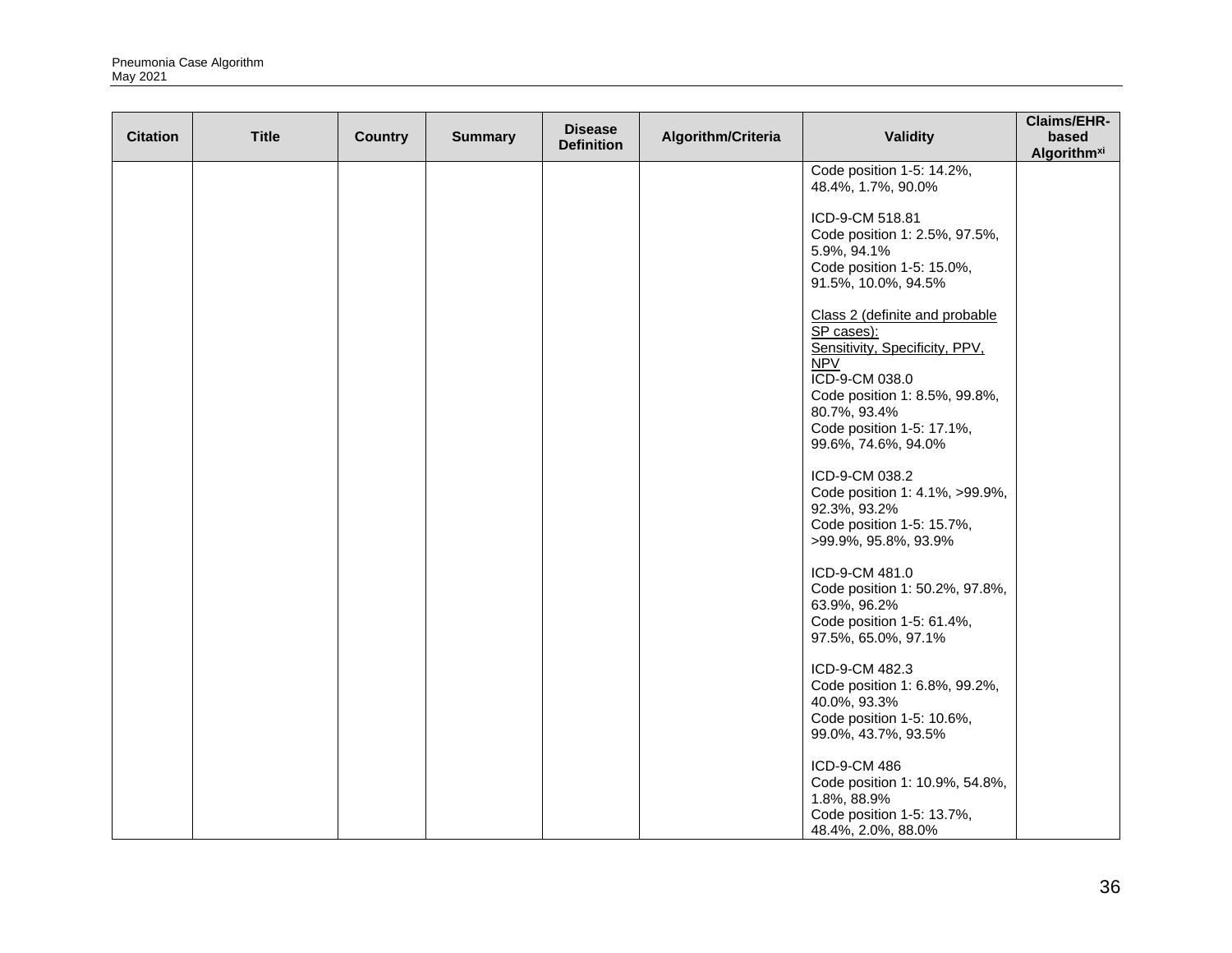| <b>Citation</b> | <b>Title</b> | <b>Country</b> | <b>Summary</b> | <b>Disease</b><br><b>Definition</b> | Algorithm/Criteria | <b>Validity</b>                                                                                                                                                                                                                                                                                                                                                                                                                                                                                                                                                                                                                                                                                                                                                                                                                        | <b>Claims/EHR-</b><br>based<br>Algorithm <sup>xi</sup> |
|-----------------|--------------|----------------|----------------|-------------------------------------|--------------------|----------------------------------------------------------------------------------------------------------------------------------------------------------------------------------------------------------------------------------------------------------------------------------------------------------------------------------------------------------------------------------------------------------------------------------------------------------------------------------------------------------------------------------------------------------------------------------------------------------------------------------------------------------------------------------------------------------------------------------------------------------------------------------------------------------------------------------------|--------------------------------------------------------|
|                 |              |                |                |                                     |                    | ICD-9-CM 518.81<br>Code position 1: 3.1%, 97.5%,<br>8.7%, 92.9%<br>Code position 1-5: 14.0%,<br>91.5%, 11.2%, 93.3%<br>Class 3 (definite, probable, and<br>possible SP cases): Sensitivity,<br>Specificity, PPV, NPV<br>ICD-9-CM 038.0<br>Code position 1: 4.5%, 99.8%,<br>80.7%, 87.7%<br>Code position 1-5: 8.9%,<br>99.6%, 74.5%, 88.2%<br>ICD-9-CM 038.2<br>Code position 1: 2.1%, >99.9%,<br>92.3%, 87.4%<br>Code position 1-5: 8.4%,<br>>99.9%, 95.9%, 88.2%<br>ICD-9-CM 481.0<br>Code position 1: 44.0%, 97.8%,<br>74.9%, 92.3%<br>Code position 1-5: 52.9%,<br>97.5%, 75.4%, 93.4%<br>ICD-9-CM 482.3<br>Code position 1: 11.2%, 99.2%,<br>67.7%, 88.4%<br>Code position 1-5: 14.1%,<br>99.0%, 66.4%, 88.7%<br>ICD-9-CM 486<br>Code position 1: 13.6%, 54.8%,<br>4.2%, 81.2%<br>Code position 1-5: 15.5%,<br>48.4%, 4.2%, 79.6% |                                                        |
|                 |              |                |                |                                     |                    | ICD-9-CM 518.81                                                                                                                                                                                                                                                                                                                                                                                                                                                                                                                                                                                                                                                                                                                                                                                                                        |                                                        |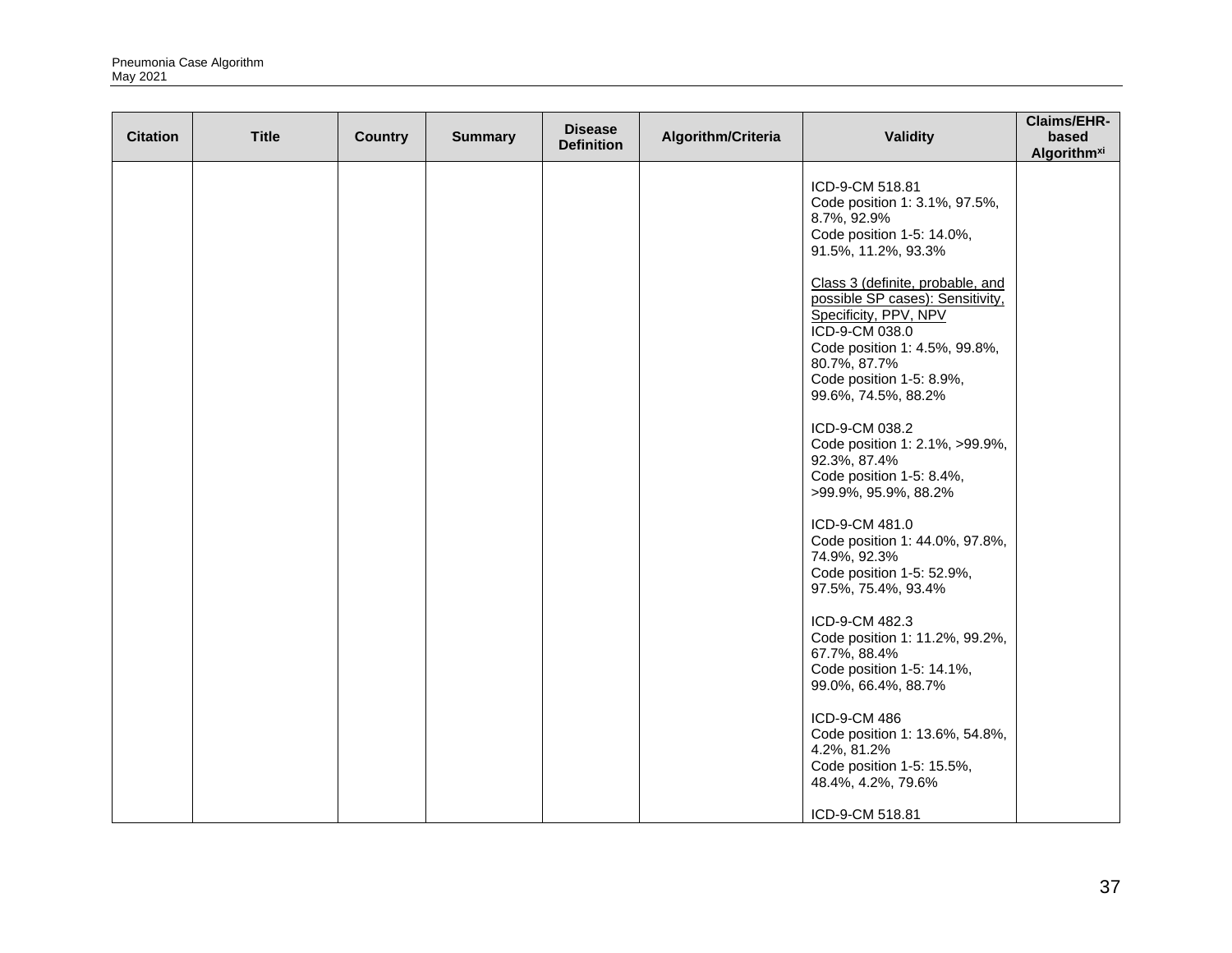| <b>Citation</b>              | <b>Title</b>                                                                                                                                                                                                                             | <b>Country</b>                                                       | <b>Summary</b>                                                                                                                                                                                                             | <b>Disease</b><br><b>Definition</b>                                      | Algorithm/Criteria                                                                                | <b>Validity</b>                                                                                                                                                                                                                                                                                                                                                                                         | <b>Claims/EHR-</b><br>based<br><b>Algorithm<sup>xi</sup></b> |
|------------------------------|------------------------------------------------------------------------------------------------------------------------------------------------------------------------------------------------------------------------------------------|----------------------------------------------------------------------|----------------------------------------------------------------------------------------------------------------------------------------------------------------------------------------------------------------------------|--------------------------------------------------------------------------|---------------------------------------------------------------------------------------------------|---------------------------------------------------------------------------------------------------------------------------------------------------------------------------------------------------------------------------------------------------------------------------------------------------------------------------------------------------------------------------------------------------------|--------------------------------------------------------------|
|                              |                                                                                                                                                                                                                                          |                                                                      |                                                                                                                                                                                                                            |                                                                          |                                                                                                   | Code position 1: 3.6%, 97.5%,<br>17.4%, 87.3%<br>Code position 1-5: 14.4%,<br>91.5%, 20.0%, 87.9%                                                                                                                                                                                                                                                                                                       |                                                              |
| Kern,<br>2015                | Validation of an<br>administrative<br>claims-based<br>diagnostic code for<br>pneumonia in a US-<br>based commercially<br>insured COPD<br>population                                                                                      | U.S.                                                                 | Used ICD-9-CM<br>code 480-486<br>(inclusive) to<br>identify<br>potential<br>pneumonia<br>cases in the<br>U.S.                                                                                                              | Medical<br>record<br>review was<br>used as the<br>reference<br>standard. | ICD-9-CM 480-486<br>(inclusive)                                                                   | Overall (all cases)<br>PPV: 80.2% (95% CI 75.8-<br>84.0%)<br>Diagnoses from<br>inpatient/hospitalization/ED<br>PPV: 87.6% (95% CI 81.9-<br>92.0%)<br>Diagnoses from<br>outpatient/office visits PPV:<br>73.4% (95% CI 66.8-79.3%)<br>Record type<br>Paper:<br>PPV: 80.2 (95% CI 71.1-<br>87.5%)<br>EMR:<br>PPV: 73.3% (95% CI 65.5-<br>80.2%)<br>Paper/EMR hybrid:<br>PPV: 87.6% (95% CI 80.9%-<br>92.6 | Claims                                                       |
| Redondo-<br>González<br>2018 | Validity and<br>Reliability of<br>Administrative<br>Coded Data for the<br>Identification of<br>Hospital-Acquired<br>Infections: An<br><b>Updated Systematic</b><br>Review with Meta-<br>Analysis and Meta-<br><b>Regression Analysis</b> | U.S.,<br>France,<br>Belgium,<br>Germany<br>(reported on<br>VAP/VAEs) | Used ICD-9-CM<br>codes 480-<br>487.0 to identify<br>potential non-<br>VA/VAE in the<br>U.S., Germany,<br>and France;<br>and ICD-9-CM<br>codes 480-488<br>to identify<br>potential<br>VAP/VAE in the<br>U.S. and<br>Belgium | Medical<br>record<br>review was<br>used as the<br>reference<br>standard. | ICD-9-CM codes 480-<br>487.0 for a non-<br>VA/VAE and ICD-9-CM<br>codes 480-488 for a<br>VAP/VAE. | VAP/VAE (pooled analyses)<br>Sensitivity: 64%<br>Specificity: 93%<br>Positive LHR: 6.89<br>Negative LHR: 0.41<br>Non-VAP/VAE (pooled<br>analysis)<br>Sensitivity: 42%<br>Specificity: 99%<br>Positive LHR: 47.28 Negative<br>LHR: 0.60<br>All nosocomial pneumonia<br>(pooled analysis)                                                                                                                 | Claims                                                       |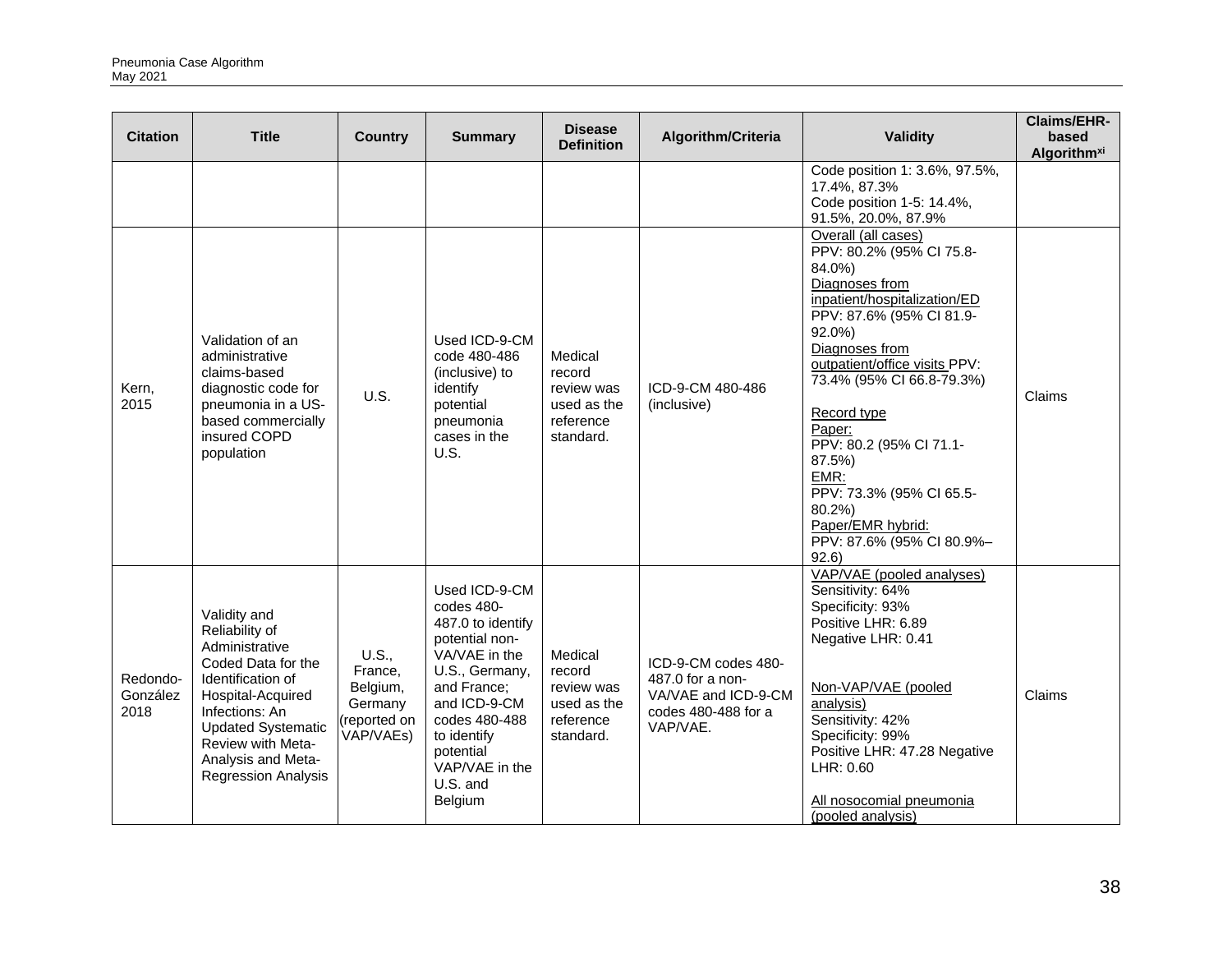| <b>Citation</b> | <b>Title</b>                                                                                                               | <b>Country</b> | <b>Summary</b>                                                                                                     | <b>Disease</b><br><b>Definition</b>                                      | Algorithm/Criteria                      | <b>Validity</b>                                                                                                                                                                                                                                                                                                                                                                                                                                                                                                                                                                                                           | <b>Claims/EHR-</b><br>based<br>Algorithm <sup>xi</sup> |
|-----------------|----------------------------------------------------------------------------------------------------------------------------|----------------|--------------------------------------------------------------------------------------------------------------------|--------------------------------------------------------------------------|-----------------------------------------|---------------------------------------------------------------------------------------------------------------------------------------------------------------------------------------------------------------------------------------------------------------------------------------------------------------------------------------------------------------------------------------------------------------------------------------------------------------------------------------------------------------------------------------------------------------------------------------------------------------------------|--------------------------------------------------------|
|                 |                                                                                                                            |                |                                                                                                                    |                                                                          |                                         | Sensitivity of 45% Specificity of<br>98%<br>Positive LHR: 19.19<br>Negative LHR: 0.56                                                                                                                                                                                                                                                                                                                                                                                                                                                                                                                                     |                                                        |
| Skull,<br>2008  | ICD-10 codes are a<br>valid tool for<br>identification of<br>pneumonia in<br>hospitalized patients<br>aged $\geq 65$ years | Australia      | Used ICD-10-<br>AM codes J10-<br>J18 (inclusive)<br>to identify<br>potential<br>pneumonia<br>cases in<br>Australia | Medical<br>record<br>review was<br>used as the<br>reference<br>standard. | ICD-10-AM codes J10-<br>J18 (inclusive) | ICD-10 coding vs. medical<br>notation of pneumonia<br>PPV: 96.2% (95% CI 95.4-<br>97.0%)<br>NPV: 98.2% (95% CI 97.6-<br>98.6%)<br>Sensitivity: 97.8% (95% 97.1-<br>98.3%)<br>Specificity: 96.9% (95% CI<br>96.2-97.5%)<br>ICD-10 coding vs. CXR report<br>PPV: 71.4% (95% CI 69.4-<br>73.3%)<br>NPV: 84.4% (95% CI 82.2-<br>86.4%)<br>Sensitivity: 89.2% (95% 87.7-<br>90.6%)<br>Specificity: 62.0% (95% CI<br>59.6-64.4%)<br>ICD-10 coding vs. medical<br>notation of pneumonia and<br><b>CXR</b><br>PPV: 68.1% (95% CI 68.1-<br>72.0%)<br>NPV: 97.1% (95% CI 96.1-<br>98.1%)<br>Sensitivity: 97.8% (95% 96.9-<br>98.5%) | <b>EHR</b>                                             |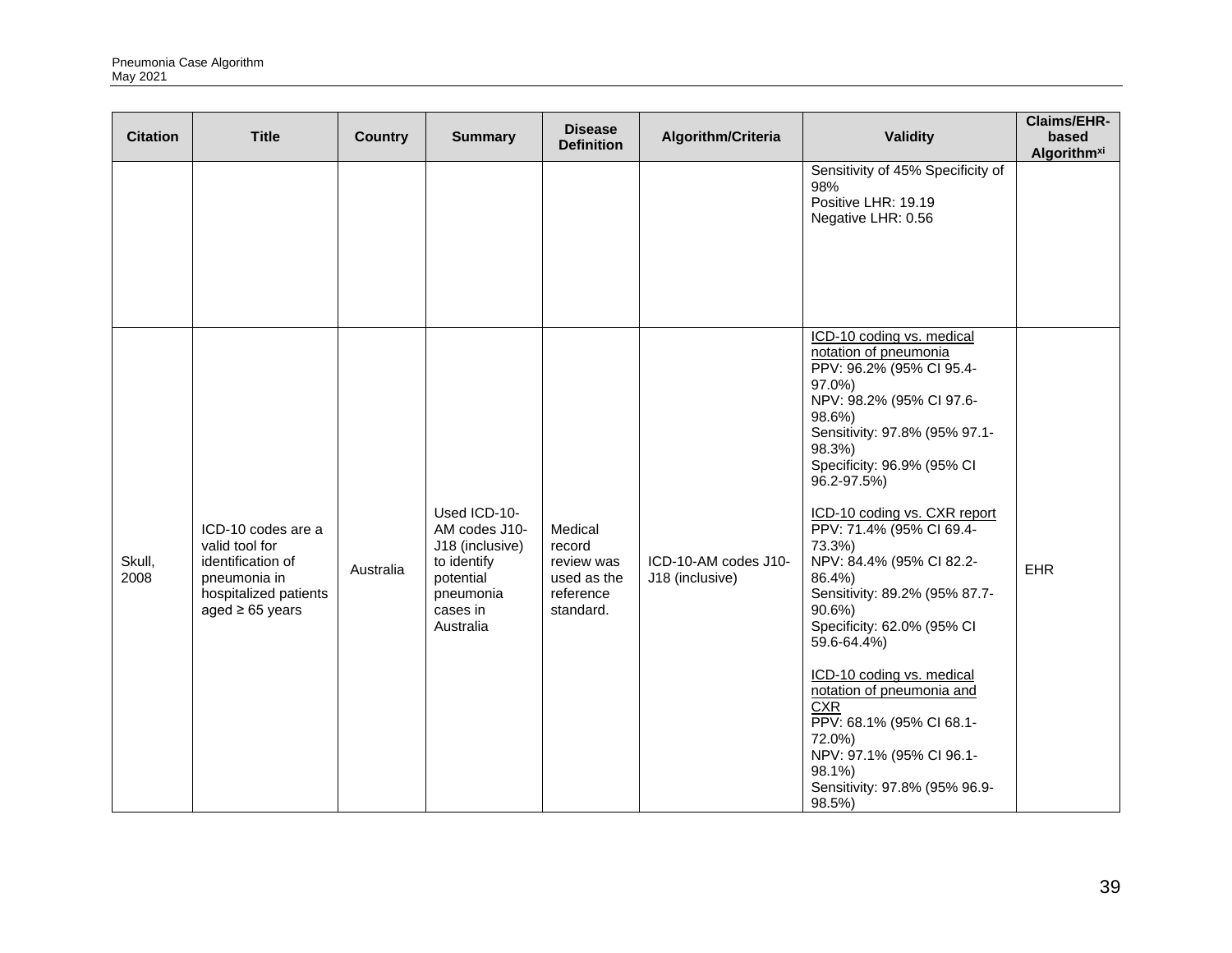| <b>Citation</b>   | <b>Title</b>                                                                                                                                      | <b>Country</b> | <b>Summary</b>                                                                                                                                                                                                                                                    | <b>Disease</b><br><b>Definition</b>                                                                                            | Algorithm/Criteria                                                                                                                                                                                                                                                                                                                                                                                                                                                                                                                                                                                                                                                              | <b>Validity</b>                                                                                                                                                                                                                                                                                                                                                                                                                                                                                                                                                                       | <b>Claims/EHR-</b><br>based<br>Algorithm <sup>xi</sup> |
|-------------------|---------------------------------------------------------------------------------------------------------------------------------------------------|----------------|-------------------------------------------------------------------------------------------------------------------------------------------------------------------------------------------------------------------------------------------------------------------|--------------------------------------------------------------------------------------------------------------------------------|---------------------------------------------------------------------------------------------------------------------------------------------------------------------------------------------------------------------------------------------------------------------------------------------------------------------------------------------------------------------------------------------------------------------------------------------------------------------------------------------------------------------------------------------------------------------------------------------------------------------------------------------------------------------------------|---------------------------------------------------------------------------------------------------------------------------------------------------------------------------------------------------------------------------------------------------------------------------------------------------------------------------------------------------------------------------------------------------------------------------------------------------------------------------------------------------------------------------------------------------------------------------------------|--------------------------------------------------------|
|                   |                                                                                                                                                   |                |                                                                                                                                                                                                                                                                   |                                                                                                                                |                                                                                                                                                                                                                                                                                                                                                                                                                                                                                                                                                                                                                                                                                 | Specificity: 64.2% (95% CI<br>62.0-66.4%)                                                                                                                                                                                                                                                                                                                                                                                                                                                                                                                                             |                                                        |
| Williams,<br>2013 | <b>Identifying Pediatric</b><br>Community-<br>Acquired<br>Pneumonia<br>Hospitalizations:<br>Accuracy of<br>Administrative<br><b>Billing Codes</b> | U.S.           | Used ICD-9-CM<br>codes 480.0 to<br>480.2, 480.8 to<br>480.9, 481,<br>482.0, 482.30<br>to 482.32,<br>482.41 to<br>482.42, 482.83,<br>482.89 to<br>482.90, 483.8,<br>484.3, 485,<br>486, and 487.0<br>to identify<br>potential<br>pneumonia<br>cases in the<br>U.S. | Medical<br>record<br>review<br>(prescriber<br>confirmed<br>and definite<br>diagnosis)<br>used as the<br>reference<br>standard. | 1) primary or any<br>secondary diagnosis of<br>pneumonia or<br>effusion/empyema;<br>1b) primary or any<br>secondary diagnosis of<br>pneumonia or<br>effusion/empyema<br>excluding complex<br>chronic conditions<br>[CCCs];<br>2) primary diagnosis of<br>pneumonia or<br>effusion/empyema;<br>2b) primary diagnosis<br>of pneumonia or<br>effusion/empyema<br>excluding CCCs;<br>3) primary diagnosis of<br>pneumonia or<br>effusion/empyema or<br>primary diagnosis of<br>pneumonia-related<br>complication plus any<br>secondary diagnosis of<br>pneumonia or<br>effusion/empyema;<br>3b) primary diagnosis<br>of pneumonia or<br>effusion/empyema or<br>primary diagnosis of | <b>Provider Confirmed CAP</b><br>Algorithm 1<br>PPV: 67.9% (95% CI 65-<br>70.8%)<br>NPV: 99.8% (95% CI 99.5-<br>100%)<br>Sensitivity: 99.7% (95% CI<br>99.3-100%)<br>Specificity: 75.7% (95% CI<br>73.3-78%)<br>Algorithm 1b<br>PPV: 81.9% (95% CI 79.2-<br>84.7%)<br>NPV: 94.9% (95% CI 93.6-<br>96.1%)<br>Sensitivity: 90.6% (95% CI<br>88.4-92.8%)<br>Specificity: 89.7% (95% CI 88-<br>91.3%)<br>Algorithm 2<br>PPV: 80.1% (95% CI 76.9-<br>83.3%)<br>NPV: 85.9% (95% CI 84.1-<br>87.7%)<br>Sensitivity: 71% (95% CI 67.6-<br>74.4%)<br>Specificity: 90.9% (95% CI<br>89.4-92.5%) | Claims                                                 |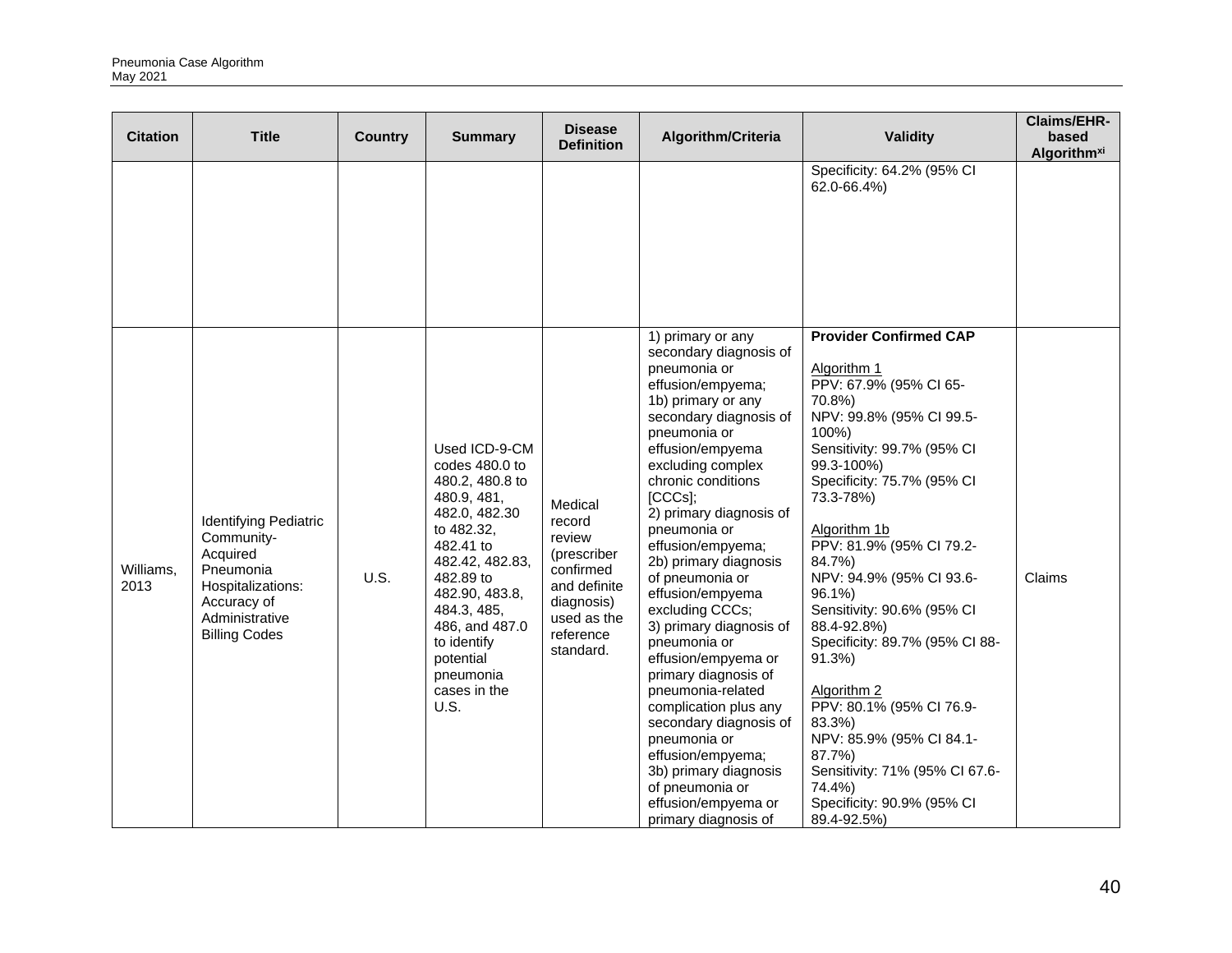| <b>Citation</b> | <b>Title</b> | <b>Country</b> | <b>Summary</b> | <b>Disease</b><br><b>Definition</b> | Algorithm/Criteria                                                                                                                                                                                                                                                                                                                                                                                                                                                                                                                                                                                                                                                                                                                                                    | <b>Validity</b>                                                                                                                                                                                                                                                                                                                                                                                                                                                                                                                                                                                                                                                                                                                                              | <b>Claims/EHR-</b><br>based<br><b>Algorithm<sup>xi</sup></b> |
|-----------------|--------------|----------------|----------------|-------------------------------------|-----------------------------------------------------------------------------------------------------------------------------------------------------------------------------------------------------------------------------------------------------------------------------------------------------------------------------------------------------------------------------------------------------------------------------------------------------------------------------------------------------------------------------------------------------------------------------------------------------------------------------------------------------------------------------------------------------------------------------------------------------------------------|--------------------------------------------------------------------------------------------------------------------------------------------------------------------------------------------------------------------------------------------------------------------------------------------------------------------------------------------------------------------------------------------------------------------------------------------------------------------------------------------------------------------------------------------------------------------------------------------------------------------------------------------------------------------------------------------------------------------------------------------------------------|--------------------------------------------------------------|
|                 |              |                |                |                                     | pneumonia-related<br>complication plus any<br>secondary diagnosis of<br>pneumonia or<br>effusion/empyema<br>excluding CCCs;<br>4) primary or any<br>secondary diagnosis of<br>pneumonia;<br>4b) primary or any<br>secondary diagnosis of<br>pneumonia excluding<br>CCCs;<br>5) primary diagnosis of<br>pneumonia;<br>5b) primary diagnosis<br>of pneumonia<br>excluding CCCs;<br>6) primary diagnosis of<br>pneumonia or primary<br>diagnosis of<br>pneumonia-related<br>complication or<br>effusion/empyema plus<br>any secondary<br>diagnosis of<br>pneumonia;<br>6b) primary diagnosis<br>of pneumonia or<br>primary diagnosis of<br>pneumonia-related<br>complication or<br>effusion/empyema plus<br>any secondary<br>diagnosis of<br>pneumonia excluding<br>CCCs | Algorithm 2b<br>PPV: 89.1% (95% CI 86.4-<br>91.9%)<br>NPV: 83.7% (95% CI 81.9-<br>85.6%)<br>Sensitivity: 63.8% (95% CI<br>$60.2 - 67.4\%)$<br>Specificity: 96% (95% CI 94.9-<br>97%<br>Algorithm 3<br>PPV: 79.1% (95% CI 75.9-<br>82.3%)<br>NPV: 86.5% (95% CI 84.7-<br>88.3%)<br>Sensitivity: 72.8% (95% CI<br>69.4-76.1%)<br>Specificity: 90.1% (95% CI<br>88.5-91.7%)<br>Algorithm 3b<br>PPV: 88.6% (95% CI 85.8-<br>91.4%<br>NPV: 84.2% (95% CI 82.3-<br>86%)<br>Sensitivity: 65.1% (95% CI<br>61.6-68.7%)<br>Specificity: 95.7% (95% CI<br>94.6-96.8%)<br>Algorithm 4<br>PPV: 76.2% (95% Cl 73.4-<br>79%)<br>NPV: 99% (95% CI 98.4-<br>99.6%)<br>Sensitivity: 98.4% (95% CI<br>97.4-99.3%)<br>Specificity: 84.2% (95% CI<br>82.2-86.1%)<br>Algorithm 4b |                                                              |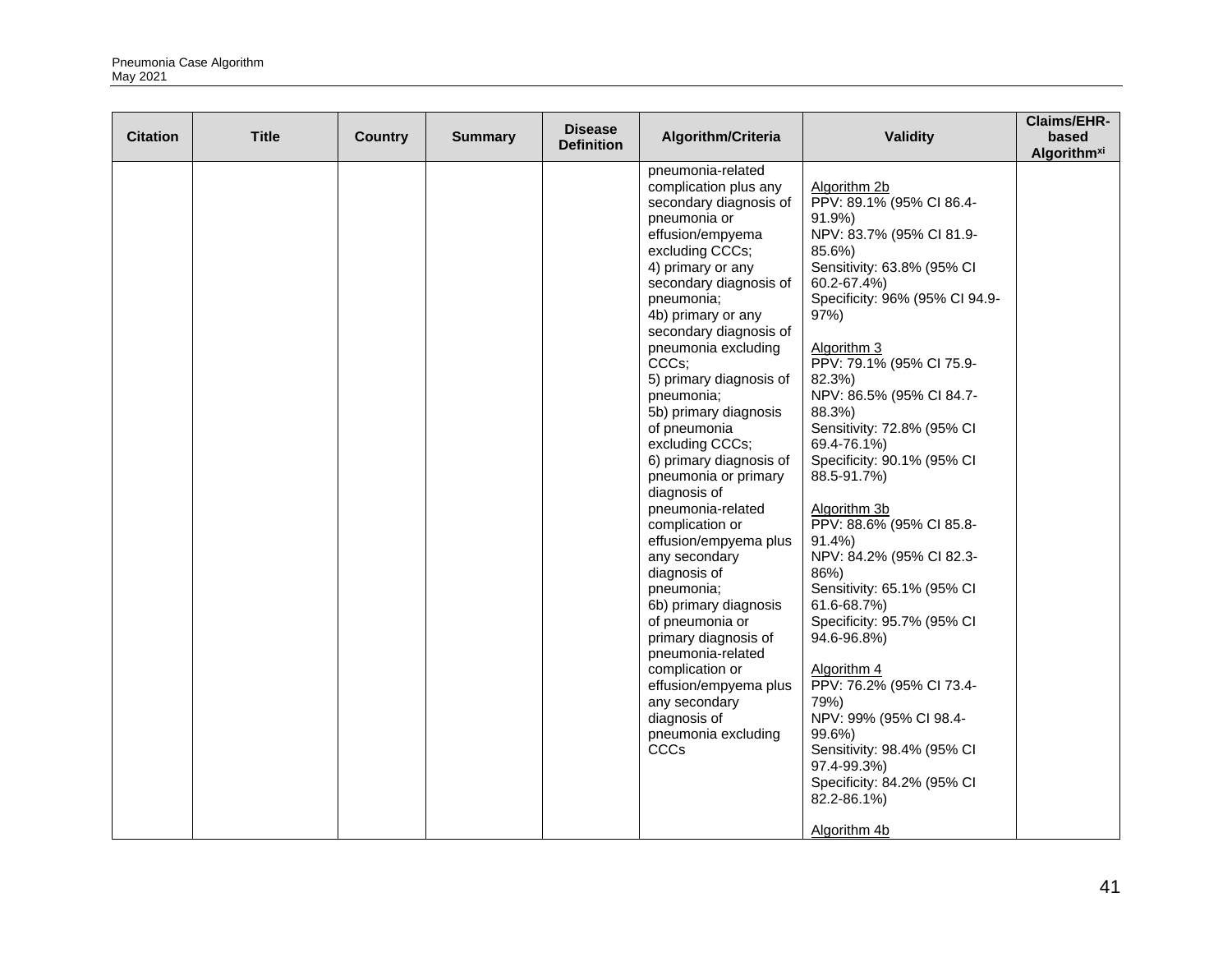| <b>Citation</b> | <b>Title</b> | <b>Country</b> | <b>Summary</b> | <b>Disease</b><br><b>Definition</b> | Algorithm/Criteria | <b>Validity</b>                                                                                                                                                                                                                                                                                                                                                                                                                                                                                                                                                                                                            | <b>Claims/EHR-</b><br>based |
|-----------------|--------------|----------------|----------------|-------------------------------------|--------------------|----------------------------------------------------------------------------------------------------------------------------------------------------------------------------------------------------------------------------------------------------------------------------------------------------------------------------------------------------------------------------------------------------------------------------------------------------------------------------------------------------------------------------------------------------------------------------------------------------------------------------|-----------------------------|
|                 |              |                |                |                                     |                    | PPV: 84.4% (95% CI 81.8-<br>87.1%)<br>NPV: 94.4% (95% CI 93.1-<br>95.6%)<br>Sensitivity: 89.4% (95% CI<br>87.1-91.7%)<br>Specificity: 91.5% (95% CI 90-<br>93%)<br>Algorithm 5<br>PPV: 81.7% (95% CI 78.5-<br>84.9%)<br>NPV: 84.7% (95% CI 82.8-<br>86.5%)<br>Sensitivity: 67.6% (95% CI<br>64.1-71.2%)<br>Specificity: 92.2% (95% CI<br>90.7-93.6%)<br>Algorithm 5b<br>PPV: 89.6% (95% CI 86.8-<br>92.4%<br>NPV: 82.6% (95% CI 80.7-<br>84.5%)<br>Sensitivity: 60.7% (95% CI<br>57.1-64.4%)<br>Specificity: 96.4% (95% CI<br>95.4-97.4%)<br>Algorithm 6<br>PPV: 81.1% (95% CI 77.9-<br>84.2%)<br>NPV: 86.3% (95% CI 84.5- | Algorithm <sup>xi</sup>     |
|                 |              |                |                |                                     |                    | 88.1%)<br>Sensitivity: 71.8% (95% CI<br>68.4-75.1%)<br>Specificity: 91.4% (95% CI<br>89.8-92.9%)                                                                                                                                                                                                                                                                                                                                                                                                                                                                                                                           |                             |
|                 |              |                |                |                                     |                    | Algorithm 6b<br>PPV: 89.4% (95% CI 86.6-<br>92.1%                                                                                                                                                                                                                                                                                                                                                                                                                                                                                                                                                                          |                             |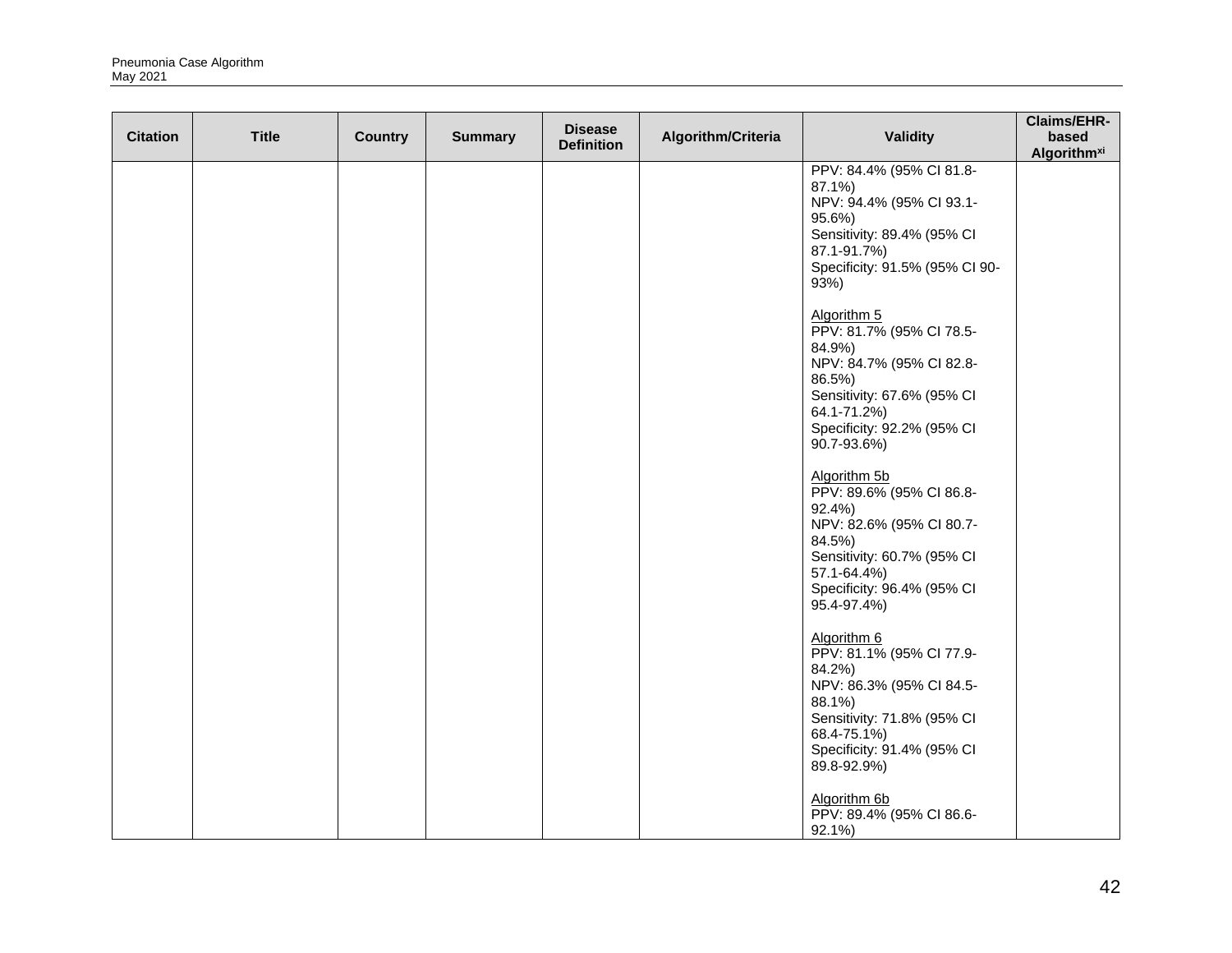| <b>Citation</b> | <b>Title</b> | <b>Country</b> | <b>Summary</b> | <b>Disease</b><br><b>Definition</b> | Algorithm/Criteria | <b>Validity</b>                                                                                                                                                                                                                                                                                                                                                | <b>Claims/EHR-</b><br>based<br><b>Algorithm<sup>xi</sup></b> |
|-----------------|--------------|----------------|----------------|-------------------------------------|--------------------|----------------------------------------------------------------------------------------------------------------------------------------------------------------------------------------------------------------------------------------------------------------------------------------------------------------------------------------------------------------|--------------------------------------------------------------|
|                 |              |                |                |                                     |                    | NPV: 83.9% (95% CI 82.1-<br>85.8%)<br>Sensitivity: 64.3% (95% CI<br>60.7-67.9%)<br>Specificity: 96.1% (95% CI 95-<br>97.1%                                                                                                                                                                                                                                     |                                                              |
|                 |              |                |                |                                     |                    | <b>Definite CAP</b>                                                                                                                                                                                                                                                                                                                                            |                                                              |
|                 |              |                |                |                                     |                    | Algorithm 1<br>PPV: 54.6% (95% CI 51.5-<br>57.6%)<br>NPV: 99.8% (95% CI 99.5-<br>100%)<br>Sensitivity: 99.6% (95% 99.1-<br>100%)<br>Specificity: 68.7% (95% 66.3-<br>71.1%)<br>Algorithm 1b<br>PPV: 67% (95% CI 63.7-<br>70.4%)<br>NPV: 96.6% (95% CI 95.5-<br>97.6%)<br>Sensitivity: 92.1% (95% CI<br>89.9-94.4%)<br>Specificity: 82.9% (95% CI 81-<br>84.9%) |                                                              |
|                 |              |                |                |                                     |                    | Algorithm 2<br>PPV: 68.3% (95% CI 64.6-<br>72%)<br>NPV: 90.3% (95% CI 88.8-<br>91.9%)<br>Sensitivity: 75.3% (95% CI<br>71.7-78.9%)<br>Specificity: 86.8% (95% CI<br>85.1-88.6%)<br>Algorithm 2b                                                                                                                                                                |                                                              |
|                 |              |                |                |                                     |                    | PPV: 77.8% (95% CI 74.1-<br>81.5%)                                                                                                                                                                                                                                                                                                                             |                                                              |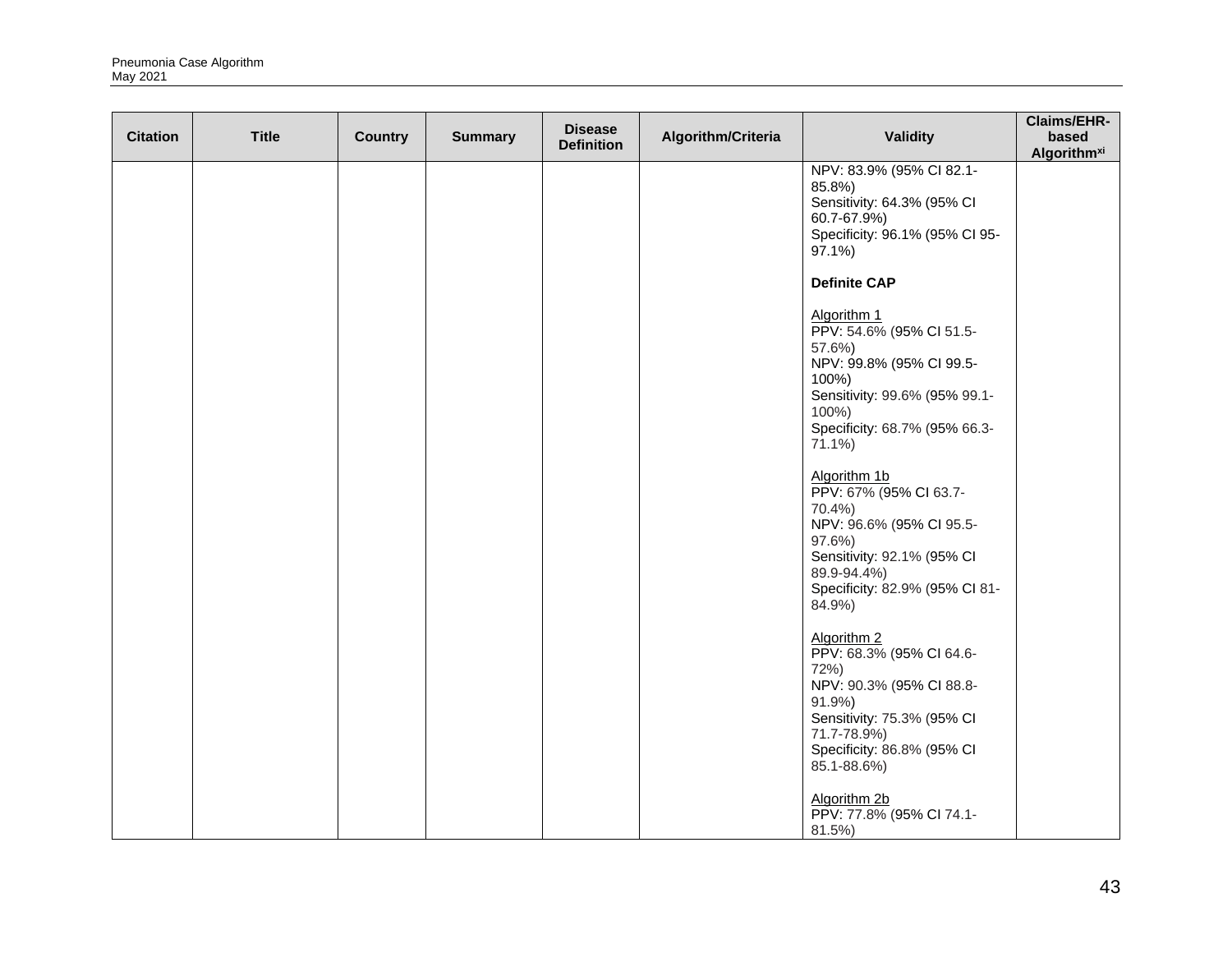| <b>Citation</b> | <b>Title</b> | <b>Country</b> | <b>Summary</b> | <b>Disease</b><br><b>Definition</b> | Algorithm/Criteria | <b>Validity</b>                                                                                                                                                                   | <b>Claims/EHR-</b><br>based<br>Algorithm <sup>xi</sup> |
|-----------------|--------------|----------------|----------------|-------------------------------------|--------------------|-----------------------------------------------------------------------------------------------------------------------------------------------------------------------------------|--------------------------------------------------------|
|                 |              |                |                |                                     |                    | NPV: 88.9% (95% CI 87.3-<br>90.5%<br>Sensitivity: 69.3% (95% CI<br>65.4-73.2%)<br>Specificity: 92.6% (95% CI<br>91.2-93.9%)                                                       |                                                        |
|                 |              |                |                |                                     |                    | Algorithm 3<br>PPV: 67.4% (95% CI 63.7-<br>71.1%)<br>NPV: 90.9% (95% CI 89.4-<br>92.4%<br>Sensitivity: 77.1% (95% CI<br>73.6-80.7%)<br>Specificity: 86% (95% Cl 84.2-<br>87.7%)   |                                                        |
|                 |              |                |                |                                     |                    | Algorithm 3b<br>PPV: 77.2% (95% CI 73.5-<br>80.9%)<br>NPV: 89.3% (95% CI 87.7-<br>90.8%<br>Sensitivity: 70.6% (95% CI<br>66.7-74.4%)<br>Specificity: 92.1% (95% CI<br>90.8-93.5%) |                                                        |
|                 |              |                |                |                                     |                    | Algorithm 4<br>PPV: 61.2% (95% CI 57.9-<br>64.4%)<br>NPV: 99.1% (95% CI 98.6-<br>99.7%)<br>Sensitivity: 98.2% (95% CI 97-<br>99.3%)<br>Specificity: 76.5% (95% CI<br>74.3-78.7%)  |                                                        |
|                 |              |                |                |                                     |                    | Algorithm 4b<br>PPV: 69% (95% CI 65.7-<br>72.4%)<br>NPV: 96.1% (95% CI 95-<br>97.2%)                                                                                              |                                                        |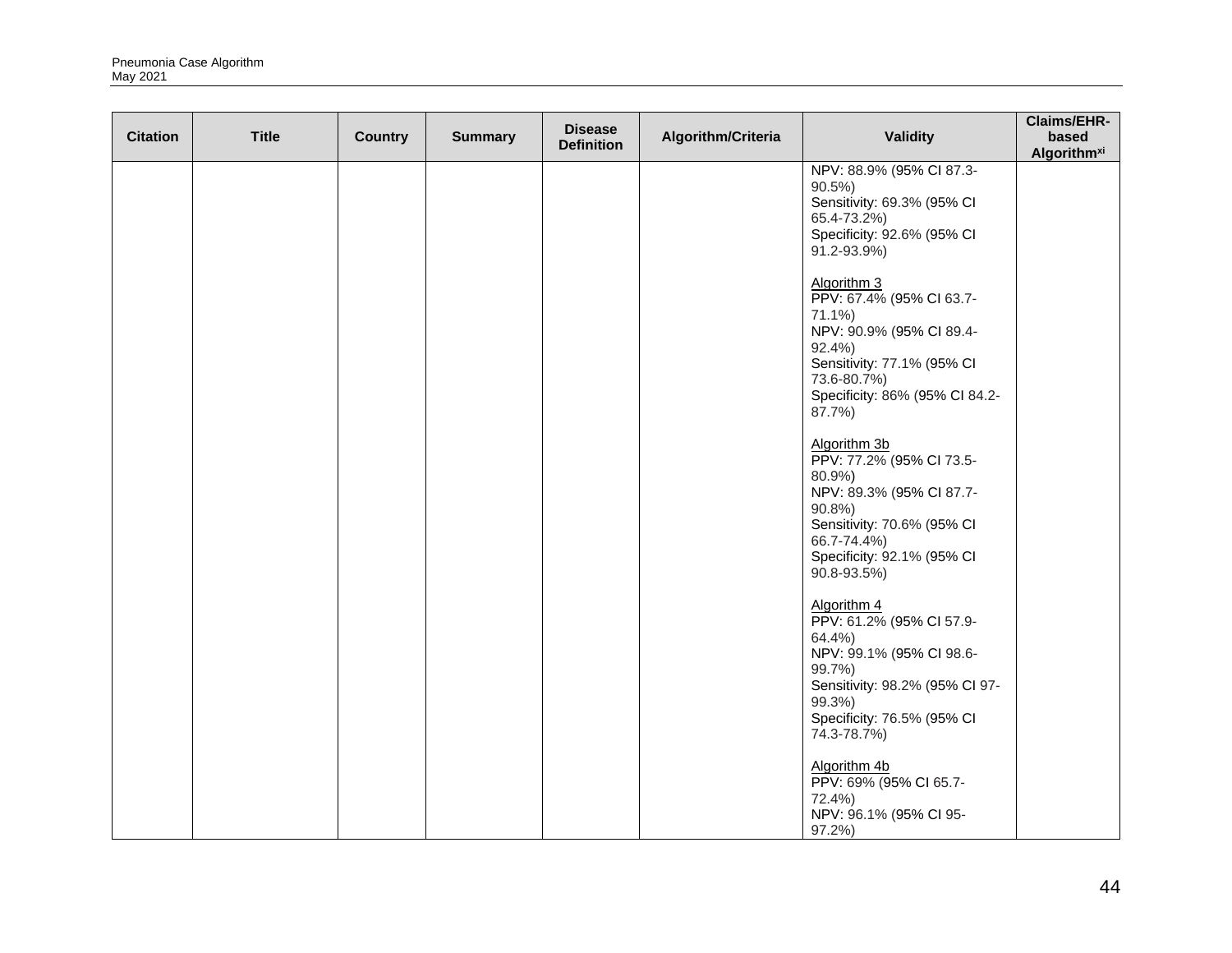| <b>Citation</b> | <b>Title</b> | <b>Country</b> | <b>Summary</b> | <b>Disease</b><br><b>Definition</b> | Algorithm/Criteria | <b>Validity</b>                                                                                                                                                                   | <b>Claims/EHR-</b><br>based<br>Algorithm <sup>xi</sup> |
|-----------------|--------------|----------------|----------------|-------------------------------------|--------------------|-----------------------------------------------------------------------------------------------------------------------------------------------------------------------------------|--------------------------------------------------------|
|                 |              |                |                |                                     |                    | Sensitivity: 90.9% (95% CI<br>88.4-93.3%)<br>Specificity: 84.6% (95% CI<br>82.8-86.5%)                                                                                            |                                                        |
|                 |              |                |                |                                     |                    | Algorithm 5<br>PPV: 69.3% (95% CI 65.5-<br>73.1%)<br>NPV: 89.1% (95% CI 87.5-<br>90.7%<br>Sensitivity: 71.3% (95% CI<br>67.5-75.1%)<br>Specificity: 88.1% (95% CI<br>86.4-89.8%)  |                                                        |
|                 |              |                |                |                                     |                    | Algorithm 5b<br>PPV: 77.9% (95% Cl 74.1-<br>81.7%)<br>NPV: 87.8% (95% CI 86.1-<br>89.4%)<br>Sensitivity: 65.6% (95% CI<br>61.7-69.6%)<br>Specificity: 93% (95% CI 91.7-<br>94.3%) |                                                        |
|                 |              |                |                |                                     |                    | Algorithm 6<br>PPV: 69.1% (95% CI 65.4-<br>72.8%)<br>NPV: 90.6% (95% CI 89.1-<br>92.2%<br>Sensitivity: 76.1% (95% CI<br>72.5-79.6%)<br>Specificity: 87.2% (95% CI<br>85.5-88.9%)  |                                                        |
|                 |              |                |                |                                     |                    | Algorithm 6b<br>PPV: 77.9% (95% Cl 74.2-<br>81.6%)<br>NPV: 89% (95% CI 87.4-<br>90.6%<br>Sensitivity: 69.7% (95% CI<br>65.8-73.5%)                                                |                                                        |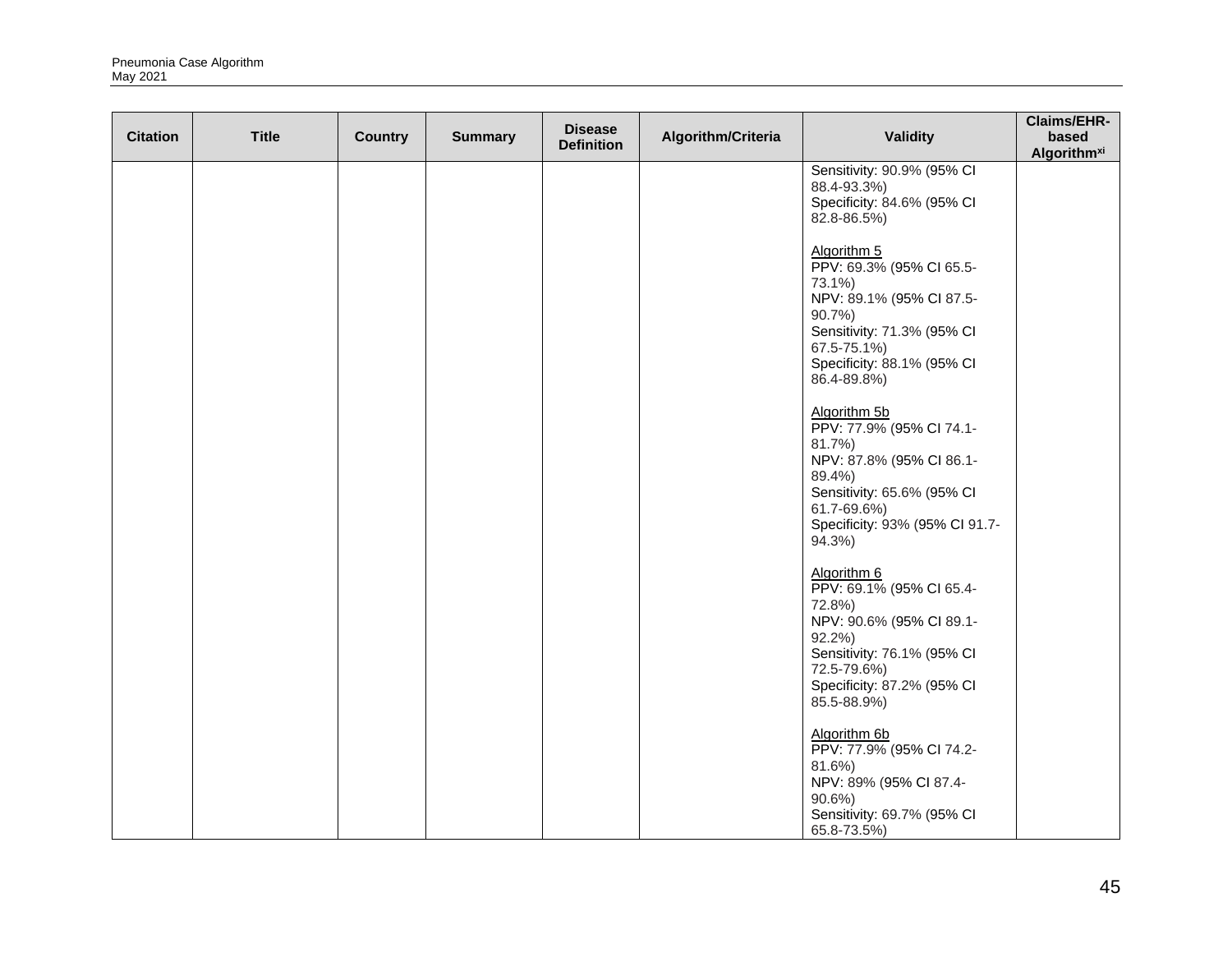| <b>Citation</b> | <b>Title</b> | Country | Summary | <b>Disease</b><br><b>Definition</b> | Algorithm/Criteria | <b>Validity</b>                           | <b>Claims/EHR-</b><br>based<br><b>Algorithm</b> <sup>xi</sup> |
|-----------------|--------------|---------|---------|-------------------------------------|--------------------|-------------------------------------------|---------------------------------------------------------------|
|                 |              |         |         |                                     |                    | Specificity: 92.6% (95% CI<br>91.2-93.9%) |                                                               |

Abbreviations: CAP, community acquired pneumonia; CCC, complex chronic conditions; CXR, chest radiograph; DRG, Diagnosis-related group; ED, Emergency Department; EMR, Electronic Medical Record; ESSENCE, Electronic Surveillance System for Early Notification of Community-based Epidemics; ICD-9-CM, International Classification of Diseases, Ninth Revision, Clinical Modification; ICD-10-AM, International Classification of Diseases, Tenth Revision, Australian Modification; ICD-10-CM, International Classification of Diseases, Tenth Revision, Clinical Modification; ILI, Influenza-like illness; LHR, Likelihood ratio; non-VA/VAE, non-ventilated-associated event; RODS, Real-time Outbreak and Disease Surveillance; SP, *Streptococcus pneumoniae*; VAP/VAE, ventilator-associated pneumonia/event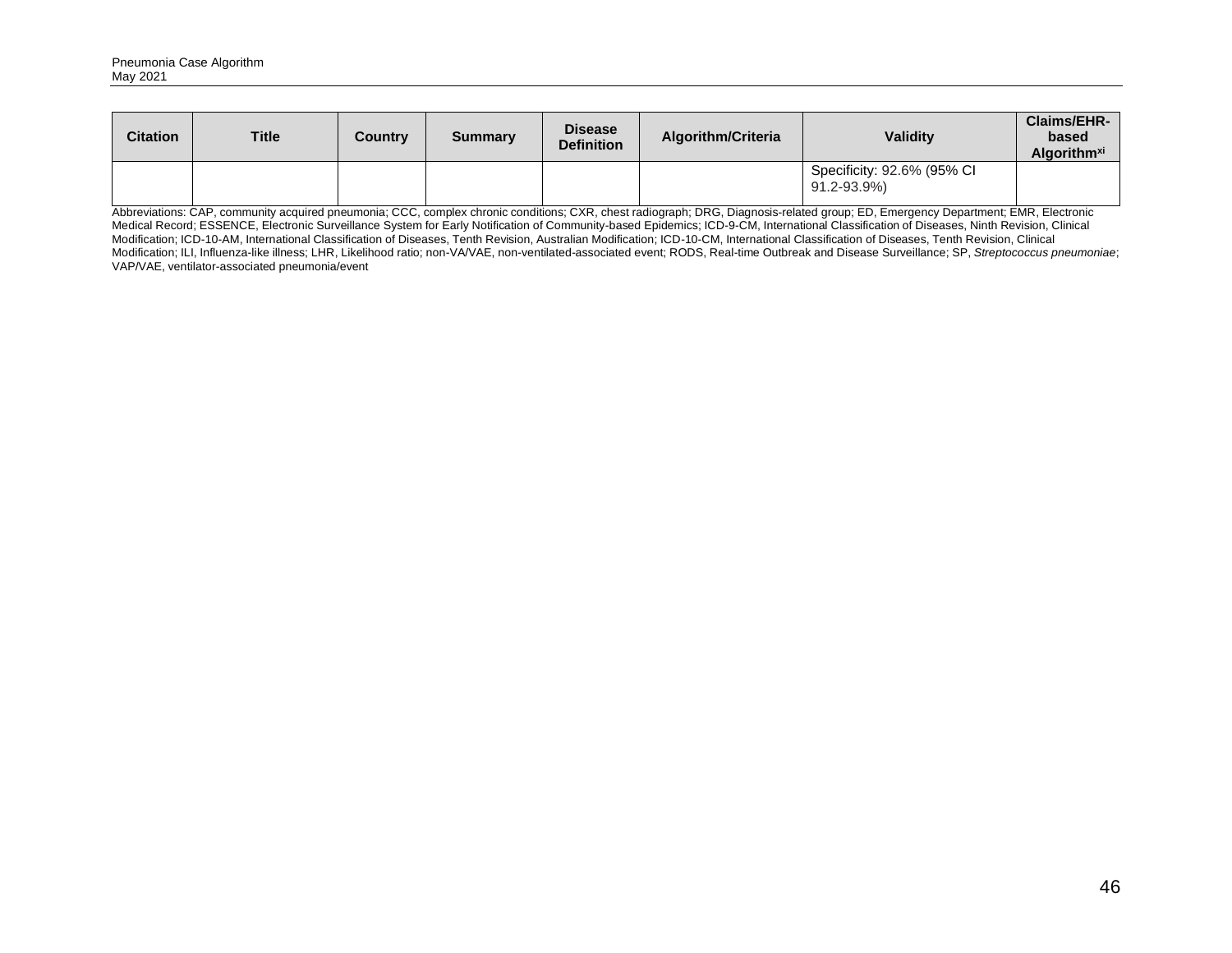#### <span id="page-46-0"></span>**Appendix B. Counts of Patients with Specific Codes Proposed for the Algorithm**

As an initial test of the proposed algorithm, the workgroup ran code-specific queries in a large U.S. administrative claims dataset. Researchers used the MarketScan Research Databases (Commercial, Medicare Supplemental), accessed via the Treatment Pathways online analytic platform, querying the past five full years of available data. Results are presented in **[Table B1](#page-47-0)**. Because the transition between International Classification of Diseases, Ninth and Tenth Revisions, Clinical Modification (ICD-9-CM to ICD-10-CM) occurred on October 1, 2015, ICD-9-CM codes were queried for January 1, 2014–September 30, 2015, and ICD-10-CM codes were queried for October 1, 2015–December 31, 2018.

Subtotal rows and total columns may be smaller than the sum of individual cells, because patients with multiple codes in a single year and with more than one of the same diagnosis codes in different years will only be counted once in these rows and columns. As a result, the sum of all "% of Total" cells in a single column may exceed 100%. However, the "Total" column could also be larger than the sum of individual years, as a result of situations where an individual is only enrolled for part of the year that they experience a pneumonia event but is then continuously enrolled for a separate year. For example, an individual could be continuously enrolled for a few days, weeks, or months in 2016 and experience a pneumonia event, then be continuously enrolled for all of 2017. This event would not be captured in the column for the 2016 (as the individual would be excluded from that cohort) but would be captured in the "Total" column.

Results suggest that codes for unspecified pneumonia were by far the most frequently used, with ICD-9- CM 486 and ICD-10-CM J18.9 being reported among 36.3% and 51.1% of those receiving at least one pneumonia diagnosis code, respectively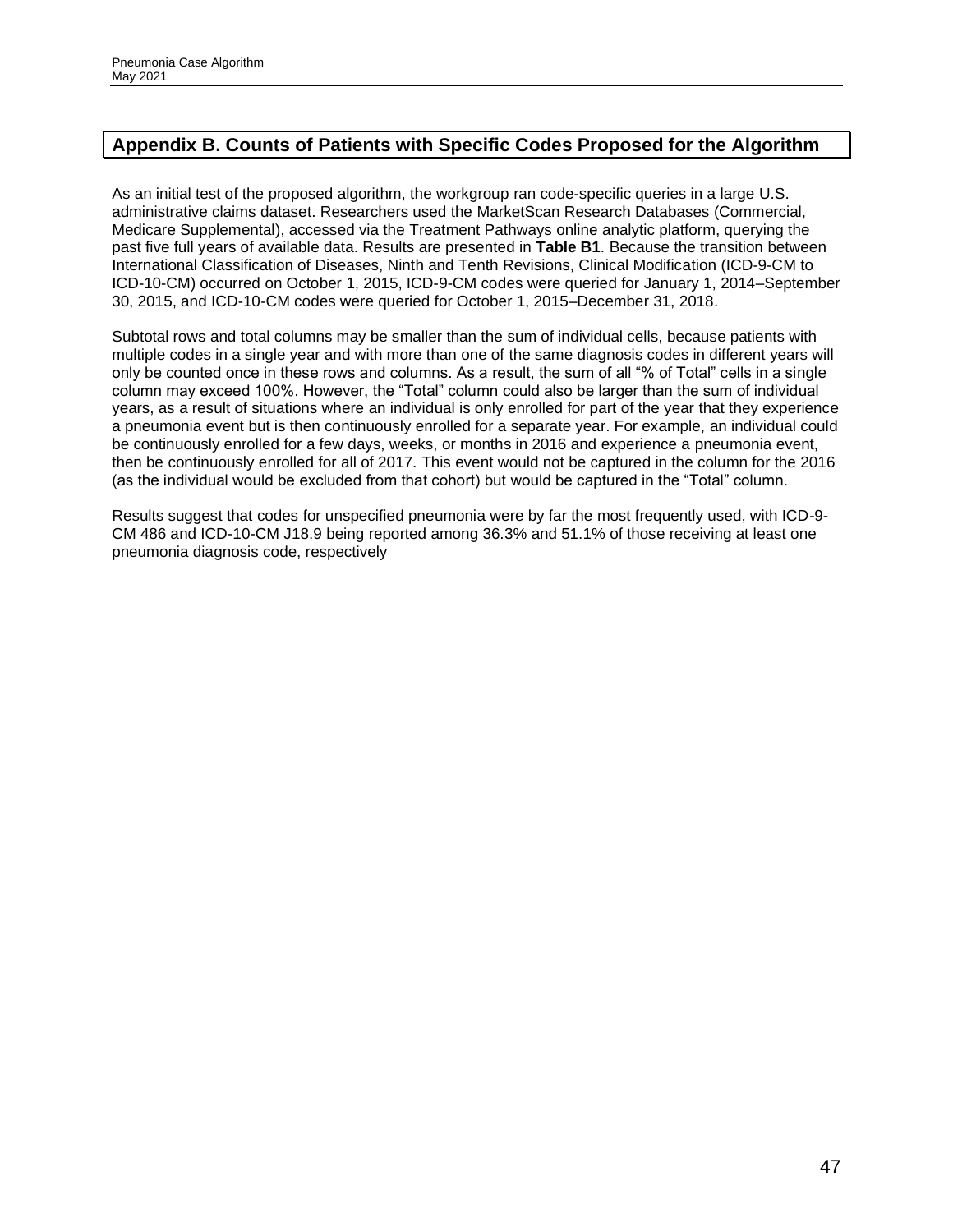#### *Table B1. Annual patient counts and proportions for ICD-9-CM and ICD-10-CM diagnosis codes proposed for inclusion in pneumonia algorithm (January 1, 2014–December 31, 2018).*

<span id="page-47-0"></span>

|          |                                                                   |                 |                         |                 |                         | Year            |                         |                 |                         |                 |                         |                         |                                 |
|----------|-------------------------------------------------------------------|-----------------|-------------------------|-----------------|-------------------------|-----------------|-------------------------|-----------------|-------------------------|-----------------|-------------------------|-------------------------|---------------------------------|
| Code     | <b>Code Description</b>                                           | 2014<br>(Count) | 2014<br>(% of<br>Total) | 2015<br>(Count) | 2015<br>(% of<br>Total) | 2016<br>(Count) | 2016<br>(% of<br>Total) | 2017<br>(Count) | 2017<br>(% of<br>Total) | 2018<br>(Count) | 2018<br>(% of<br>Total) | <b>Total</b><br>(Count) | <b>Total</b><br>(% of<br>Total) |
| ICD-9-CM |                                                                   |                 |                         |                 |                         |                 |                         |                 |                         |                 |                         |                         |                                 |
| 003.22   | Salmonella pneumonia                                              | 28              | 0.0                     | 15              | 0.0                     |                 |                         |                 |                         |                 |                         | 42                      | 0.0                             |
| 021.2    | Pulmonary tularemia                                               | 5               | 0.0                     | $\overline{7}$  | 0.0                     |                 |                         |                 |                         |                 |                         | 13                      | 0.0                             |
| 039.1    | Pulmonary actinomycotic<br>infection                              | 246             | 0.1                     | 147             | $0.0\,$                 |                 |                         |                 |                         |                 |                         | 387                     | 0.0                             |
| 052.1    | Varicella (hemorrhagic)<br>pneumonitis                            | 40              | 0.0                     | 22              | 0.0                     |                 |                         |                 |                         |                 |                         | 66                      | 0.0                             |
| 055.1    | Postmeasles pneumonia                                             | 16              | 0.0                     | $\overline{4}$  | 0.0                     |                 |                         |                 |                         |                 |                         | 19                      | 0.0                             |
| 073.0    | Ornithosis with pneumonia                                         | 24              | 0.0                     | 21              | 0.0                     |                 |                         |                 |                         |                 |                         | 49                      | $0.0\,$                         |
| 112.4    | Candidiasis of lung                                               | 562             | 0.1                     | 278             | 0.1                     |                 |                         |                 |                         |                 |                         | 981                     | 0.1                             |
| 114.0    | Primary coccidioidomycosis<br>(pulmonary)                         | 1,098           | 0.3                     | 682             | 0.2                     |                 |                         |                 |                         |                 |                         | 1,715                   | 0.1                             |
| 115.05   | Infection by Histoplasma<br>capsulatum, pneumonia                 | 266             | 0.1                     | 218             | 0.1                     |                 |                         |                 |                         |                 |                         | 458                     | 0.0                             |
| 115.15   | Infection by Histoplasma duboisii,<br>pneumonia                   | 8               | 0.0                     | 6               | 0.0                     |                 |                         |                 |                         |                 |                         | 14                      | 0.0                             |
| 115.95   | Histoplasmosis, unspecified,<br>pneumonia                         | 103             | 0.0                     | 76              | 0.0                     |                 |                         |                 |                         |                 |                         | 177                     | 0.0                             |
| 130.4    | Pneumonitis due to<br>toxoplasmosis                               | 8               | 0.0                     | 5               | 0.0                     |                 |                         |                 |                         |                 |                         | 14                      | 0.0                             |
| 136.3    | Pneumocystosis                                                    | 907             | 0.2                     | 519             | 0.1                     |                 |                         |                 |                         |                 |                         | 1,480                   | 0.1                             |
| 480.0    | Viral pneumonia due to<br>adenovirus                              | 834             | 0.2                     | 529             | 0.1                     |                 |                         |                 |                         |                 |                         | 1,449                   | 0.1                             |
| 480.1    | Viral pneumonia due to<br>respiratory syncytial virus             | 1,454           | 0.3                     | 929             | 0.3                     |                 |                         |                 |                         |                 |                         | 2,683                   | 0.2                             |
| 480.2    | Viral pneumonia due to<br>parainfluenza virus                     | 378             | 0.1                     | 258             | 0.1                     |                 |                         |                 |                         |                 |                         | 695                     | 0.0                             |
| 480.3    | Viral pneumonia due to SARS-<br>associated coronavirus            | 50              | 0.0                     | 31              | 0.0                     |                 |                         |                 |                         |                 |                         | 84                      | 0.0                             |
| 480.8    | Viral pneumonia due to other<br>virus not elsewhere classified    | 1,588           | 0.4                     | 1,017           | 0.3                     |                 |                         |                 |                         |                 |                         | 2,805                   | 0.2                             |
| 480.9    | Viral pneumonia, unspecified                                      | 7,306           | 1.7                     | 3,917           | 1.1                     |                 |                         |                 |                         |                 |                         | 11,963                  | 0.7                             |
| 481      | Pneumococcal pneumonia<br>[Streptococcus pneumoniae<br>pneumonia] | 11,501          | 2.7                     | 6,735           | 1.9                     |                 |                         |                 |                         |                 |                         | 19,790                  | 1.2                             |
| 482.0    | Pneumonia due to Klebsiella<br>pneumoniae                         | 1,387           | 0.3                     | 877             | 0.2                     |                 |                         |                 |                         |                 |                         | 2,575                   | 0.2                             |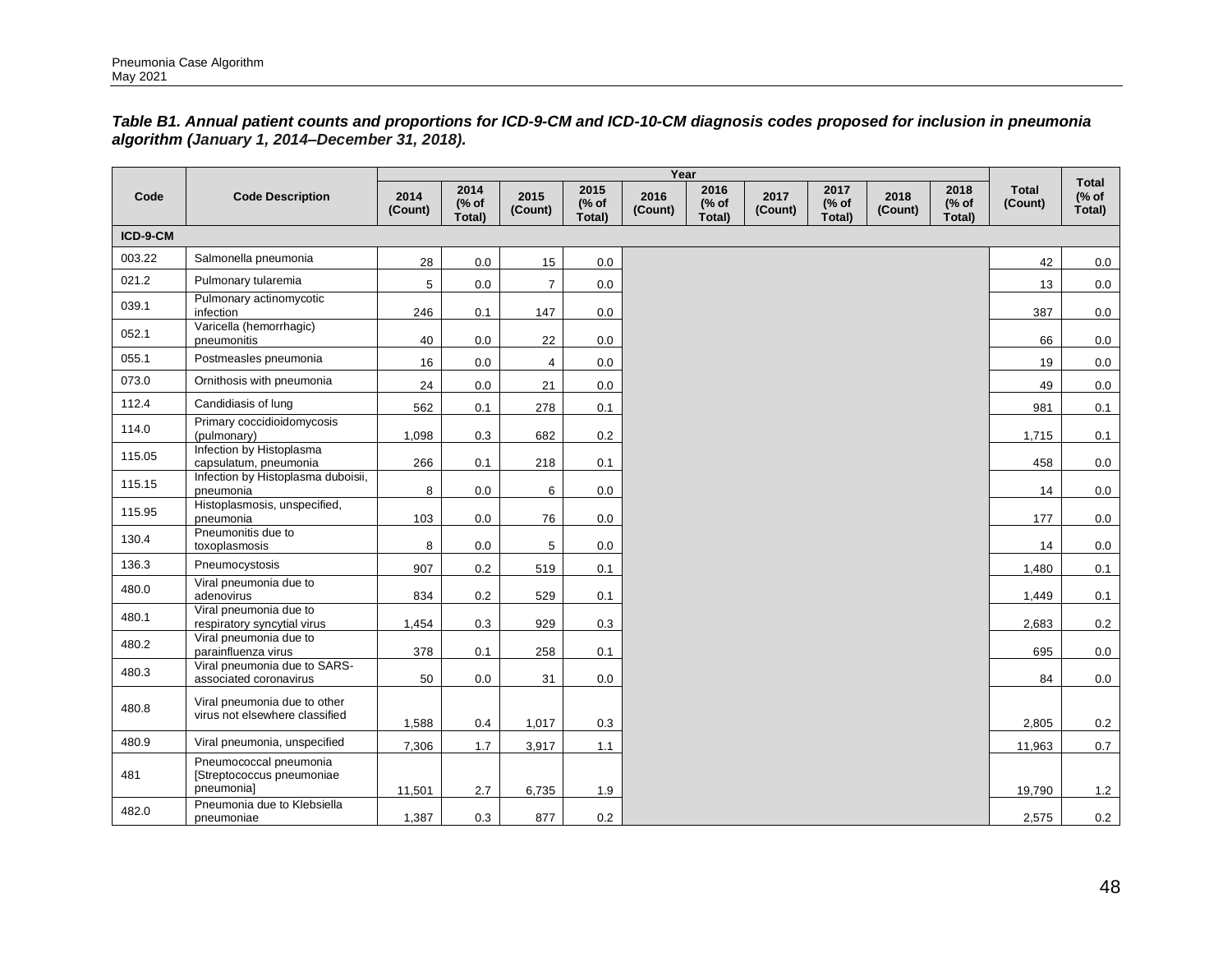|        |                                                                   |                 |                         |                 |                         | Year            |                         |                 |                         |                 |                         |                         |                          |
|--------|-------------------------------------------------------------------|-----------------|-------------------------|-----------------|-------------------------|-----------------|-------------------------|-----------------|-------------------------|-----------------|-------------------------|-------------------------|--------------------------|
| Code   | <b>Code Description</b>                                           | 2014<br>(Count) | 2014<br>(% of<br>Total) | 2015<br>(Count) | 2015<br>(% of<br>Total) | 2016<br>(Count) | 2016<br>(% of<br>Total) | 2017<br>(Count) | 2017<br>(% of<br>Total) | 2018<br>(Count) | 2018<br>(% of<br>Total) | <b>Total</b><br>(Count) | Total<br>(% of<br>Total) |
| 482.1  | Pneumonia due to Pseudomonas                                      | 2,168           | 0.5                     | 1,201           | 0.3                     |                 |                         |                 |                         |                 |                         | 3,689                   | 0.2                      |
| 482.2  | Pneumonia due to Hemophilus<br>influenzae [H. influenzae]         | 744             | 0.2                     | 486             | 0.1                     |                 |                         |                 |                         |                 |                         | 1,376                   | 0.1                      |
| 482.30 | Pneumonia due to<br>Streptococcus, unspecified                    | 1,155           | 0.3                     | 623             | 0.2                     |                 |                         |                 |                         |                 |                         | 1,945                   | 0.1                      |
| 482.31 | Pneumonia due to<br>Streptococcus, group A                        | 307             | 0.1                     | 175             | 0.0                     |                 |                         |                 |                         |                 |                         | 501                     | 0.0                      |
| 482.32 | Pneumonia due to<br>Streptococcus, group B                        | 123             | 0.0                     | 87              | 0.0                     |                 |                         |                 |                         |                 |                         | 243                     | 0.0                      |
| 482.39 | Pneumonia due to other<br>Streptococcus                           | 394             | 0.1                     | 221             | 0.1                     |                 |                         |                 |                         |                 |                         | 681                     | 0.0                      |
| 482.40 | Pneumonia due to<br>Staphylococcus, unspecified                   | 574             | 0.1                     | 287             | 0.1                     |                 |                         |                 |                         |                 |                         | 986                     | 0.1                      |
| 482.41 | Methicillin susceptible pneumonia<br>due to Staphylococcus aureus | 1,396           | 0.3                     | 744             | 0.2                     |                 |                         |                 |                         |                 |                         | 2,487                   | 0.1                      |
| 482.42 | Methicillin resistant pneumonia<br>due to Staphylococcus aureus   | 1,818           | 0.4                     | 1,022           | 0.3                     |                 |                         |                 |                         |                 |                         | 3,247                   | 0.2                      |
| 482.49 | Other Staphylococcus<br>pneumonia                                 | 148             | 0.0                     | 136             | 0.0                     |                 |                         |                 |                         |                 |                         | 323                     | 0.0                      |
| 482.81 | Pneumonia due to anaerobes                                        | 329             | 0.1                     | 186             | 0.1                     |                 |                         |                 |                         |                 |                         | 557                     | 0.0                      |
| 482.82 | Pneumonia due to Escherichia<br>coli [E. coli]                    | 398             | 0.1                     | 183             | 0.1                     |                 |                         |                 |                         |                 |                         | 679                     | 0.0                      |
| 482.83 | Pneumonia due to other gram-<br>negative bacteria                 | 2,545           | 0.6                     | 1,558           | 0.4                     |                 |                         |                 |                         |                 |                         | 4,822                   | 0.3                      |
| 482.84 | Pneumonia due to Legionnaires'<br>disease                         | 446             | 0.1                     | 325             | 0.1                     |                 |                         |                 |                         |                 |                         | 823                     | 0.0                      |
| 482.89 | Pneumonia due to other specified<br>bacteria                      | 6,178           | 1.5                     | 3,347           | 0.9                     |                 |                         |                 |                         |                 |                         | 10,256                  | 0.6                      |
| 482.9  | Bacterial pneumonia, unspecified                                  | 36,747          | 8.7                     | 21,242          | 5.9                     |                 |                         |                 |                         |                 |                         | 61,927                  | 3.7                      |
| 483.0  | Pneumonia due to mycoplasma<br>pneumoniae                         | 9,133           | 2.2                     | 5,561           | 1.5                     |                 |                         |                 |                         |                 |                         | 15,365                  | 0.9                      |
| 483.1  | Pneumonia due to chlamydia                                        | 661             | 0.2                     | 384             | 0.1                     |                 |                         |                 |                         |                 |                         | 1,099                   | 0.1                      |
| 483.8  | Pneumonia due to other specified<br>organisms                     | 5,187           | $1.2$                   | 4,772           | 1.3                     |                 |                         |                 |                         |                 |                         | 10,813                  | 0.6                      |
| 484.1  | Pneumonia in cytomegalic<br>inclusion disease                     | 103             | 0.0                     | 66              | 0.0                     |                 |                         |                 |                         |                 |                         | 188                     | 0.0                      |
| 484.3  | Pneumonia in whooping cough                                       | 75              | 0.0                     | 42              | 0.0                     |                 |                         |                 |                         |                 |                         | 129                     | 0.0                      |
| 484.5  | Pneumonia in anthrax                                              | 9               | 0.0                     | 10              | 0.0                     |                 |                         |                 |                         |                 |                         | 21                      | 0.0                      |
| 484.6  | Pneumonia in aspergillosis                                        | 316             | 0.1                     | 190             | 0.1                     |                 |                         |                 |                         |                 |                         | 541                     | 0.0                      |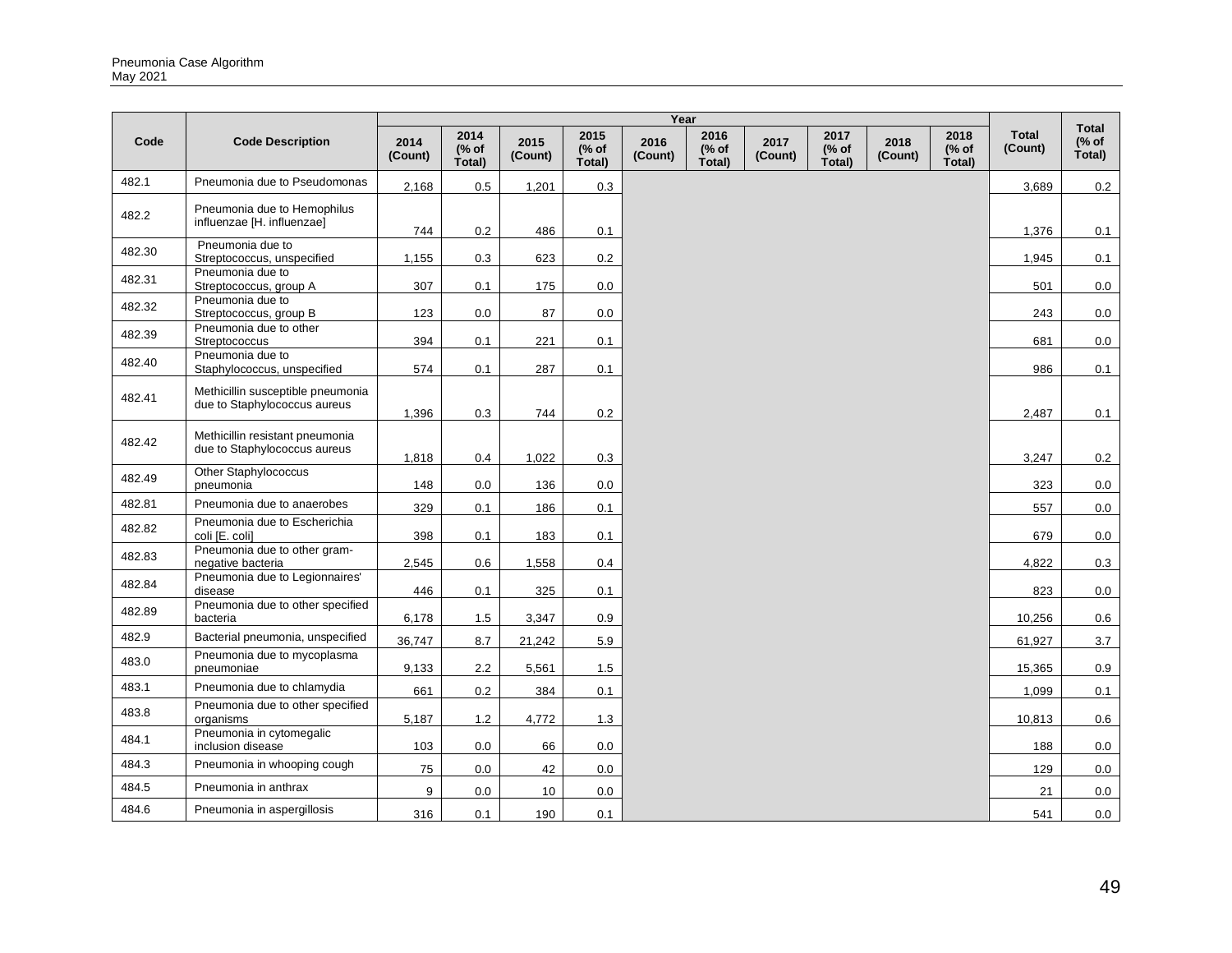|                      |                                                                            |                 |                         |                 |                         | Year            |                         |                 |                         |                 |                         |                         |                                 |
|----------------------|----------------------------------------------------------------------------|-----------------|-------------------------|-----------------|-------------------------|-----------------|-------------------------|-----------------|-------------------------|-----------------|-------------------------|-------------------------|---------------------------------|
| Code                 | <b>Code Description</b>                                                    | 2014<br>(Count) | 2014<br>(% of<br>Total) | 2015<br>(Count) | 2015<br>(% of<br>Total) | 2016<br>(Count) | 2016<br>(% of<br>Total) | 2017<br>(Count) | 2017<br>(% of<br>Total) | 2018<br>(Count) | 2018<br>(% of<br>Total) | <b>Total</b><br>(Count) | <b>Total</b><br>(% of<br>Total) |
| 484.7                | Pneumonia in other systemic<br>mycoses                                     | 319             | 0.1                     | 169             | 0.0                     |                 |                         |                 |                         |                 |                         | 539                     | 0.0                             |
| 484.8                | Pneumonia in other infectious<br>diseases classified elsewhere             | 557             | 0.1                     | 424             | 0.1                     |                 |                         |                 |                         |                 |                         | 1,047                   | 0.1                             |
| 485                  | Bronchopneumonia, organism<br>unspecified                                  | 18,113          | 4.3                     | 10,815          | 3.0                     |                 |                         |                 |                         |                 |                         | 30,490                  | 1.8                             |
| 486                  | Pneumonia, organism<br>unspecified                                         | 365,802         | 86.5                    | 224,174         | 62.1                    |                 |                         |                 |                         |                 |                         | 611,051                 | 36.3                            |
| 487.0                | Influenza with pneumonia                                                   | 10,237          | 2.4                     | 5,314           | 1.5                     |                 |                         |                 |                         |                 |                         | 16,755                  | 1.0                             |
| 488.01               | Influenza due to identified avian<br>influenza virus with pneumonia        | 439             | 0.1                     | 199             | 0.1                     |                 |                         |                 |                         |                 |                         | 696                     | 0.0                             |
| 488.11               | Influenza due to identified 2009<br>H1N1 influenza virus with<br>pneumonia | 533             | 0.1                     | 118             | 0.0                     |                 |                         |                 |                         |                 |                         | 672                     | 0.0                             |
| 488.81               | Influenza due to identified novel<br>influenza A virus with pneumonia      | 633             | 0.1                     | 214             | 0.1                     |                 |                         |                 |                         |                 |                         | 935                     | 0.1                             |
| 517.1                | Rheumatic pneumonia                                                        | 30              | 0.0                     | 20              | 0.0                     |                 |                         |                 |                         |                 |                         | 48                      | 0.0                             |
| ICD-9-CM<br>Subtotal |                                                                            | 423,123         | 100.0                   | 258,969         | 71.7                    |                 |                         |                 |                         |                 |                         | 702,911                 | 41.8                            |
| <b>ICD-10-CM</b>     |                                                                            |                 |                         |                 |                         |                 |                         |                 |                         |                 |                         |                         |                                 |
| A02.22               | Salmonella pneumonia                                                       |                 |                         | 5               | 0.0                     | 8               | 0.0                     | $\overline{7}$  | 0.0                     | 5               | 0.0                     | 27                      | 0.0                             |
| A21.2                | Pulmonary tularemia                                                        |                 |                         | $\mathbf{1}$    | 0.0                     | $\overline{4}$  | 0.0                     | 4               | 0.0                     | 2               | 0.0                     | 14                      | 0.0                             |
| A22.1                | Pulmonary Anthrax                                                          |                 |                         | $\overline{2}$  | 0.0                     | 12              | 0.0                     | 3               | 0.0                     | $\overline{2}$  | 0.0                     | 21                      | 0.0                             |
| A37.01               | Whooping cough due to<br>Bordetella pertussis with<br>pneumonia            |                 |                         | 11              | 0.0                     | 67              | 0.0                     | 45              | 0.0                     | 47              | 0.0                     | 190                     | 0.0                             |
| A37.11               | Whooping cough due to<br>Bordetella parapertussis with<br>pneumonia        |                 |                         | 3               | 0.0                     | 10              | 0.0                     | $\overline{2}$  | 0.0                     | $\overline{7}$  | 0.0                     | 28                      | 0.0                             |
| A37.81               | Whooping cough due to other<br>Bordetella species with<br>pneumonia        |                 |                         | $\overline{2}$  | 0.0                     | 5               | 0.0                     | 5               | 0.0                     | $\mathbf{1}$    | 0.0                     | 19                      | 0.0                             |
| A37.91               | Whooping cough, unspecified<br>species with pneumonia                      |                 |                         | 26              | 0.0                     | 61              | 0.0                     | 42              | 0.0                     | 40              | 0.0                     | 186                     | 0.0                             |
| A42.0                | Pulmonary actinomycosis                                                    |                 |                         | 30              | 0.0                     | 59              | 0.0                     | 48              | 0.0                     | 41              | 0.0                     | 166                     | 0.0                             |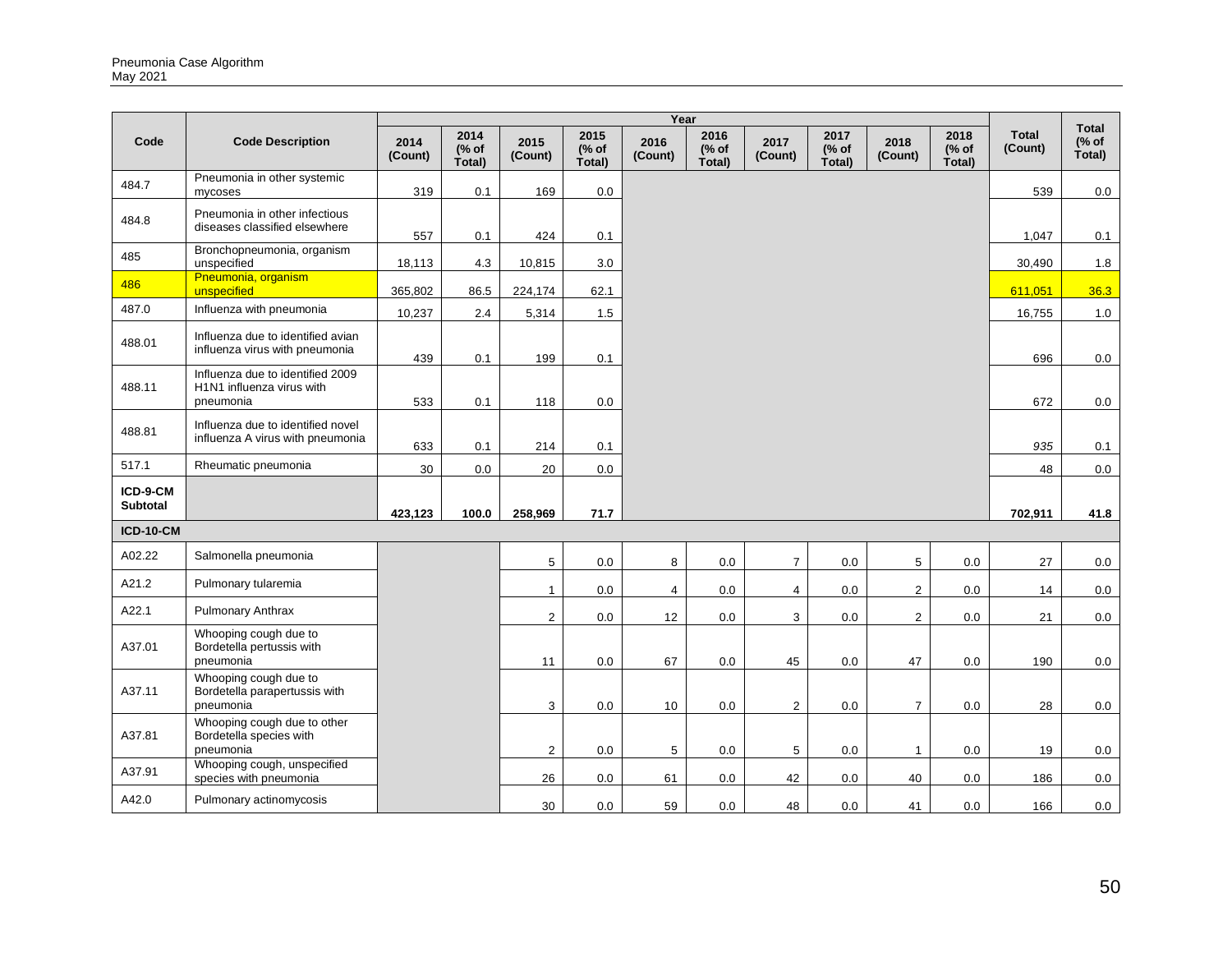|            |                                                                                                                     |                 |                         |                 |                         | Year            |                         |                 |                         |                 |                         |                         |                                 |
|------------|---------------------------------------------------------------------------------------------------------------------|-----------------|-------------------------|-----------------|-------------------------|-----------------|-------------------------|-----------------|-------------------------|-----------------|-------------------------|-------------------------|---------------------------------|
| Code       | <b>Code Description</b>                                                                                             | 2014<br>(Count) | 2014<br>(% of<br>Total) | 2015<br>(Count) | 2015<br>(% of<br>Total) | 2016<br>(Count) | 2016<br>(% of<br>Total) | 2017<br>(Count) | 2017<br>(% of<br>Total) | 2018<br>(Count) | 2018<br>(% of<br>Total) | <b>Total</b><br>(Count) | <b>Total</b><br>(% of<br>Total) |
| A48.1      | Legionnaires' disease                                                                                               |                 |                         | 153             | 0.0                     | 399             | 0.1                     | 404             | 0.1                     | 501             | 0.2                     | 1,511                   | 0.1                             |
| B01.2      | Varicella pneumonia                                                                                                 |                 |                         | 5               | 0.0                     | 39              | 0.0                     | 30              | 0.0                     | 27              | 0.0                     | 117                     | 0.0                             |
| B05.2      | Measles complicated by<br>pneumonia                                                                                 |                 |                         | $\mathbf{1}$    | 0.0                     | $\overline{7}$  | 0.0                     | 8               | 0.0                     | 11              | 0.0                     | 28                      | 0.0                             |
| B25.0      | Cytomegaloviral pneumonitis                                                                                         |                 |                         | 51              | 0.0                     | 134             | 0.0                     | 151             | 0.1                     | 142             | 0.1                     | 490                     | $0.0\,$                         |
| B37.1      | Pulmonary candidiasis                                                                                               |                 |                         | 134             | 0.0                     | 423             | 0.1                     | 336             | 0.1                     | 288             | 0.1                     | 1,518                   | 0.1                             |
| B38.0      | Acute pulmonary<br>coccidioidomycosis                                                                               |                 |                         | 210             | 0.1                     | 566             | 0.2                     | 413             | 0.1                     | 383             | 0.1                     | 1,467                   | 0.1                             |
| B39.0      | Acute pulmonary histoplasmosis<br>capsulati                                                                         |                 |                         | 68              | 0.0                     | 212             | 0.1                     | 165             | 0.1                     | 124             | 0.0                     | 607                     | 0.0                             |
| B44.0      | Invasive pulmonary aspergillosis                                                                                    |                 |                         | 81              | 0.0                     | 172             | 0.0                     | 143             | 0.0                     | 140             | 0.1                     | 565                     | 0.0                             |
| B58.3      | Pulmonary toxoplasmosis                                                                                             |                 |                         | $\mathbf 0$     | 0.0                     | $\overline{7}$  | 0.0                     | $\overline{2}$  | 0.0                     | 5               | 0.0                     | 16                      | 0.0                             |
| <b>B59</b> | Pneumocystosis                                                                                                      |                 |                         | 255             | 0.1                     | 727             | 0.2                     | 607             | 0.2                     | 577             | 0.2                     | 2,353                   | 0.1                             |
| J09.X1     | Influenza due to identified novel<br>influenza A virus with pneumonia                                               |                 |                         | 160             | 0.0                     | 1,511           | 0.4                     | 1,777           | 0.6                     | 1,656           | 0.6                     | 5,763                   | 0.3                             |
| J10.00     | Influenza due to other identified<br>influenza virus with unspecified<br>type of pneumonia                          |                 |                         | 251             | 0.1                     | 1,625           | 0.5                     | 2,157           | 0.7                     | 2,763           | 1.0                     | 7,580                   | 0.5                             |
| J10.01     | Influenza due to other identified<br>influenza virus with the same<br>other identified influenza virus<br>pneumonia |                 |                         | 215             | 0.1                     | 1,154           | 0.3                     | 1,604           | $0.5\,$                 | 1,444           | 0.5                     | 4,809                   | 0.3                             |
| J10.08     | Influenza due to other identified<br>influenza virus with other<br>specified pneumonia                              |                 |                         | 80              | $0.0\,$                 | 651             | 0.2                     | 835             | 0.3                     | 1,110           | 0.4                     | 3,071                   | 0.2                             |
| J11.00     | Influenza due to unidentified<br>influenza virus with unspecified<br>type of pneumonia                              |                 |                         | 596             | 0.2                     | 3,613           | 1.0                     | 5,401           | 1.8                     | 4,664           | 1.7                     | 15,689                  | 0.9                             |
| J11.08     | Influenza due to unidentified<br>influenza virus with specified<br>pneumonia                                        |                 |                         | 61              | 0.0                     | 432             | 0.1                     | 403             | 0.1                     | 482             | 0.2                     | 1,564                   | 0.1                             |
| J12.0      | Adenoviral pneumonia                                                                                                |                 |                         | 192             | 0.1                     | 380             | 0.1                     | 326             | 0.1                     | 265             | 0.1                     | 1,237                   | 0.1                             |
| J12.1      | Respiratory syncytial virus<br>pneumonia                                                                            |                 |                         | 302             | 0.1                     | 1,275           | 0.4                     | 1,061           | 0.4                     | 1,161           | 0.4                     | 4,510                   | 0.3                             |
| J12.2      | Parainfluenza virus pneumonia                                                                                       |                 |                         | 98              | 0.0                     | 379             | 0.1                     | 385             | 0.1                     | 455             | 0.2                     | 1,495                   | 0.1                             |
| J12.3      | Human metapneumovirus<br>pneumonia                                                                                  |                 |                         | 48              | 0.0                     | 463             | 0.1                     | 503             | 0.2                     | 621             | 0.2                     | 1,842                   | 0.1                             |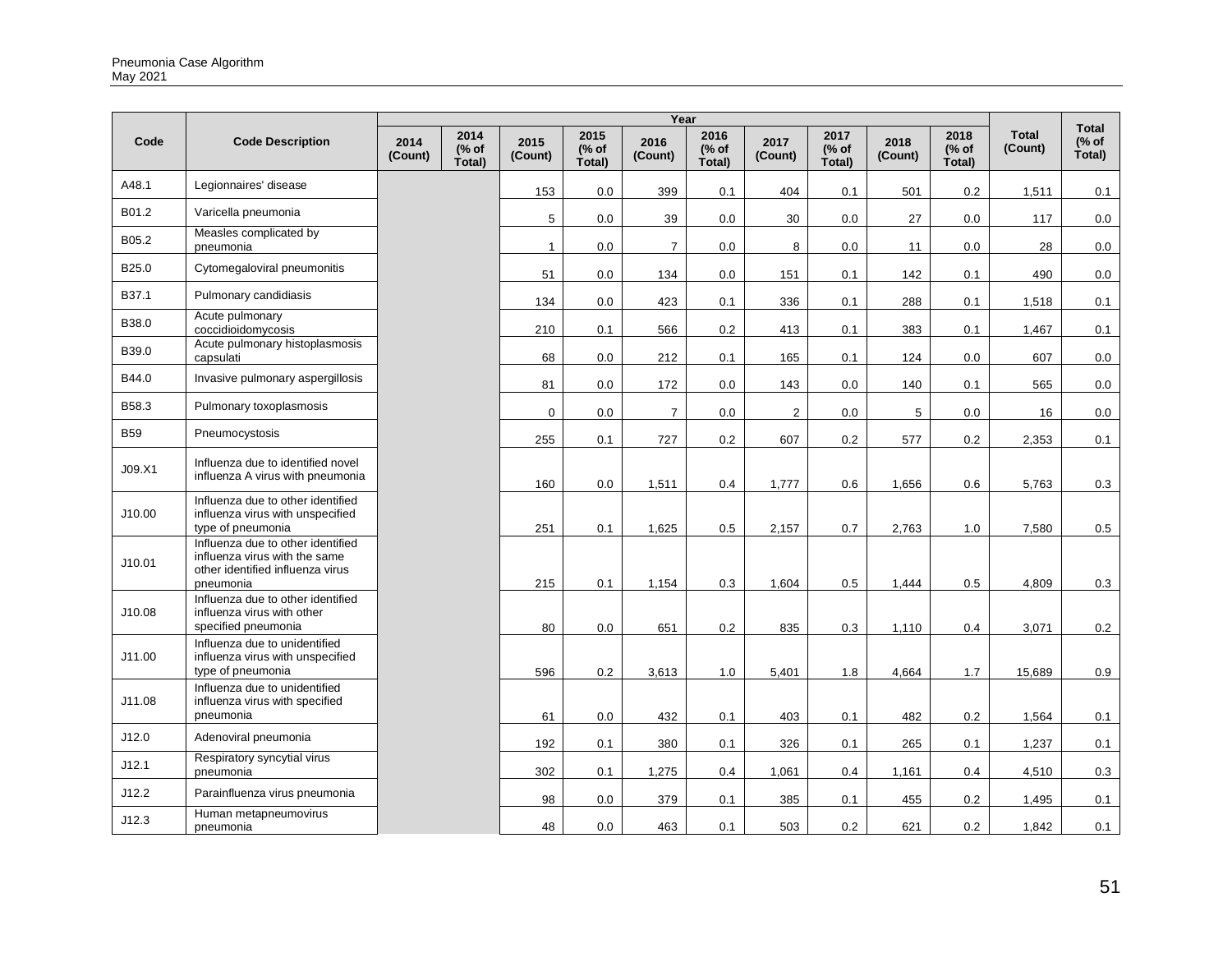|         |                                                                      |                 |                         |                 |                         | Year            |                         |                 |                         |                 |                         |                         |                          |
|---------|----------------------------------------------------------------------|-----------------|-------------------------|-----------------|-------------------------|-----------------|-------------------------|-----------------|-------------------------|-----------------|-------------------------|-------------------------|--------------------------|
| Code    | <b>Code Description</b>                                              | 2014<br>(Count) | 2014<br>(% of<br>Total) | 2015<br>(Count) | 2015<br>(% of<br>Total) | 2016<br>(Count) | 2016<br>(% of<br>Total) | 2017<br>(Count) | 2017<br>(% of<br>Total) | 2018<br>(Count) | 2018<br>(% of<br>Total) | <b>Total</b><br>(Count) | Total<br>(% of<br>Total) |
| J12.81  | Pneumonia due to SARS-<br>associated coronavirus                     |                 |                         | 16              | 0.0                     | 54              | 0.0                     | 35              | 0.0                     | 33              | 0.0                     | 157                     | 0.0                      |
| J12.89  | Other viral pneumonia                                                |                 |                         | 507             | 0.1                     | 1,491           | 0.4                     | 1,274           | 0.4                     | 1,143           | 0.4                     | 4,918                   | 0.3                      |
| J12.9   | Viral pneumonia, unspecified                                         |                 |                         | 1,857           | 0.5                     | 5,462           | 1.5                     | 3,959           | 1.3                     | 3,586           | 1.3                     | 16,350                  | 1.0                      |
| J13     | Pneumonia due to Streptococcus<br>pneumoniae                         |                 |                         | 1,287           | 0.4                     | 3,503           | 1.0                     | 2,692           | 0.9                     | 2,127           | 0.8                     | 10,719                  | 0.6                      |
| J14     | Pneumonia due to Hemophilus<br>influenzae                            |                 |                         | 203             | 0.1                     | 654             | 0.2                     | 574             | 0.2                     | 501             | 0.2                     | 2,185                   | 0.1                      |
| J15.0   | Pneumonia due to Klebsiella<br>pneumoniae                            |                 |                         | 339             | 0.1                     | 868             | 0.2                     | 741             | 0.3                     | 552             | 0.2                     | 3,194                   | 0.2                      |
| J15.1   | Pneumonia due to Pseudomonas                                         |                 |                         | 712             | 0.2                     | 1.718           | 0.5                     | 1,370           | 0.5                     | 1.182           | 0.4                     | 5,669                   | 0.3                      |
| J15.20  | Pneumonia due to<br>staphylococcus unspecified                       |                 |                         | 148             | 0.0                     | 445             | 0.1                     | 286             | 0.1                     | 249             | 0.1                     | 1,352                   | 0.1                      |
| J15.211 | Pneumonia due to Methicillin<br>susceptible Staphylococcus<br>aureus |                 |                         | 351             | 0.1                     | 1,069           | 0.3                     | 893             | 0.3                     | 790             | 0.3                     | 3,847                   | 0.2                      |
| J15.212 | Pneumonia due to Methicillin<br>resistant Staphylococcus aureus      |                 |                         | 506             | 0.1                     | 1,425           | 0.4                     | 1,081           | 0.4                     | 819             | 0.3                     | 4,886                   | 0.3                      |
| J15.29  | Pneumonia due to other<br>staphylococcus                             |                 |                         | 37              | 0.0                     | 139             | 0.0                     | 85              | 0.0                     | 63              | 0.0                     | 395                     | 0.0                      |
| J15.3   | Pneumonia due to streptococcus,<br>aroup B                           |                 |                         | 147             | 0.0                     | 385             | 0.1                     | 313             | 0.1                     | 224             | 0.1                     | 1,206                   | 0.1                      |
| J15.4   | Pneumonia due to other<br>streptococci                               |                 |                         | 386             | 0.1                     | 1,213           | 0.3                     | 921             | 0.3                     | 817             | 0.3                     | 3,785                   | 0.2                      |
| J15.5   | Pneumonia due to Escherichia<br>coli                                 |                 |                         | 123             | 0.0                     | 302             | 0.1                     | 273             | 0.1                     | 228             | 0.1                     | 1,175                   | 0.1                      |
| J15.6   | Pneumonia due to other Gram-<br>negative bacteria                    |                 |                         | 813             | 0.2                     | 2,530           | 0.7                     | 2,158           | 0.7                     | 1.899           | 0.7                     | 9,413                   | 0.6                      |
| J15.7   | Pneumonia due to Mycoplasma<br>pneumoniae                            |                 |                         | 4,481           | 1.2                     | 10,347          | 2.9                     | 7,923           | 2.7                     | 7,085           | 2.6                     | 31,187                  | 1.9                      |
| J15.8   | Pneumonia due to other specified<br>bacteria                         |                 |                         | 2,107           | 0.6                     | 5,614           | 1.6                     | 4,764           | 1.6                     | 4,013           | 1.5                     | 18,295                  | 1.1                      |
| J15.9   | Unspecified bacterial pneumonia                                      |                 |                         | 11,731          | 3.2                     | 31,915          | 8.8                     | 23,482          | 7.9                     | 19,675          | 7.2                     | 95,362                  | 5.7                      |
| J16.0   | Chlamydial pneumonia                                                 |                 |                         | 72              | 0.0                     | 248             | 0.1                     | 267             | 0.1                     | 286             | 0.1                     | 909                     | 0.1                      |
| J16.8   | Pneumonia due to other specified<br>infectious organisms             |                 |                         | 2,665           | 0.7                     | 6,804           | 1.9                     | 5,492           | 1.9                     | 5,152           | 1.9                     | 22,757                  | 1.4                      |
| J17     | Pneumonia in diseases classified<br>elsewhere                        |                 |                         | 311             | 0.1                     | 3,167           | 0.9                     | 770             | 0.3                     | 557             | 0.2                     | 5,566                   | 0.3                      |
| J18.0   | Bronchopneumonia, unspecified<br>organism                            |                 |                         | 5,085           | 1.4                     | 16,066          | 4.5                     | 12,819          | 4.3                     | 11,559          | 4.2                     | 48,436                  | 2.9                      |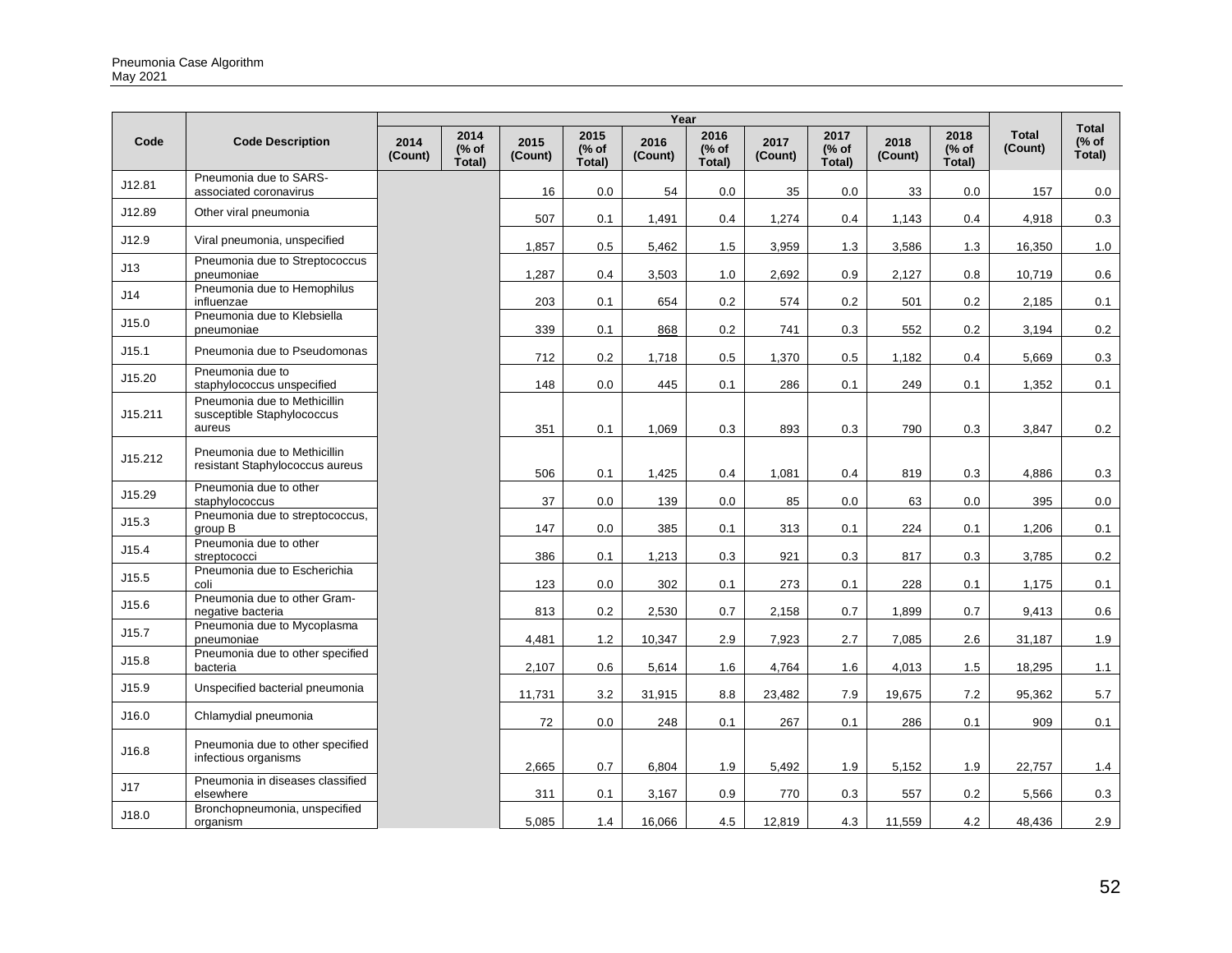|                                         |                                               |                 |                         |                 |                         | Year            |                         |                 |                         |                 |                         |                  |                                 |
|-----------------------------------------|-----------------------------------------------|-----------------|-------------------------|-----------------|-------------------------|-----------------|-------------------------|-----------------|-------------------------|-----------------|-------------------------|------------------|---------------------------------|
| Code                                    | <b>Code Description</b>                       | 2014<br>(Count) | 2014<br>(% of<br>Total) | 2015<br>(Count) | 2015<br>(% of<br>Total) | 2016<br>(Count) | 2016<br>(% of<br>Total) | 2017<br>(Count) | 2017<br>(% of<br>Total) | 2018<br>(Count) | 2018<br>(% of<br>Total) | Total<br>(Count) | <b>Total</b><br>(% of<br>Total) |
| J18.1                                   | Lobar pneumonia, unspecified<br>organism      |                 |                         | 6,264           | 1.7                     | 24,575          | 6.8                     | 50,030          | 16.9                    | 69,804          | 25.5                    | 165,479          | 9.8                             |
| J18.2                                   | Hypostatic pneumonia,<br>unspecified organism |                 |                         | 353             | 0.1                     | 674             | 0.2                     | 365             | 0.1                     | 204             | 0.1                     | 1,938            | 0.1                             |
| J18.8                                   | Other pneumonia, unspecified<br>organism      |                 |                         | 4,663           | 1.3                     | 13,112          | 3.6                     | 9,521           | 3.2                     | 7,610           | 2.8                     | 39,422           | 2.3                             |
| J18.9                                   | <b>Pneumonia, unspecified</b><br>organism     |                 |                         | 101.548         | 28.1                    | 299.089         | 82.9                    | 228,540         | 77.2                    | 197,932         | 72.3                    | 859,546          | 51.1                            |
| ICD-10-<br><b>CM</b><br><b>Subtotal</b> |                                               |                 |                         | 124,444         | 34.5                    | 360.625         | 100.0                   | 296,109         | 100.0                   | 273,688         | 100.0                   | 1,079,714        | 64.2                            |
| <b>Total</b>                            |                                               | 423,123         | 100.0                   | 361.090         | 100.0                   | 360.625         | 100.0                   | 296.109         | 100.0                   | 273.688         | 100.0                   | 1,682,997        | 100.0                           |

Abbreviations: ICD-9-CM, International Classification of Diseases, Ninth Revision, Clinical Modification; ICD-10-CM, International Classification of Diseases, Tenth Revision, Clinical Modification.

Note: Codes highlighted in yellow represent those that accounted for at least 10% of the overall count among the 2014-2018 cohort.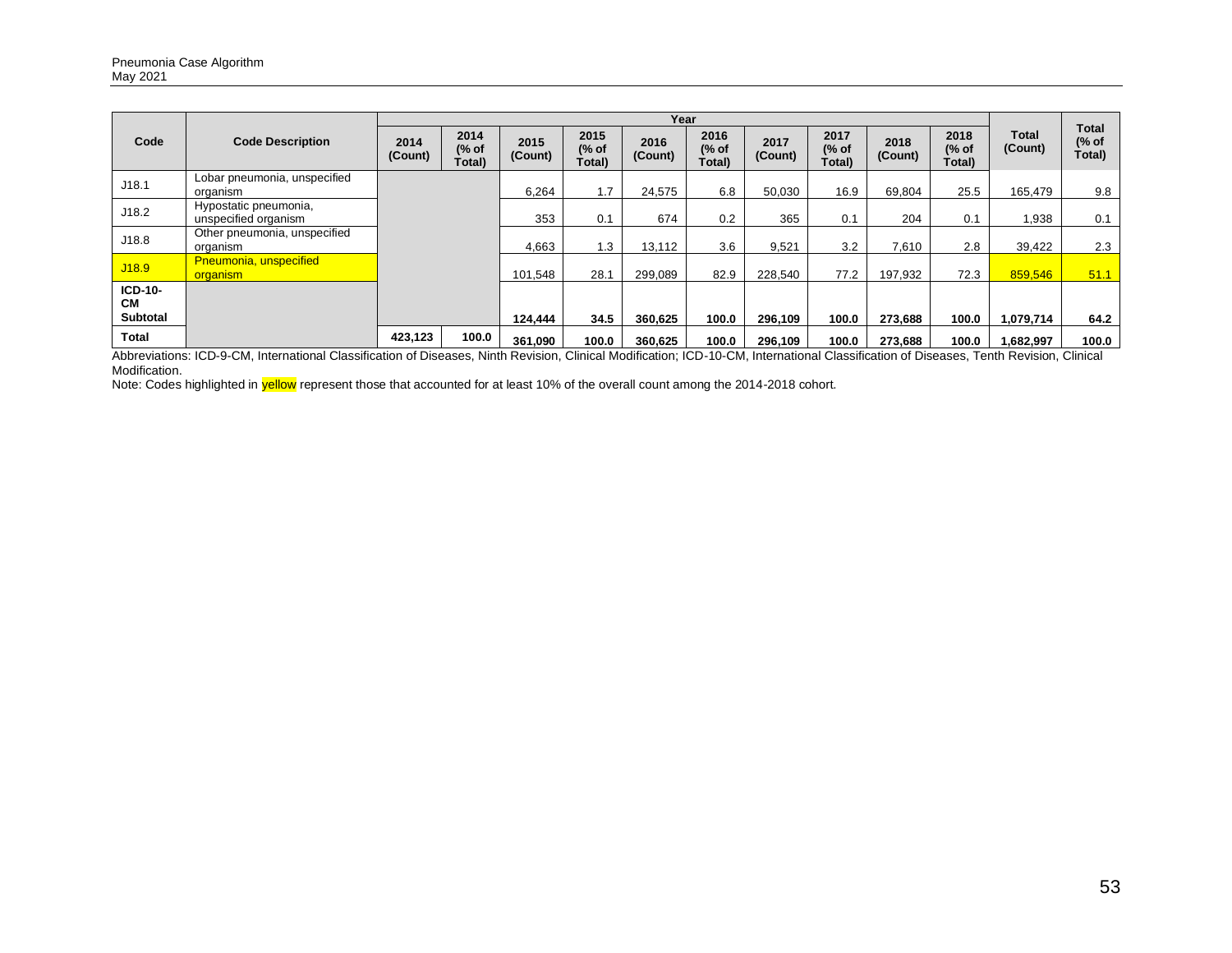## <span id="page-53-0"></span>**Appendix C. Codes excluded from Proposed Algorithm**

The diagnosis codes listed in **[Table C1](#page-53-1)** are proposed for exclusion from the algorithm. These codes were initially considered for inclusion due to their potential relation to pneumonia, either as an etiologically relevant pathogen (e.g., varicella, influenza) or as a condition that can sometimes accompany pneumonia (e.g., ornithosis, coccidioidomycosis, chickenpox). In consultation with clinical SMEs (TB, JB, JC, DT), these codes — which were not specific to pneumonia — were ultimately determined to be too general and could potentially increase the risk of misclassification. Consequently, these codes were not used to identify patients with a relevant pneumonia diagnosis.

<span id="page-53-1"></span>

| mapping. | Table C1. Excluded codes potentially relevant to pneumonia identified from the literature or GEMs |                  |                 |
|----------|---------------------------------------------------------------------------------------------------|------------------|-----------------|
| Code     | <b>Description</b>                                                                                | Code<br>Category | Code<br>$T$ ype |

| Code                | <b>Description</b>                                                    | coae            | coae             |
|---------------------|-----------------------------------------------------------------------|-----------------|------------------|
|                     |                                                                       | <b>Category</b> | <b>Type</b>      |
| 003.21              | Salmonella meningitis                                                 | DX              | 9                |
| 003.23              | Salmonella arthritis                                                  | <b>DX</b>       | 9                |
| 003.24              | Salmonella osteomyelitis                                              | DX              | $\overline{9}$   |
| $\overline{0}$ 21.3 | Oculoglandular tularemi                                               | DX              | 9                |
| 021.8               | Other specified tularemia                                             | DX              | 9                |
| 021.9               | Unspecified tularemia                                                 | <b>DX</b>       | 9                |
| 038.0               | Streptococcal septicemia                                              | DX              | 9                |
| 038.2               | Pneumococcal septicemia [Streptococcus pneumoniae septicemia]         | DX              | 9                |
| 038.8               | Other specified septicemias                                           | DX              | $\overline{9}$   |
| 038.9               | Unspecified septicemia                                                | <b>DX</b>       | 9                |
| 039.0               | Cutaneous actinomycotic infection                                     | $\overline{DX}$ | 9                |
| 039.2               | Abdominal actinomycotic infection                                     | DX              | 9                |
| 039.3               | Cervicofacial actinomycotic infection                                 | DX              | $\overline{9}$   |
| 039.4               | Madura foot                                                           | DX              | $\overline{9}$   |
| 039.8               | Actinomycotic infection of other specified sites                      | DX              | $\overline{9}$   |
| 039.9               | Actinomycotic infection of unspecified site                           | $\overline{DX}$ | 9                |
| 052.0               | Postvaricella encephalitis                                            | <b>DX</b>       | 9                |
| 052.2               | Postvaricella myelitis                                                | DX              | $\overline{9}$   |
| 052.7               | Chickenpox with other specified complications                         | DX              | $\mathsf g$      |
| 052.8               | Chickenpox with unspecified complication                              | DX              | $\overline{9}$   |
| 052.9               | Varicella without mention of complication                             | DX              | $\overline{9}$   |
| 055.0               | Postmeasles encephalitis                                              | DX              | $\overline{9}$   |
| 055.2               | Postmeasles otitis media                                              | DX              | 9                |
| 055.8               | Measles with unspecified complication                                 | <b>DX</b>       | 9                |
| 055.9               | Measles without mention of complication                               | DX              | $\boldsymbol{9}$ |
| 073.7               | Ornithosis with other specified complications                         | DX              | $\overline{9}$   |
| 073.8               | Ornithosis with unspecified complication                              | <b>DX</b>       | $\overline{9}$   |
| 073.9               | Ornithosis, unspecified                                               | DX              | 9                |
| 073.9               | Ornithosis, unspecified                                               | <b>DX</b>       | $\overline{9}$   |
| 112.0               | Candidiasis of mouth                                                  | <b>DX</b>       | $\overline{9}$   |
| 112.1               | Candidiasis of vulva and vagina                                       | DX              | $\overline{9}$   |
| 112.2               | Candidiasis of other urogenital sites                                 | DX              | $\mathsf g$      |
| 112.3               | Candidiasis of skin and nails                                         | DX              | $\overline{9}$   |
| 112.5               | Disseminated candidiasis                                              | <b>DX</b>       | 9                |
| 112.9               | Candidiasis of unspecified site                                       | DX              | 9                |
| 114.1               | Primary extrapulmonary coccidioidomycosis                             | DX              | $\overline{9}$   |
| 114.2               | Coccidioidal meningitis                                               | <b>DX</b>       | 9                |
| 114.3               | Other forms of progressive coccidioidomycosis                         | DX              | 9                |
| 114.4               | Chronic pulmonary coccidioidomycosis                                  | <b>DX</b>       | 9                |
| 114.5               | Pulmonary coccidioidomycosis, unspecified                             | <b>DX</b>       | $\overline{9}$   |
| 114.9               | Coccidioidomycosis, unspecified                                       | DX              | 9                |
| 115.00              | Infection by Histoplasma capsulatum, without mention of manifestation | <b>DX</b>       | $\overline{9}$   |
| 115.01              | Infection by Histoplasma capsulatum, meningitis                       | <b>DX</b>       | 9                |
|                     |                                                                       |                 |                  |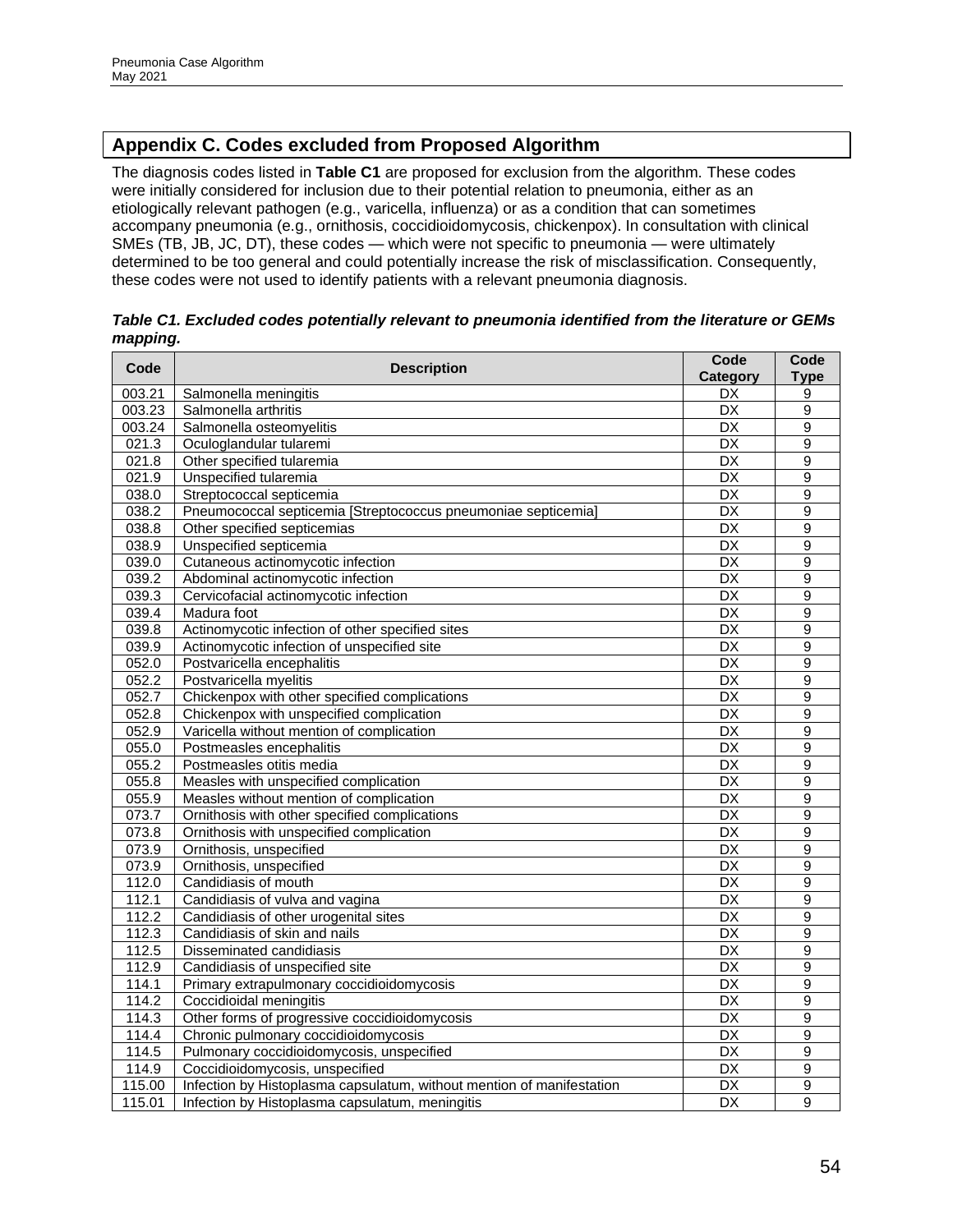| Code   | <b>Description</b>                                                                           | Code<br>Category | Code<br><b>Type</b> |
|--------|----------------------------------------------------------------------------------------------|------------------|---------------------|
| 115.02 | Infection by Histoplasma capsulatum, retinitis                                               | DX               | 9                   |
| 115.03 | Infection by Histoplasma capsulatum, pericarditis                                            | DX               | $\overline{9}$      |
| 115.04 | Infection by Histoplasma capsulatum, endocarditis                                            | DX               | $\boldsymbol{9}$    |
| 115.09 | Infection by Histoplasma capsulatum, other                                                   | DX               | $\overline{9}$      |
| 115.10 | Infection by Histoplasma duboisii, without mention of manifestation                          | DX               | $\overline{9}$      |
| 115.10 | Infection by Histoplasma duboisii, without mention of manifestation                          | DX               | 9                   |
| 115.11 | Infection by Histoplasma duboisii, meningitis                                                | DX               | 9                   |
| 115.12 | Infection by Histoplasma duboisii, retinitis                                                 | DX               | 9                   |
| 115.13 | Infection by Histoplasma duboisii, pericarditis                                              | DX               | 9                   |
| 115.14 | Infection by Histoplasma duboisii, endocarditis                                              | DX               | $\mathsf g$         |
| 115.19 | Infection by Histoplasma duboisii, other                                                     | <b>DX</b>        | 9                   |
| 115.90 | Histoplasmosis, unspecified, without mention of manifestation                                | DX               | $\overline{9}$      |
| 115.90 | Histoplasmosis, unspecified, without mention of manifestation                                | DX               | $\boldsymbol{9}$    |
| 115.91 | Histoplasmosis, unspecified, meningitis                                                      | DX               | 9                   |
| 115.92 | Histoplasmosis, unspecified, retinitis                                                       | <b>DX</b>        | $\overline{9}$      |
| 115.93 | Histoplasmosis, unspecified, pericarditis                                                    | DX               | $\overline{9}$      |
| 115.94 | Histoplasmosis, unspecified, endocarditis                                                    | <b>DX</b>        | 9                   |
| 115.99 | Histoplasmosis, unspecified, other                                                           | DX               | $\overline{9}$      |
| 117.3  | Aspergillosis                                                                                | DX               | $\mathsf g$         |
| 130.0  | Meningoencephalitis due to toxoplasmosis                                                     | DX               | $\overline{9}$      |
| 130.1  | Conjunctivitis due to toxoplasmosis                                                          | <b>DX</b>        | $\overline{9}$      |
| 130.2  | Chorioretinitis due to toxoplasmosis                                                         | DX               | 9                   |
| 130.3  | Myocarditis due to toxoplasmosis                                                             | <b>DX</b>        | 9                   |
| 130.5  | Hepatitis due to toxoplasmosis                                                               | DX               | 9                   |
| 130.7  | Toxoplasmosis of other specified sites                                                       | DX               | $\overline{9}$      |
| 130.8  | Multisystemic disseminated toxoplasmosis                                                     | DX               | $\overline{9}$      |
| 130.9  | Toxoplasmosis, unspecified                                                                   | DX               | $\overline{9}$      |
| 136.0  | Ainhum                                                                                       | <b>DX</b>        | $\mathsf g$         |
| 136.1  | Behcet's syndrome                                                                            | DX               | $\overline{9}$      |
| 136.4  | Psorospermiasis                                                                              | DX               | 9                   |
| 136.5  | Sarcosporidiosis                                                                             | DX               | $\overline{9}$      |
| 136.8  | Other specified infectious and parasitic diseases                                            | DX               | $\overline{9}$      |
| 136.9  | Unspecified infectious and parasitic diseases                                                | DX               | $\boldsymbol{9}$    |
| 487.1  | Influenza with other respiratory manifestations                                              | <b>DX</b>        | 9                   |
|        | Influenza due to identified avian influenza virus with other respiratory                     |                  |                     |
| 488.02 | manifestations                                                                               | <b>DX</b>        | $\boldsymbol{9}$    |
| 488.09 | Influenza due to identified avian influenza virus with other manifestations                  | DX               | 9                   |
|        | Influenza due to identified 2009 H1N1 influenza virus with other respiratory                 |                  |                     |
| 488.12 | manifestations                                                                               | DX               | 9                   |
| 488.19 | Influenza due to identified 2009 H1N1 influenza virus with other manifestations              | DX.              | 9                   |
| 488.82 | Influenza due to identified novel influenza A virus with other respiratory<br>manifestations | DX               | 9                   |
| 488.89 | Influenza due to identified novel influenza A virus with other manifestations                | DX               | 9                   |
| 490    | Bronchitis, not specified as acute or chronic                                                | DX               | 9                   |
| 496    | Chronic airway obstruction, not elsewhere classified                                         | DX               | $\boldsymbol{9}$    |
| 510.0  | Empyema with fistula                                                                         | DX               | $\overline{9}$      |
| 510.9  | Empyema without mention of fistula                                                           | DX               | $\boldsymbol{9}$    |
|        |                                                                                              |                  |                     |
| 511.0  | Pleurisy without mention of effusion or current tuberculosis                                 | DX<br>DX         | 9                   |
| 511.1  | Pleurisy with effusion, with mention of a bacterial cause other than tuberculosis            |                  | 9                   |
| 511.9  | Unspecified pleural effusion                                                                 | DX               | 9                   |
| 790.1  | Elevated sedimentation rate                                                                  | DX               | 9                   |
| 790.3  | Excessive blood level of alcohol                                                             | DX               | 9                   |
| 790.4  | Nonspecific elevation of levels of transaminase or lactic acid dehydrogenase<br>[LDH]        | DX               | 9                   |
| 790.5  | Other nonspecific abnormal serum enzyme levels                                               | DX               | 9                   |
| 790.6  | Other abnormal blood chemistry                                                               | DX               | 9                   |
| 790.7  | Bacteremia                                                                                   | DX               | 9                   |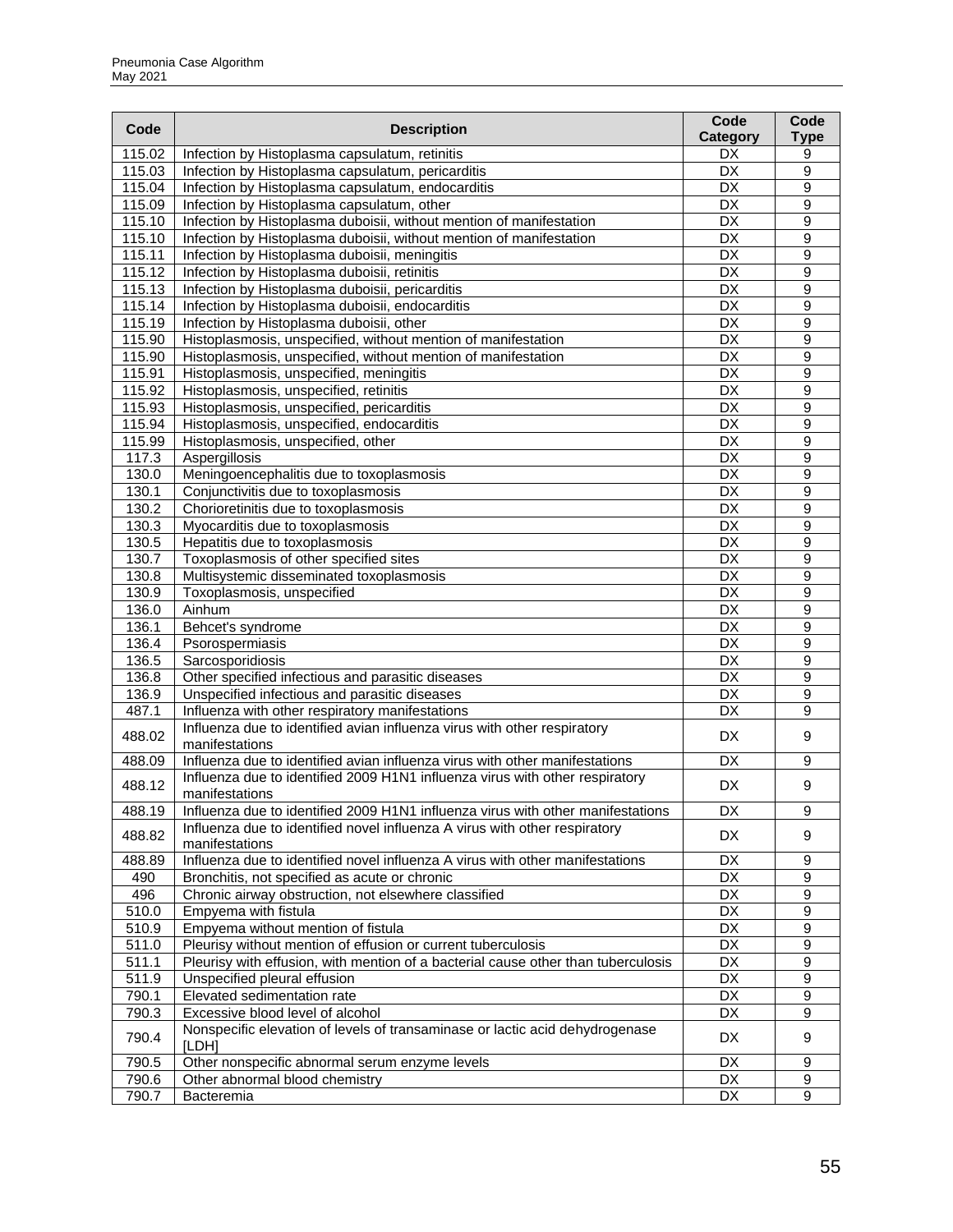| Code     | <b>Description</b>                                                                                       | Code<br>Category | Code<br><b>Type</b> |
|----------|----------------------------------------------------------------------------------------------------------|------------------|---------------------|
| 790.8    | Viremia, unspecified                                                                                     | DX               | 9                   |
| 799.1    | Respiratory arrest                                                                                       | DX               | 9                   |
| 995.0    | Other anaphylactic reaction                                                                              | DX               | 9                   |
| 995.1    | Angioneurotic edema, not elsewhere classified                                                            | DX               | $\overline{9}$      |
| 995.3    | Allergy, unspecified, not elsewhere classified                                                           | DX               | 9                   |
| 995.4    | Shock due to anesthesia, not elsewhere classified                                                        | DX               | 9                   |
| 995.7    | Other adverse food reactions, not elsewhere classified                                                   | DX               | 9                   |
| 995.90   | Systemic inflammatory response syndrome, unspecified                                                     | DX               | 9                   |
| 995.91   | Sepsis                                                                                                   | DX               | 9                   |
| 995.92   | Severe sepsis                                                                                            | DX               | 9                   |
| 995.93   | Systemic inflammatory response syndrome due to non-infectious process<br>without acute organ dysfunction | DX               | 9                   |
| 995.94   | Systemic inflammatory response syndrome due to non-infectious process with<br>acute organ dysfunction    | <b>DX</b>        | 9                   |
| 997.1    | Cardiac complications, not elsewhere classified                                                          | DX               | 9                   |
| 997.2    | Peripheral vascular complications, not elsewhere classified                                              | DX               | 9                   |
| 997.5    | Urinary complications, not elsewhere classified                                                          | DX               | 9                   |
| 003.20   | Localized salmonella infection, unspecified                                                              | DX               | $\overline{9}$      |
| 003.29   | Other localized salmonella infections                                                                    | $\overline{DX}$  | $\overline{9}$      |
| 021.0    | Ulceroglandular tularemia                                                                                | <b>DX</b>        | 9                   |
| 021.1    | Enteric tularemia                                                                                        | DX               | 9                   |
| 038.1*   | Staphylococcal septicemia                                                                                | <b>DX</b>        | 9                   |
| 038.3    | Septicemia due to anaerobes                                                                              | DX               | $\overline{9}$      |
| 038.4*   | Septicemia due to other gram-negative organisms                                                          | DX               | 9                   |
| 055.7*   | Measles with other specified complications                                                               | DX               | 9                   |
| $112.8*$ | Candidiasis of other specified sites                                                                     | <b>DX</b>        | 9                   |
| 136.2*   | Specific infections by free-living amebae                                                                | DX               | 9                   |
| 487.8    | Influenza with other manifestations                                                                      | DX               | 9                   |
| 491*     | Chronic bronchitis                                                                                       | DX               | 9                   |
| 492*     | Emphysema                                                                                                | DX               | 9                   |
| $507*$   | Pneumonitis due to solids and liquids                                                                    | DX               | 9                   |
| $511.8*$ | Other specified forms of pleural effusion except tuberculous                                             | DX               | 9                   |
| $513*$   | Abscess of lung and mediastinum                                                                          | DX               | 9                   |
| 518.8*   | Other diseases of lung                                                                                   | DX               | $\overline{9}$      |
| 790.0*   | Abnormality of red blood cells                                                                           | <b>DX</b>        | 9                   |
| 790.2*   | Abnormal glucose                                                                                         | DX               | 9                   |
| 790.9*   | Other nonspecific findings on examination of blood                                                       | DX               | 9                   |
| 995.2*   | Unspecified adverse effect of drug medicinal and biological substance not<br>elsewhere classified        | DX               | 9                   |
| $995.5*$ | Child maltreatment syndrome                                                                              | DX               | 9                   |
| 995.6*   | Anaphylactic reaction due to unspecified food                                                            | DX               | 9                   |
| 995.8*   | Other specified adverse effects not elsewhere classified                                                 | DX               | 9                   |
| 997.0*   | Nervous system complications                                                                             | DX               | $\boldsymbol{9}$    |
| 997.3*   | Respiratory complications not elsewhere classified                                                       | DX               | $\overline{9}$      |
| 997.4*   | Digestive system complications not elsewhere classified                                                  | $\overline{DX}$  | 9                   |
| $997.6*$ | Amputation stump complication                                                                            | DX               | $\overline{9}$      |
| 997.7*   | Vascular complications of other vessels                                                                  | DX               | $\boldsymbol{9}$    |
| 997.9*   | Complications affecting other specified body systems not elsewhere classified                            | DX               | 9                   |
| A02.20   | Localized salmonella infection, unspecified                                                              | DX               | 10                  |
| A02.21   | Salmonella meningitis                                                                                    | DX               | 10                  |
| A02.23   | Salmonella arthritis                                                                                     | DX               | 10                  |
| A02.24   | Salmonella osteomyelitis                                                                                 | DX               | 10                  |
| A02.25   | Salmonella pyelonephritis                                                                                | DX               | 10                  |
| A02.29   | Salmonella with other localized infection                                                                | DX               | 10                  |
| A21.0    | Ulceroglandular tularemia                                                                                | <b>DX</b>        | 10                  |
| A21.1    | Oculoglandular tularemia                                                                                 | DX               | 10                  |
| A21.3    | Gastrointestinal tularemia                                                                               | DX               | 10                  |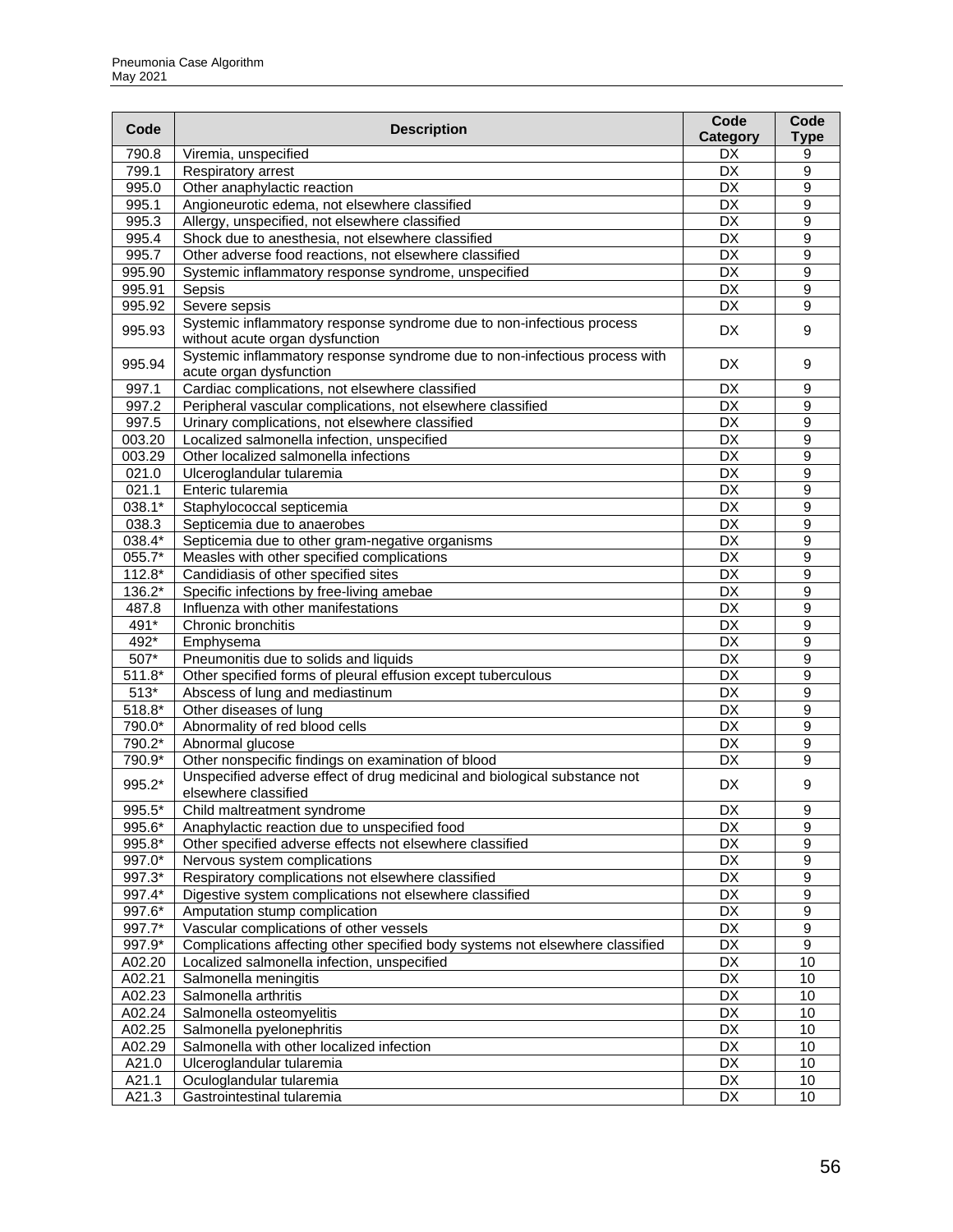| Code               | <b>Description</b>                                               | Code<br>Category | Code<br><b>Type</b> |
|--------------------|------------------------------------------------------------------|------------------|---------------------|
| A21.7              | Generalized tularemia                                            |                  | 10                  |
| A <sub>21.8</sub>  | Other forms of tularemia                                         | DX<br>DX         | 10                  |
| A21.9              | Tularemia, unspecified                                           | DX               | 10                  |
| A22.0              | Cutaneous anthrax                                                | $\overline{DX}$  | 10                  |
| A22.2              | Gastrointestinal anthrax                                         | DX               | 10                  |
| A22.7              | Anthrax sepsis                                                   | DX               | 10                  |
| A22.8              | Other forms of anthrax                                           | DX               | 10                  |
| A22.9              | Anthrax, unspecified                                             | DX               | 10                  |
| A37.00             | Whooping cough due to Bordetella pertussis without pneumonia     | DX               | 10                  |
| A37.10             | Whooping cough due to Bordetella parapertussis without pneumonia | <b>DX</b>        | 10                  |
| A37.80             | Whooping cough due to other Bordetella species without pneumonia | $\overline{DX}$  | 10                  |
| A37.90             | Whooping cough, unspecified species without pneumonia            | DX               | 10                  |
| A40.0              | Sepsis due to streptococcus, group A                             | DX               | 10                  |
| A40.1              | Sepsis due to streptococcus, group B                             | DX               | 10                  |
| A40.3              | Sepsis due to Streptococcus pneumoniae                           | $\overline{DX}$  | 10                  |
| A40.8              | Other streptococcal sepsis                                       | DX               | $\overline{10}$     |
| A40.9              | Streptococcal sepsis, unspecified                                | DX               | 10                  |
| A41*               | Other sepsis                                                     | DX               | 10                  |
| A42.1              | Abdominal actinomycosis                                          | <b>DX</b>        | 10                  |
| A42.2              | Cervicofacial actinomycosis                                      | $\overline{DX}$  | $\overline{10}$     |
| $\overline{A42.7}$ | Actinomycotic sepsis                                             | <b>DX</b>        | 10                  |
| A42.8*             | Other forms of actinomycosis                                     | $\overline{DX}$  | 10                  |
| A42.9              | Actinomycosis, unspecified                                       | DX               | 10                  |
| A48.0              | Gas gangrene                                                     | DX               | 10                  |
| A48.2              | Non-pneumonic Legionnaires' disease [Pontiac fever]              | $\overline{DX}$  | $\overline{10}$     |
| A48.3              | Toxic shock syndrome                                             | DX               | 10                  |
| A48.4              | Brazilian purpuric fever                                         | DX               | 10                  |
| A48.5*             | Other specified botulism                                         | DX               | 10                  |
| A48.8              | Other specified bacterial diseases                               | DX               | 10                  |
| A70                | Chlamydia psittaci infections                                    | DX               | 10                  |
| B01.0              | Varicella meningitis                                             | DX               | $\overline{10}$     |
| B01.1*             | Varicella encephalitis, myelitis and encephalomyelitis           | <b>DX</b>        | 10                  |
| B01.8*             | Varicella with other complications                               | DX               | 10                  |
| B01.9              | Varicella without complication                                   | DX               | 10                  |
| B05.0              | Measles complicated by encephalitis                              | DX               | 10                  |
| B05.1              | Measles complicated by meningitis                                | DX               | 10                  |
| B05.3              | Measles complicated by otitis media                              | DX               | 10                  |
| B <sub>05.4</sub>  | Measles with intestinal complications                            | DX               | 10                  |
| B05.81             | Measles keratitis and keratoconjunctivitis                       | DX               | 10                  |
| B05.89             | Other measles complications                                      | DX               | 10                  |
| B05.9              | Measles without complication                                     | DX               | 10                  |
| B25.1              | Cytomegaloviral hepatitis                                        | DX               | 10                  |
| B25.2              | Cytomegaloviral pancreatitis                                     | DX               | 10                  |
| B25.8              | Other cytomegaloviral diseases                                   | DX               | 10                  |
| B25.9              | Cytomegaloviral disease, unspecified                             | DX               | 10                  |
| B34*               | Viral infection of unspecified site                              | DX               | $\overline{10}$     |
| B37.0              | Candidal stomatitis                                              | DX               | 10                  |
| B37.2              | Candidiasis of skin and nail                                     | DX               | 10                  |
| B37.3              | Candidiasis of vulva and vagina                                  | DX               | 10                  |
| B38.1              | Chronic pulmonary coccidioidomycosis                             | DX               | 10                  |
| B38.2              | Pulmonary coccidioidomycosis, unspecified                        | DX               | 10                  |
| B38.3              | Cutaneous coccidioidomycosis                                     | DX               | 10                  |
| B38.4              | Coccidioidomycosis meningitis                                    | DX               | 10                  |
| B38.7              | Disseminated coccidioidomycosis                                  | DX               | 10                  |
| B38.8*             | Other forms of coccidioidomycosis                                | DX               | 10                  |
| B38.9              | Coccidioidomycosis, unspecified                                  | DX               | 10                  |
| B39.1              | Chronic pulmonary histoplasmosis capsulati                       | DX               | 10                  |
|                    |                                                                  |                  |                     |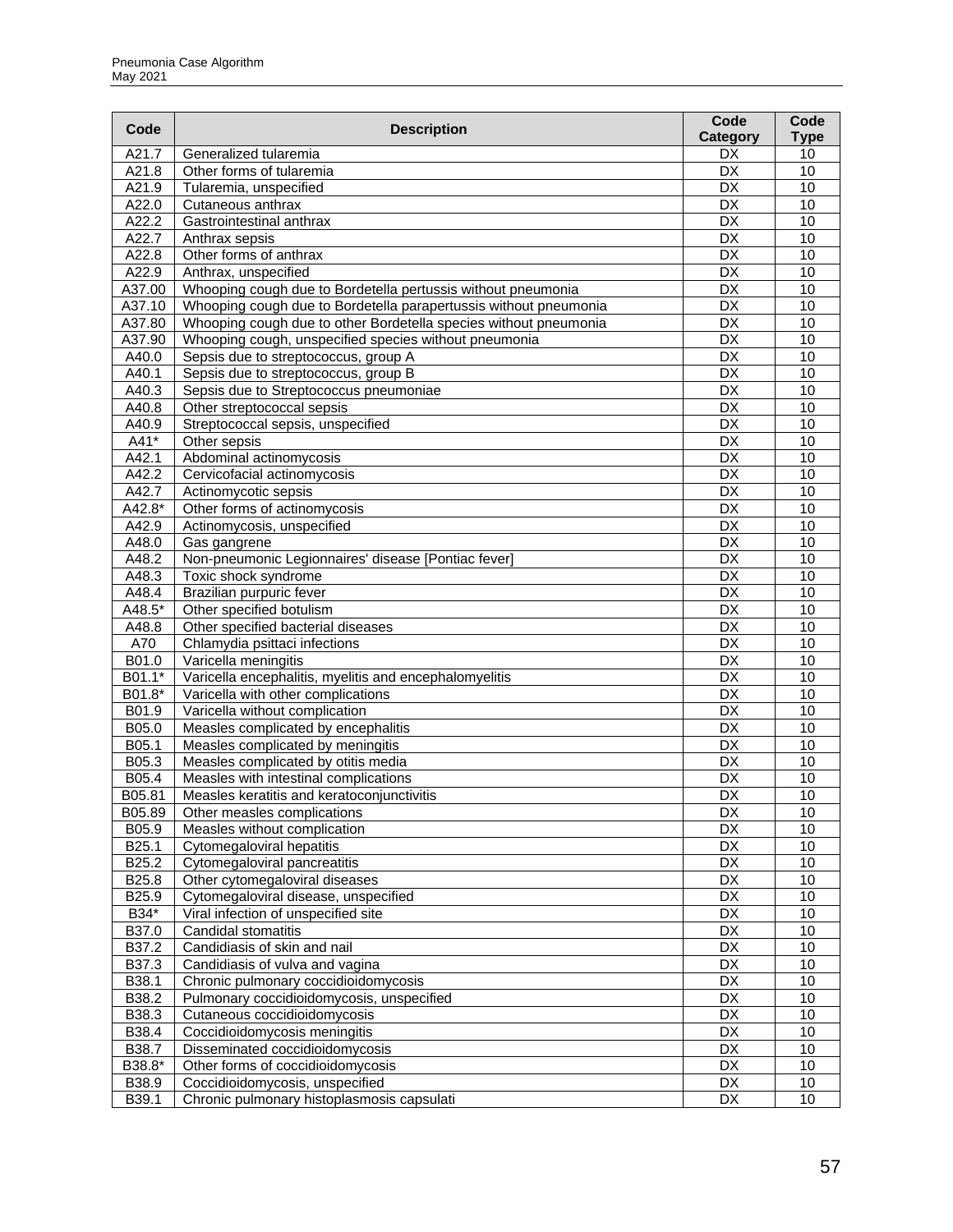| Code                    | <b>Description</b>                                                                                               | Code<br><b>Category</b> | Code<br><b>Type</b> |
|-------------------------|------------------------------------------------------------------------------------------------------------------|-------------------------|---------------------|
| B39.2                   | Pulmonary histoplasmosis capsulati, unspecified                                                                  | DX                      | 10                  |
| B39.3                   | Disseminated histoplasmosis capsulati                                                                            | DX                      | 10                  |
| B39.4                   | Histoplasmosis capsulati, unspecified                                                                            | DX                      | 10                  |
| B39.5                   | Histoplasmosis duboisii                                                                                          | DX                      | 10                  |
| B39.9                   | Histoplasmosis, unspecified                                                                                      | <b>DX</b>               | 10                  |
| B44.1                   | Other pulmonary aspergillosis                                                                                    | DX                      | 10                  |
| B44.2                   | Tonsillar aspergillosis                                                                                          | DX                      | 10                  |
| B44.7                   | Disseminated aspergillosis                                                                                       | DX                      | 10                  |
| B44.8*                  | Other forms of aspergillosis                                                                                     | DX                      | 10                  |
| B44.9                   | Aspergillosis, unspecified                                                                                       | DX                      | 10                  |
| E07*                    | Other disorders of thyroid                                                                                       | DX                      | 10                  |
|                         | Postprocedural endocrine and metabolic complications and disorders, not                                          |                         |                     |
| E89*                    | elsewhere classified                                                                                             | DX                      | 10                  |
| G03*                    | Meningitis due to other and unspecified causes                                                                   | DX                      | 10                  |
|                         | Intraoperative and postprocedural complications and disorders of nervous                                         |                         |                     |
| G97*                    | system, not elsewhere classified                                                                                 | DX                      | 10                  |
| H59*                    | Intraoperative and postprocedural complications and disorders of eye and                                         | DX                      | 10 <sup>1</sup>     |
|                         | adnexa, not elsewhere classified                                                                                 |                         |                     |
| $197*$                  | Intraoperative and postprocedural complications and disorders of circulatory<br>system, not elsewhere classified | DX                      | 10                  |
|                         | Influenza due to identified novel influenza A virus with other respiratory                                       |                         |                     |
| J09.X2                  | manifestations                                                                                                   | <b>DX</b>               | 10                  |
|                         | Influenza due to identified novel influenza A virus with gastrointestinal                                        |                         |                     |
| J09.X3                  | manifestations                                                                                                   | DX                      | 10 <sup>1</sup>     |
| $\overline{J09}$ . $X9$ | Influenza due to identified novel influenza A virus with other manifestations                                    | DX                      | 10                  |
|                         | Influenza due to other identified influenza virus with other respiratory                                         |                         |                     |
| J10.1                   | manifestations                                                                                                   | DX                      | 10                  |
|                         | Influenza due to other identified influenza virus with gastrointestinal                                          |                         |                     |
| J10.2                   | manifestations                                                                                                   | DX                      | 10                  |
| J10.81                  | Influenza due to other identified influenza virus with encephalopathy                                            | DX                      | 10                  |
| J10.82                  | Influenza due to other identified influenza virus with myocarditis                                               | DX                      | 10                  |
| J10.83                  | Influenza due to other identified influenza virus with otitis media                                              | DX                      | 10                  |
| J10.89                  | Influenza due to other identified influenza virus with other manifestations                                      | <b>DX</b>               | 10                  |
|                         | Influenza due to unidentified influenza virus with other respiratory                                             |                         |                     |
| J11.1                   | manifestations                                                                                                   | DX                      | 10 <sup>1</sup>     |
| J11.2                   | Influenza due to unidentified influenza virus with gastrointestinal manifestations                               | DX                      | 10                  |
| J11.81                  | Influenza due to unidentified influenza virus with encephalopathy                                                | $\overline{DX}$         | 10                  |
| J11.82                  | Influenza due to unidentified influenza virus with myocarditis                                                   | DX                      | $\overline{10}$     |
| J11.83                  | Influenza due to unidentified influenza virus with otitis media                                                  | DX                      | 10                  |
| J11.89                  | Influenza due to unidentified influenza virus with other manifestations                                          | DX                      | 10                  |
| J40                     | Bronchitis, not specified as acute or chronic                                                                    | DX                      | 10                  |
| $J41*$                  | Simple and mucopurulent chronic bronchitis                                                                       | DX                      | 10                  |
| $J43*$                  | Emphysema                                                                                                        | DX                      | 10                  |
| $J44*$                  | Other chronic obstructive pulmonary disease                                                                      | DX                      | 10                  |
| $J69*$                  | Pneumonitis due to solids and liquids                                                                            | DX                      | 10                  |
|                         | Acute respiratory distress syndrome                                                                              | DX                      | 10                  |
| J80<br>$J85*$           | Abscess of lung and mediastinum                                                                                  | DX                      | 10                  |
| J86.0                   |                                                                                                                  | DX                      | 10                  |
|                         | Pyothorax with fistula                                                                                           |                         |                     |
| J86.9                   | Pyothorax without fistula                                                                                        | DX                      | 10                  |
| J90                     | Pleural effusion, not elsewhere classified                                                                       | DX                      | 10                  |
| $J91*$                  | Pleural effusion in conditions classified elsewhere                                                              | DX                      | 10                  |
| J94.1                   | Fibrothorax                                                                                                      | DX                      | 10                  |
| J94.2                   | Hemothorax                                                                                                       | DX                      | 10                  |
| J94.8                   | Other specified pleural conditions                                                                               | DX                      | 10                  |
| J94.9                   | Pleural condition, unspecified                                                                                   | DX                      | 10                  |
| $J95*$                  | Intraoperative and postprocedural complications and disorders of respiratory<br>system, not elsewhere classified | DX                      | 10                  |
| J96*                    | Respiratory failure, not elsewhere classified                                                                    | DX                      | 10                  |
|                         |                                                                                                                  |                         |                     |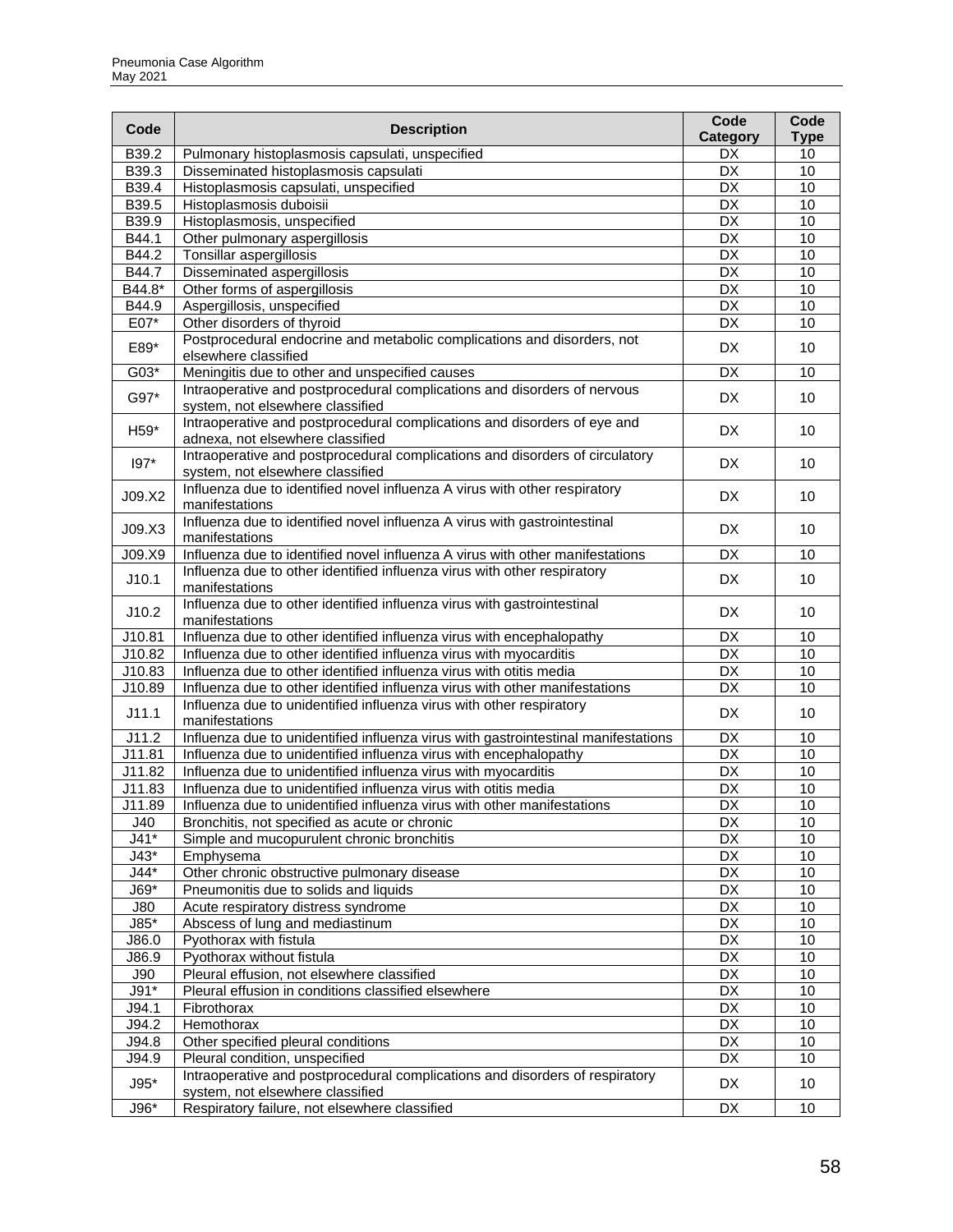| Code         | <b>Description</b>                                                                                                                                                                     | Code<br><b>Category</b> | Code<br><b>Type</b> |
|--------------|----------------------------------------------------------------------------------------------------------------------------------------------------------------------------------------|-------------------------|---------------------|
| $J98*$       | Other respiratory disorders                                                                                                                                                            | DX                      | 10                  |
| K91*         | Intraoperative and postprocedural complications and disorders of digestive<br>system, not elsewhere classified                                                                         | DX                      | 10                  |
| M96*         | Intraoperative and postprocedural complications and disorders of<br>musculoskeletal system, not elsewhere classified                                                                   | DX                      | 10                  |
| N99*         | Intraoperative and postprocedural complications and disorders of genitourinary<br>system, not elsewhere classified                                                                     | DX                      | 10                  |
| R06.3        | Periodic breathing                                                                                                                                                                     | DX                      | 10                  |
| R09.1        | Pleurisy                                                                                                                                                                               | $\overline{DX}$         | 10                  |
| R65.10       | Systemic inflammatory response syndrome (SIRS) of non-infectious origin<br>without acute organ dysfunction                                                                             | DX                      | 10                  |
| R65.11       | Systemic inflammatory response syndrome (SIRS) of non-infectious origin with<br>acute organ dysfunction                                                                                | <b>DX</b>               | 10                  |
| R65.20       | Severe sepsis without septic shock                                                                                                                                                     | DX                      | 10                  |
| R65.21       | Severe sepsis with septic shock                                                                                                                                                        | DX                      | 10                  |
| R70*         | Elevated erythrocyte sedimentation rate and abnormality of plasma viscosity                                                                                                            | DX                      | 10                  |
| R71*         | Abnormality of red blood cells                                                                                                                                                         | DX                      | 10                  |
| R73*         | Elevated blood glucose level                                                                                                                                                           | DX                      | 10                  |
| R74*         | Abnormal serum enzyme levels                                                                                                                                                           | $\overline{DX}$         | $\overline{10}$     |
| R78*         | Findings of drugs and other substances, not normally found in blood                                                                                                                    | <b>DX</b>               | 10                  |
| R79*         | Other abnormal findings of blood chemistry                                                                                                                                             | <b>DX</b>               | 10                  |
| R97*<br>T36* | Abnormal tumor markers                                                                                                                                                                 | DX<br><b>DX</b>         | 10<br>10            |
| T37*         | Poisoning by, adverse effect of and underdosing of systemic antibiotics<br>Poisoning by, adverse effect of and underdosing of other systemic anti-<br>infectives and antiparasitics    | DX                      | 10                  |
| T38*         | Poisoning by, adverse effect of and underdosing of hormones and their<br>synthetic substitutes and antagonists, not elsewhere classified                                               | DX                      | 10                  |
| T39*         | Poisoning by, adverse effect of and underdosing of nonopioid analgesics,<br>antipyretics and antirheumatics                                                                            | DX                      | 10                  |
| T40*         | Poisoning by, adverse effect of and underdosing of narcotics and<br>psychodysleptics [hallucinogens]                                                                                   | DX                      | 10                  |
| T41*         | Poisoning by, adverse effect of and underdosing of anesthetics and therapeutic<br>gases                                                                                                | DX                      | 10                  |
| T42*         | Poisoning by, adverse effect of and underdosing of antiepileptic, sedative-<br>hypnotic and antiparkinsonism drugs                                                                     | DX                      | 10                  |
| T43*         | Poisoning by, adverse effect of and underdosing of psychotropic drugs, not<br>elsewhere classified                                                                                     | DX                      | 10                  |
| $T44*$       | Poisoning by, adverse effect of and underdosing of drugs primarily affecting the<br>autonomic nervous system                                                                           | DX                      | 10                  |
| $T45*$       | Poisoning by, adverse effect of and underdosing of primarily systemic and<br>hematological agents, not elsewhere classified                                                            | DX                      | 10                  |
| T46*         | Poisoning by, adverse effect of and underdosing of agents primarily affecting<br>the cardiovascular system                                                                             | DX                      | 10                  |
| T47*         | Poisoning by, adverse effect of and underdosing of agents primarily affecting<br>the gastrointestinal system                                                                           | DX                      | 10                  |
| T48*         | Poisoning by, adverse effect of and underdosing of agents primarily acting on<br>smooth and skeletal muscles and the respiratory system                                                | DX                      | 10                  |
| T49*         | Poisoning by, adverse effect of and underdosing of topical agents primarily<br>affecting skin and mucous membrane and by ophthalmological,<br>otorhinorlaryngological and dental drugs | DX                      | 10                  |
| T50*         | Poisoning by, adverse effect of and underdosing of diuretics and other and<br>unspecified drugs, medicaments and biological substances                                                 | DX                      | 10                  |
| T74*         | Adult and child abuse, neglect and other maltreatment, confirmed                                                                                                                       | DX                      | 10                  |
| T76*         | Adult and child abuse, neglect and other maltreatment, suspected                                                                                                                       | DX                      | 10                  |
| T78*         | Adverse effects, not elsewhere classified                                                                                                                                              | DX                      | 10                  |
| $T81*$       | Complications of procedures, not elsewhere classified                                                                                                                                  | $\overline{DX}$         | 10                  |
| T87*         | Complications peculiar to reattachment and amputation                                                                                                                                  | DX                      | 10                  |
| T88*         | Other complications of surgical and medical care, not elsewhere classified                                                                                                             | DX                      | 10                  |